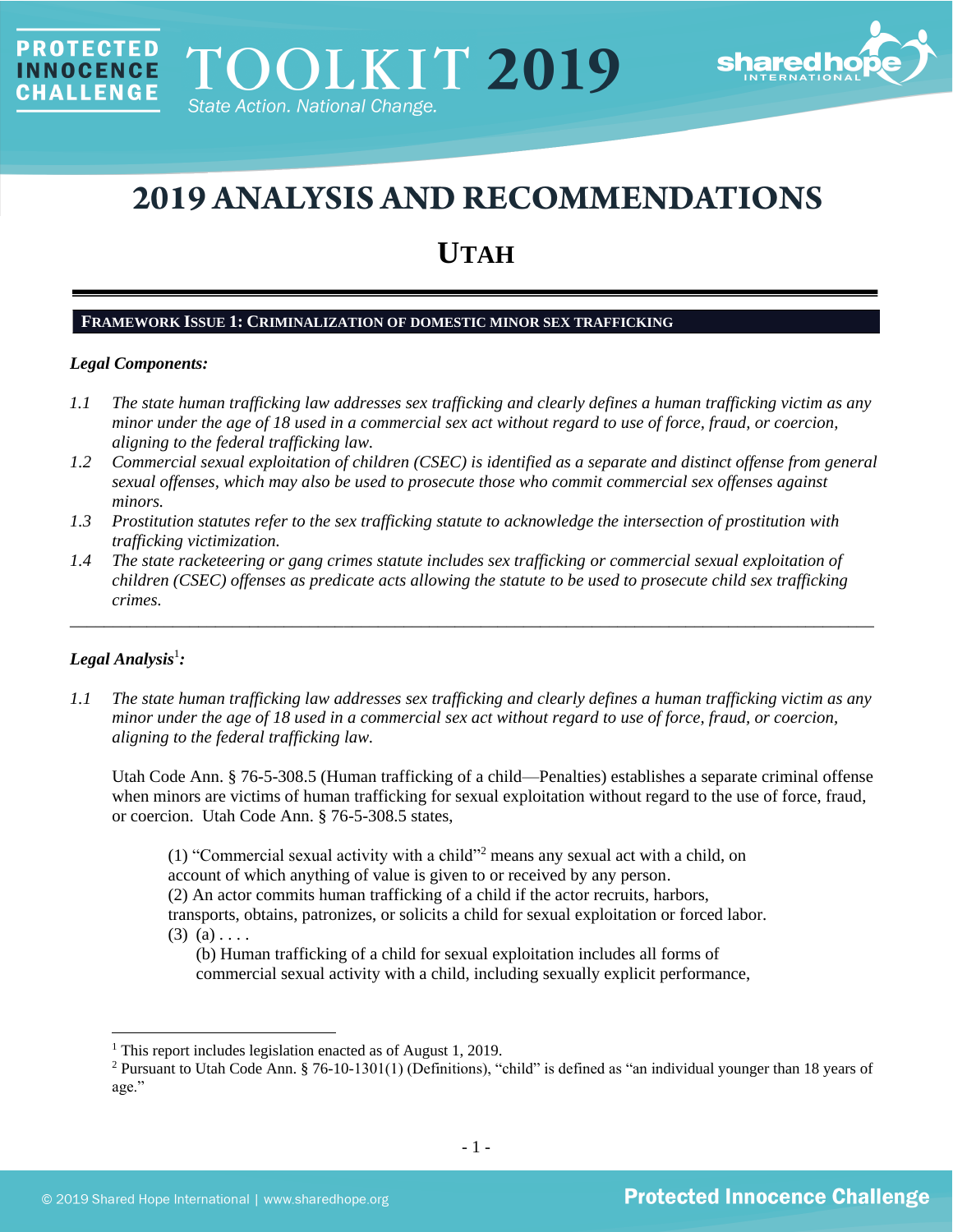prostitution, participation in the production of pornography, performance in a strip club, and exotic dancing or display.

(4) Human trafficking of a child in violation of this section is a first degree felony.

The penalty for a first degree felony is 5 years to life imprisonment and a possible fine not to exceed \$10,000. Utah Code Ann. §§ 76-3-203(1), 76-3-301(1)(a).

Utah's general human trafficking statute, Utah Code Ann. § 76-5-308(1) (Human trafficking), makes human trafficking for forced sexual exploitation a crime but requires the offender to use "force, fraud, or coercion" in the commission of the crime. Utah Code Ann. § 76-5-308(1) states,

An actor commits human trafficking for forced labor or forced sexual exploitation if the actor recruits, harbors, transports, obtains, patronizes, or solicits a person through the use of force, fraud, or coercion, which may include:

(a) threatening serious harm to, or physical restraint against, that person or a third person; (b) destroying, concealing, removing, confiscating, or possessing any passport, immigration document, or other government-issued identification document;

(c) abusing or threatening abuse of the law or legal process against the person or a third person; (d) using a condition of a person being a debtor due to a pledge of the debtor's personal services or the personal services of a person under the control of the debtor as a security for debt where the reasonable value of the services is not applied toward the liquidation of the debt or the length and nature of those services are not respectively limited and defined;

(e) using a condition of servitude by means of any scheme, plan, or pattern intended to cause a person to believe that if the person did not enter into or continue in a condition of servitude, that person or a third person would suffer serious harm or physical restraint, or would be threatened with abuse of legal process; or

(f) creating or exploiting a relationship where the person is dependent on the actor.

Utah Code Ann. § 76-5-308(2)(b) further expounds by stating that "[h]uman trafficking for forced sexual exploitation includes all forms of forced commercial sexual activity, which may include the following conduct when the person acts under force, fraud, or coercion: (i) sexually explicit performance; (ii) prostitution; (iii) participation in the production of pornography; (iv) performance in strip clubs; and (v) exotic dancing or display."

Pursuant to Utah Code Ann. § 76-5-309(1) (Human trafficking and human smuggling—Penalties), "Human trafficking for forced labor and human trafficking for forced sexual exploitation are each a second degree felony, except under Section 76-5-310." As such, a conviction under Utah Code Ann. § 76-5-308 (Human trafficking), applicable when the victim trafficked for forced sexual exploitation is an adult, is punishable as a second degree felony by imprisonment for 1–15 years and a possible fine not to exceed \$10,000. Utah Code Ann. §§ 76-5-309(1), 76-3-203(2), 76-3-301(1)(a).

Utah Code Ann. § 76-5-310(1) establishes the crime of aggravated human trafficking for forced sexual exploitation and enhances the penalty for trafficking under certain circumstances, states,

An actor commits aggravated human trafficking for forced labor or forced sexual exploitation or aggravated human smuggling if, in the course of committing a human trafficking for forced labor or for forced sexual exploitation, a violation of Section 76-5-308, or human smuggling offense under Section 76-5-308, the offense:

- (a) results in the death of the trafficked or smuggled person;
- (b) results in serious bodily injury of the trafficked or smuggled person;

(c) involves:

(i) rape under Section 76-5-402;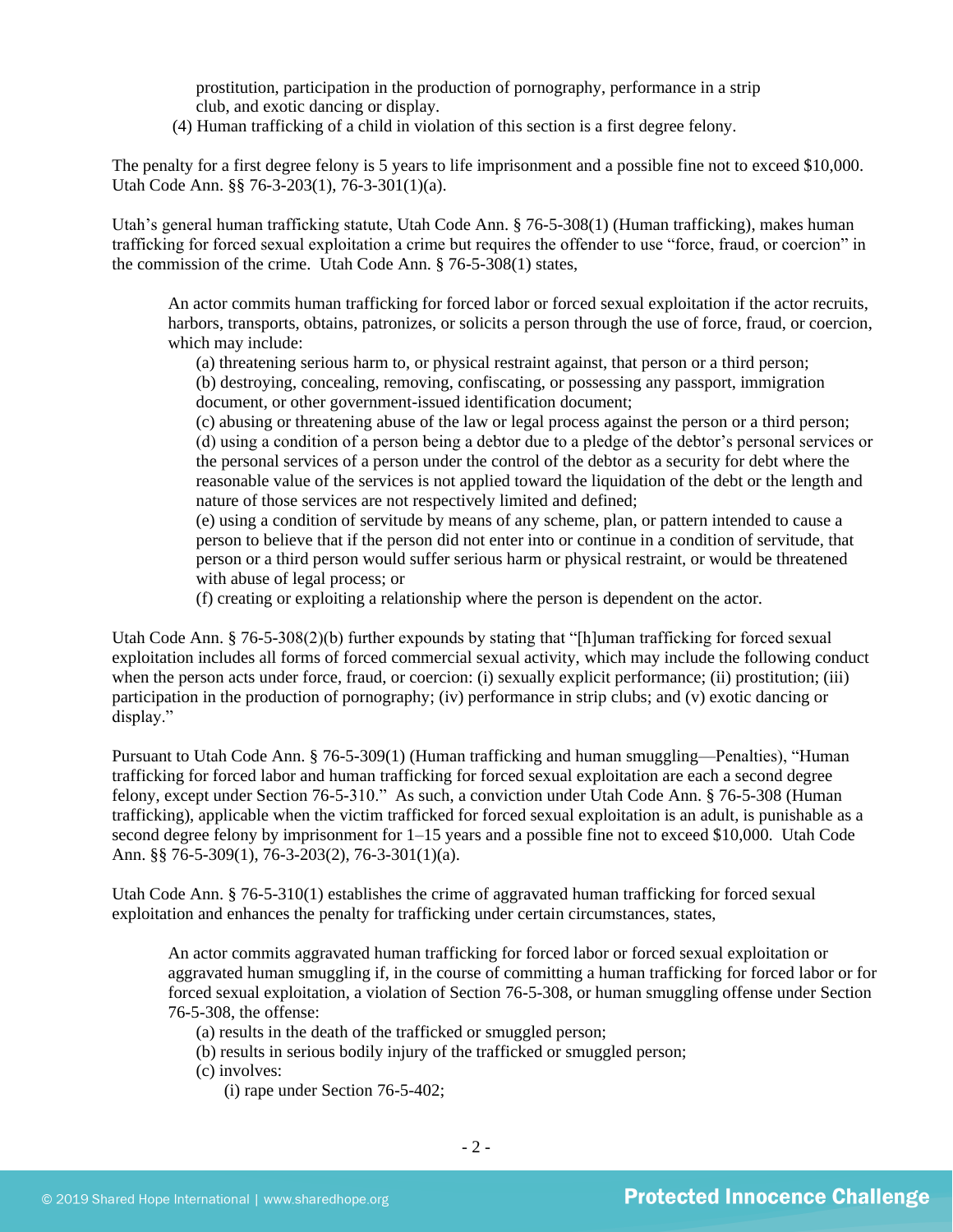- (ii) rape of a child under Section 76-5-402.1;
- (iii) object rape under Section 76-5-402.2;
- (iv) object rape of a child under Section 76-5-402.3;
- (v) forcible sodomy under Section 76-5-403;
- (vi) sodomy on a child under Section 76-5-403.1;
- (vii) aggravated sexual abuse of a child under Section 76-5-404.1; or
- (viii) aggravated sexual assault under 76-5-405;
- (d) involves ten or more victims in a single episode of human trafficking or human smuggling; or
- (e) involves a victim who is held against the victim's will for longer than 30 consecutive days.

A conviction under § 76-5-310 is punishable as a first degree felony by 5 years to life imprisonment and a possible fine not to exceed \$10,000.<sup>3</sup> Utah Code Ann. §§ 76-5-310(4)(a), 76-3-203(1), 76-3-301(1)(a).

*1.2 Commercial sexual exploitation of children (CSEC) is identified as a separate and distinct offense from general sexual offenses, which may also be used to prosecute those who commit commercial sex offenses against minors.*

Utah has several statutes specifically criminalizing CSEC, including the following:

1. Under Utah Code Ann. § 76-10-1306(1)(b) (Aggravated exploitation of prostitution), a person who commits the act of exploiting prostitution<sup>4</sup> will be guilty of aggravated exploitation if "the person procured, transported, or persuaded or with whom he shares the proceeds of prostitution is under eighteen years of age." A conviction under Utah Code Ann.  $\S$  76-10-1306(1)(b) is punishable as a second degree felony by imprisonment for 1–15 years and a possible fine not to exceed \$10,000. Utah Code Ann. §§ 76-10-1306(2), 76-3-203(2), 76-3-301(1)(a). Further, Utah Code Ann. § 76-10-1306(4) states, "[u]pon conviction for a violation of [76-10-1306], the court shall order the maximum fine amount and may not waive or suspend the fine."

A corporation, association, partnership, or governmental instrumentality shall pay a fine for an offense defined in this code for which no special corporate fine is specified. The fine shall not exceed:

(4) \$1,000 for a class C misdemeanor conviction or for an infraction conviction.

<sup>3</sup> Utah Code Ann. § 76-3-301(4) (Fines of persons) provides, "This section does not apply to a corporation, association, partnership, government, or governmental instrumentality." Utah Code Ann. § 76-3-302 (Fines of corporations, associations, partnerships, or government instrumentalities) provides,

<sup>(1) \$20,000</sup> for a felony conviction;

<sup>(2) \$10,000</sup> for a class A misdemeanor conviction;

<sup>(3) \$5,000</sup> for a class B misdemeanor conviction; and

<sup>4</sup> Utah Code Ann. § 76-10-1305(1) (Exploiting Prostitution) states,

<sup>(1)</sup> An individual is guilty of exploiting prostitution if the individual:

<sup>(</sup>a) procures an individual for a place of prostitution;

<sup>(</sup>b) encourages, induces, or otherwise purposely causes another to become or remain a prostitute; (c) transports an individual into or within this state with a purpose to promote that individual's

engaging in prostitution or procuring or paying for transportation with that purpose;

<sup>(</sup>d) not being a child or legal dependent of a prostitute, shares the proceeds of prostitution with a prostitute, or an individual the actor believes to be a prostitute, pursuant to their understanding that the actor is to share therein; or

<sup>(</sup>e) owns, controls, manages, supervises, or otherwise keeps, alone or in association with another, a place of prostitution or a business where prostitution occurs or is arranged, encouraged, supported, or promoted.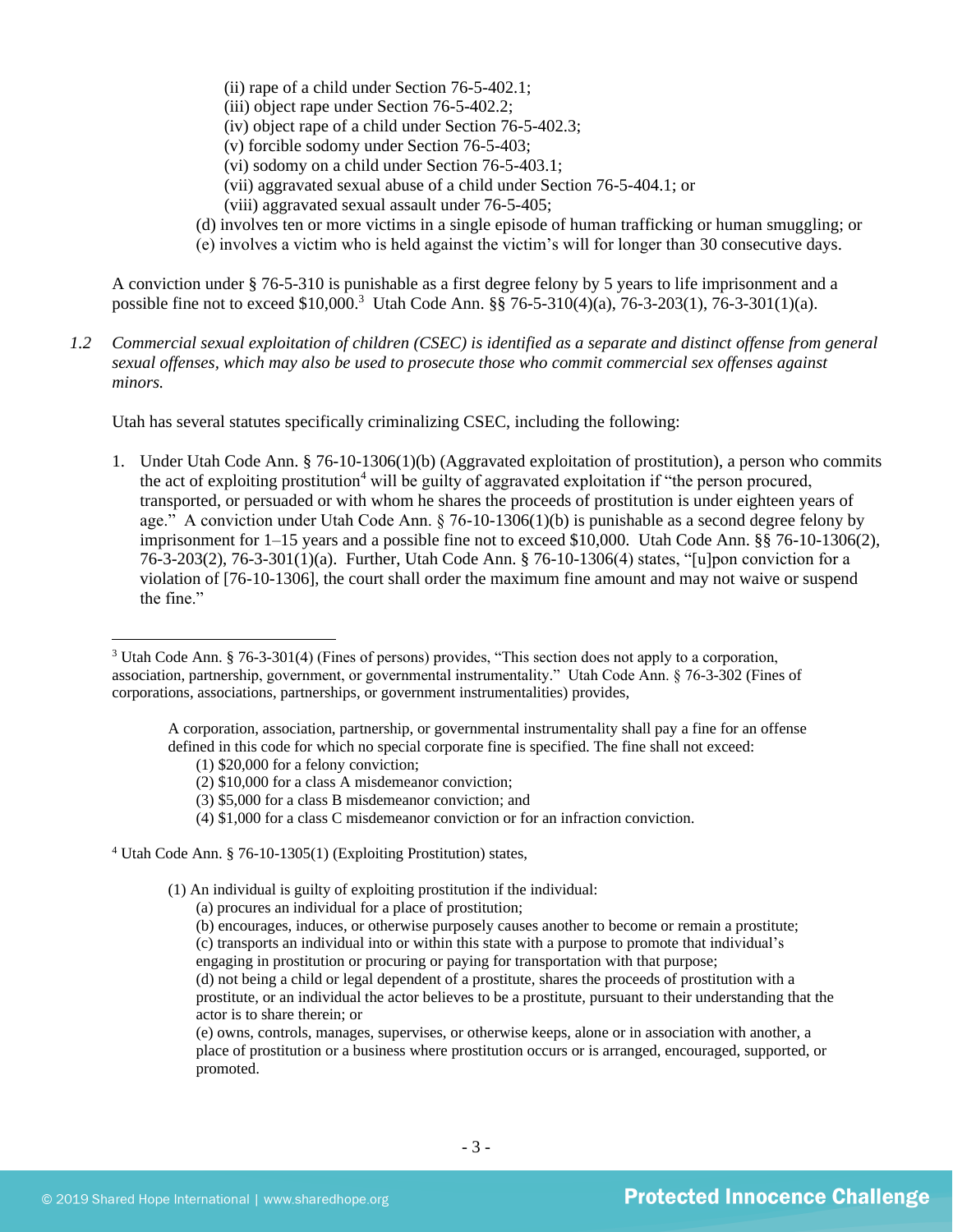2. Utah Code Ann. § 76-5-404.1(4)(i) (Sexual abuse of a child—Aggravated sexual abuse of a child) states the following:

An individual commits aggravated sexual abuse of a child when in conjunction with the offense [of sexual abuse under Utah Code Ann.  $\S 76-5-404.1(2)^{5}$ ] any of the following circumstances have been charged and admitted or found true in the action for the offense:

<span id="page-3-1"></span><span id="page-3-0"></span>(i) the accused encouraged, aided, allowed, or benefited from acts of prostitution or sexual acts by the victim with any other individual, or sexual performance by the victim before any other individual, human trafficking, or human smuggling . . . .

Utah Code Ann. § 76-5-404.1(4) applies only where the victim is under the age of 14.<sup>6</sup> Utah Code Ann. § 76-5-404.1(1)(b). A conviction under Utah Code Ann. § 76-5-404.1(4) is punishable as a first degree felony by 15 years to life imprisonment, unless the defendant "caused serious bodily injury" during the commission of the crime or has a prior conviction for a "grievous sexual offense," in which case a conviction is punishable by life imprisonment without the possibility of parole. Utah Code Ann. § 76-5- 404.1(5). However, offenders who have not been previously convicted of a "grievous sexual offense," even those who have "caused serious bodily injury" during the commission of aggravated sexual abuse of a child, are eligible to receive lesser sentences<sup>7</sup> if the court determines that it "is in the interests of justice" and states those reasons on the record. Utah Code Ann. § 76-5-404.1(6). The defendant is also subject to a possible fine not to exceed \$10,000. Utah Code Ann. § 76-3-301(1)(a).

3. Utah Code Ann. § 76-5b-201 (Sexual exploitation of a minor—Offenses) criminalizes a variety of conduct related to child sexual abuse material (CSAM). Specifically, Utah Code Ann. § 76-5b-201(1) provides the following:

<span id="page-3-2"></span>A person is guilty of sexual exploitation of a minor:

An individual commits sexual abuse of a child if, under circumstances not amounting to rape of a child, object rape of a child, sodomy upon a child, or an attempt to commit any of these offenses, the actor touches the anus, buttocks, pubic area, or genitalia of any child, the breast of a female child, or otherwise takes indecent liberties with a child with intent to cause substantial emotional or bodily pain to any individual or with the intent to arouse or gratify the sexual desire of any individual regardless of the sex of any participant.

Utah Code Ann. § 76-5-416(2) (Indecent liberties—Definition) further defines "takes indecent liberties" to include "causing any part of the victim's body to touch the actor's or another's genitals, pubic area, anus, buttocks, or female breast." The text of Utah Code Ann. § 76-5-416 cited here and elsewhere in this report includes amendments made by the enactment of House Bill 270 during the 2019 General Session of the Utah Legislature (effective May 14, 2019).

 $6$  Pursuant to Utah Code Ann. § 76-5-404.1(1)(b), "'Child' means an individual under the age of 14."

<sup>7</sup> Utah Code Ann. § 76-5-404.1(6) specifically provides,

If, when imposing a sentence under Subsection  $(5)(a)$  [aggravated sexual abuse of a child] or (b) [aggravated sexual abuse of a child causing serious bodily injury], a court finds that a lesser term than the term described in Subsection (5)(a) or (b) is in the interests of justice and states the reasons for this finding on the record, the court may impose a term of imprisonment of not less than:

- (a) for purposes of Subsection  $(5)(b)$ , 15 years and which may be for life;
- (b) for purposes of Subsection  $(5)(a)$  or  $(b)$ ;
	- (i) ten years and which may be for life; or
	- (ii) six years and which may be for life.

 $<sup>5</sup>$  Utah Code Ann. § 76-5-404.1(2) provides,</sup>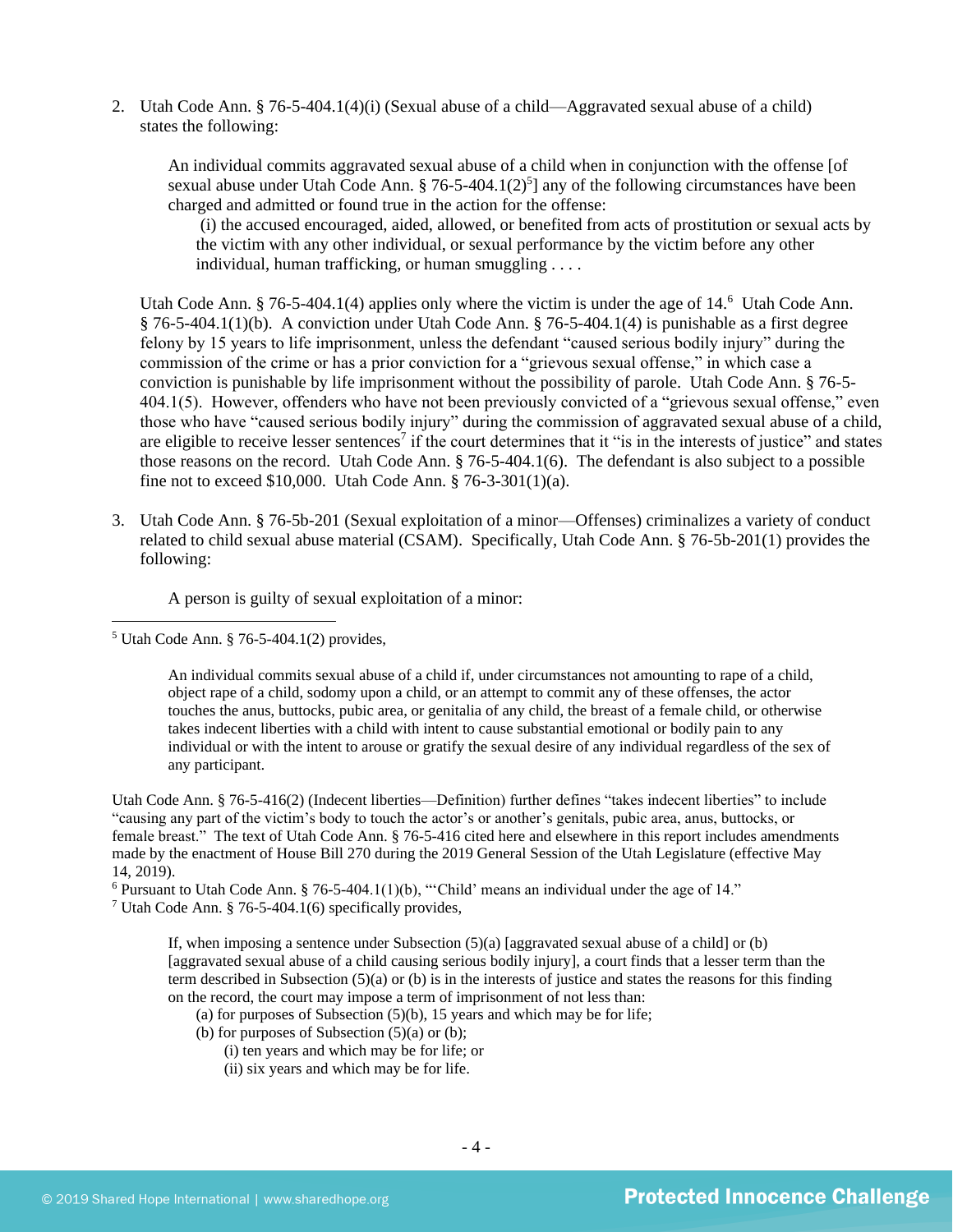(a) when the person:

<span id="page-4-1"></span><span id="page-4-0"></span> $(i)$  knowingly produces, possesses, or possesses with intent to distribute child pornography;<sup>8</sup> or (ii) intentionally distributes or views child pornography; or

(b) if the person is a minor's parent or legal guardian and knowingly consents to or permits the minor to be sexually exploited as described in Subsection (1)(a).

A conviction under this statute is generally punishable as a second degree felony by imprisonment for 1–15 years and a possible fine not to exceed \$10,000. Utah Code Ann.  $\S$  76-5b-201(2)(a),  $\overline{7}$ 6-3-203(2), 76-3-301(1)(a). However, a conviction under this statute for knowingly producing CSAM is punishable as a first degree felony by 5 years to life imprisonment and a possible fine not to exceed \$10,000 "if the person produces original child pornography depicting a first degree felony that involves: (1) the person or another person engaging in conduct with the minor that is a violation of" Utah Code Ann. § 76-5-402.1 (Rape of a child), § 76-5-402.3 (Object rape of a child—Penalty), § 76-5-403.1 (Sodomy on a child), or § 76-5-404.1 (Aggravated sexual abuse of a child) or that involves the child being physically abused. Utah Code Ann. §§ 76-5b-201(2)(b), 76-3-203(1), 76-3-301(1)(a).

- 4. Utah Code Ann. § 76-10-1303 (Patronizing a prostitute) states,
	- (1) An individual is guilty of patronizing a prostitute when the individual:

(a) pays or offers or agrees to pay a prostitute or an individual the actor believes to be a prostitute, a fee, or the functional equivalent of a fee, for the purpose of engaging in an act of sexual activity; or (b) enters or remains in a place of prostitution for the purpose of engaging in sexual activity.

(2) Patronizing a prostitute is a class A misdemeanor, except as provided in Subsection (3), (4), or (5) and in Section 76-10-1309.

(3) A violation of this section that is preceded by a conviction under this section or a conviction under local ordinance adopted under Section 76-10-1307 is a class A misdemeanor.

(4) A third violation of this section or a local ordinance adopted under Section 76-10-1307 is a third degree felony.

(5) If the patronizing of a prostitute under Subsection (1)(a) involves a child as the other individual, a violation of Subsection (1)(a) is a third degree felony.

(6) Upon a conviction for a violation of this section, the court shall order the maximum fine amount and may not waive or suspend the fine.

A third degree felony is punishable by up to 5 years imprisonment and a possible fine not exceeding \$5,000. Utah Code Ann. §§ 76-3-203(3), 76-3-301(1)(b).

<sup>8</sup> Utah Code Ann. § 76-5b-103(1) (Definitions) defines "child pornography" as

any visual depiction, including any live performance, photograph, film, video, picture, or computer or computer-generated image or picture, whether made or produced by electronic, mechanical, or other means, of sexually explicit conduct, where:

<sup>(</sup>a) the production of the visual depiction involves the use of a minor engaging in sexually explicit conduct;

<sup>(</sup>b) the visual depiction is of a minor engaging in sexually explicit conduct; or

<sup>(</sup>c) the visual depiction has been created, adapted, or modified to appear that an identifiable minor is engaging in sexually explicit conduct.

<sup>&</sup>lt;sup>9</sup> The text of Utah Code Ann. § 76-5b-201 cited here and elsewhere in this report includes amendments made by the enactment of House Bill 298 during the 2019 General Session of the Utah Legislature (effective May 14, 2019).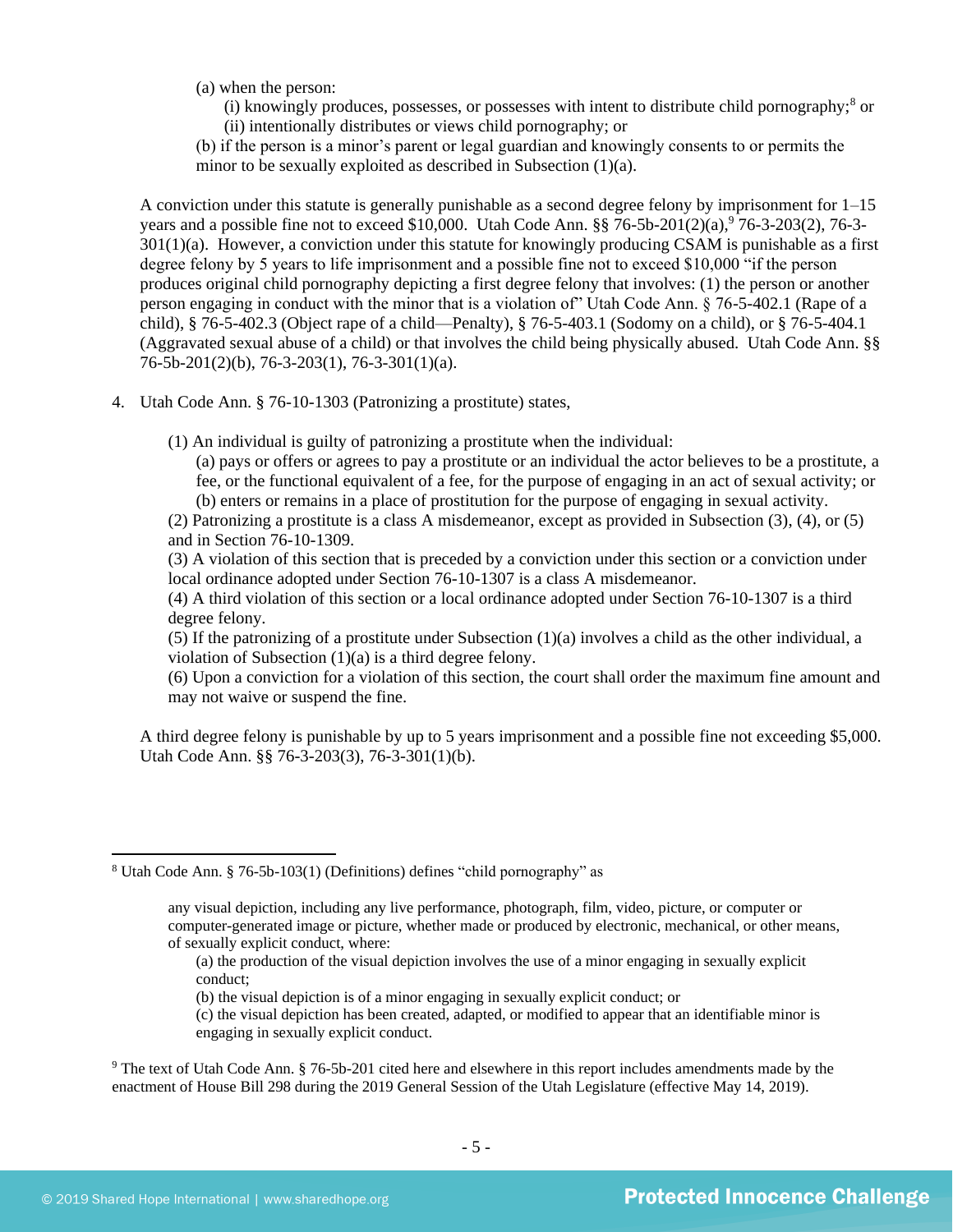5. Utah Code Ann. § 76-10-1313<sup>10</sup> (Sexual solicitation—Penalty) makes it a crime when a person,

 $(1)$ ...

<span id="page-5-0"></span>(a) offers or agrees to commit any sexual activity with another individual for a fee, or fee the functional equivalent of a fee;

(b) pays or offers or agrees to pay a fee or the functional equivalent of a fee to another individual to commit any sexual activity; or

(c) with intent to engage in sexual activity for a fee or the functional equivalent of a fee or to pay another individual to commit any sexual activity for a fee or the functional equivalent of a fee engages in, offers or agrees to engage in, or requests or directs another to engage in any of the following acts:

(i) exposure of an individual's genitals, the buttocks, the anus, the pubic area, or the female breast below the top of the areola;

(ii) masturbation;

(iii) touching of an individual's genitals, the buttocks, the anus, the pubic area, or the female breast; or

(iv) any act of lewdness.

. . . .

(5) If an individual commits an act of sexual solicitation and the individual solicited is a child, the offense is a third degree felony if the solicitation does not amount to:

(a) a violation of Section 76-5-308, human trafficking or human smuggling; or

(b) a violation of Section 76-5-310, aggravated human trafficking or aggravated human smuggling. (6) Upon encountering a child engaged in commercial sex or sexual solicitation, a law enforcement officer shall follow the procedure described in Subsection 76-10-1302(3)(b) [Prostitution]. A child engaged in commercial sex or sexual solicitation shall be referred to the Division of Child and Family Services for services and may not be subjected to delinquency proceedings.

. . . .

A third degree felony is punishable by up to 5 years imprisonment and a possible fine not exceeding \$5,000. Utah Code Ann. §§ 76-3-203(3), 76-3-301(1)(b).

6. Utah Code Ann. § 76-5b-204(4) (Sexual extortion—Penalties) states,

An individual commits aggravated sexual extortion when, in conjunction with the offense described in Subsection (2), any of the following circumstances have been charged and admitted or found true in the action for the offense:

(a) the victim is a child  $\dots$ ;

(g) the individual encouraged, aided, allowed, or benefitted from acts of prostitution or sexual acts by the victim with any other individual, or sexual performance by the victim before any other individual, human trafficking, or human smuggling; or

. . . .

. . . .

In turn, Subsection (2) states,

An individual who is 18 years old or older commits the offense of sexual extortion if the individual:

<sup>&</sup>lt;sup>10</sup> The text of Utah Code Ann.  $\S$  76-10-1313 cited here and elsewhere in this report includes amendments made by the enactment of House Bills 40 and 108 during the 2019 General Session of the Utah Legislature (effective May 14, 2019).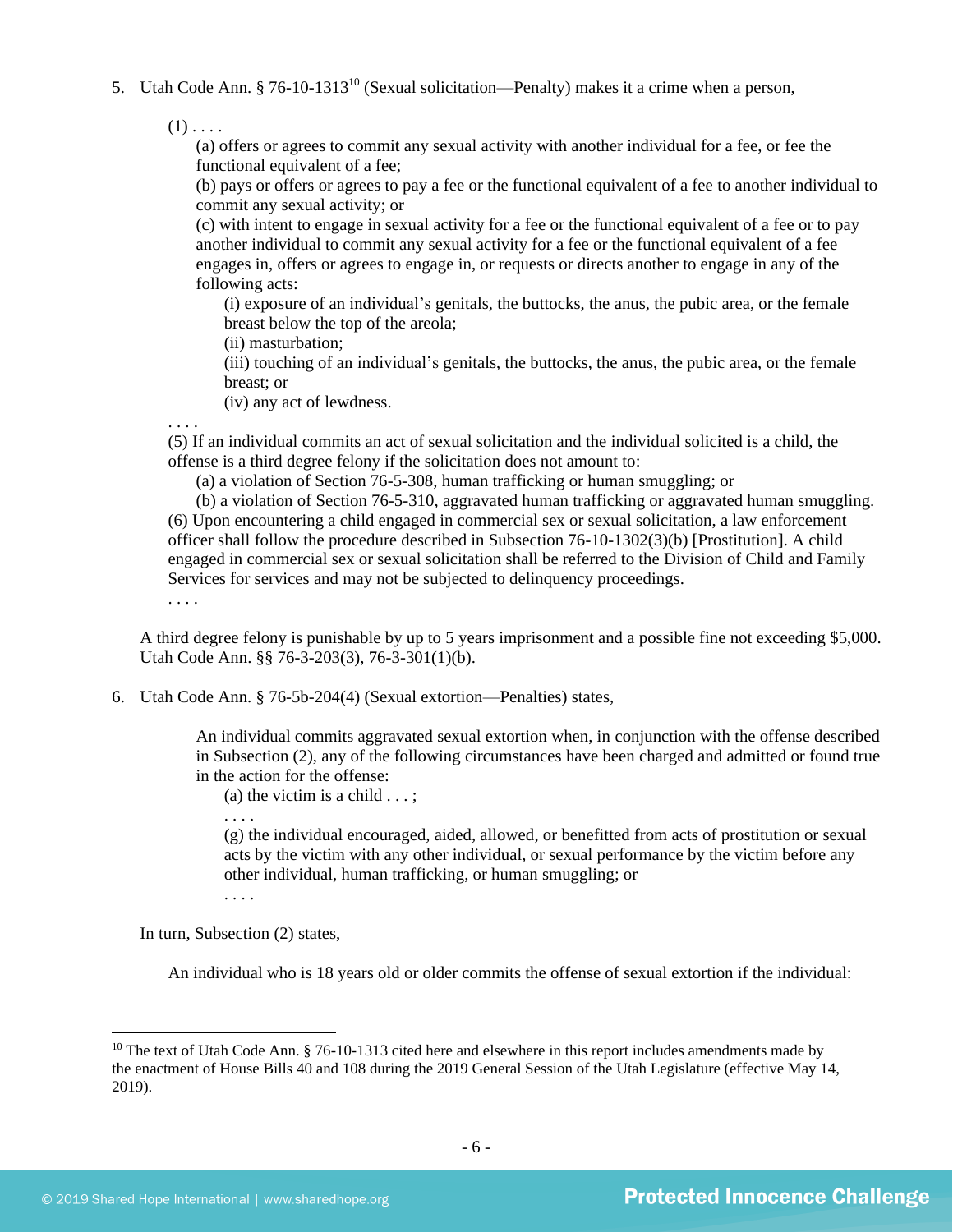(a) with an intent to coerce a victim to engage in sexual contact, in sexually explicit conduct, or in simulated sexually explicit conduct, or to produce, provide, or distribute an image, video, or other recording of any individual naked or engaged in sexually explicit conduct, communicates in person or by electronic means a threat:

(i) to the victim's person, property, or reputation; or

(ii) to distribute an intimate image<sup>11</sup> or video of the victim; or

(b) knowingly causes a victim to engage in sexual contact, in sexually explicit conduct, or in simulated sexually explicit conduct, or to produce, provide, or distribute any image, video, or other recording of any individual naked or engaged in sexually explicit conduct by means of a threat:

(i) to the victim's person, property, or reputation; or

(ii) to distribute an intimate image or video of the victim.

When the victim is a minor, aggravated sexual extortion is punishable as a first degree felony by 5 years to life imprisonment and a possible fine not to exceed \$10,000. Utah Code Ann. §§ 76-5b-204(3)(c), 76-3- 203(1), 76-3-301(1)(a).

Several other laws, while non-commercial in nature, may also apply in cases of commercial sexual exploitation of a child. $12$ 

1. Utah Code Ann. § 76-5-401.1(2) (Sexual abuse of a minor) states,

An individual commits sexual abuse of a minor if the individual is four years or more older than the minor and, under circumstances not amounting to rape, in violation of Section 76-5-402, object rape, in violation of Section 76-5-402.2, forcible sodomy, in violation of Section 76-5-403, aggravated sexual assault, in violation of Section 76-5-405, unlawful sexual activity with a minor, in violation of Section 76-5-401, or an attempt to commit any of those offenses, the individual touches the anus, buttocks, pubic area, or any part of the genitals of the minor, or touches the breast of a female minor, or otherwise takes indecent liberties with the minor with the intent to cause substantial emotional or bodily pain to any individual or with the intent to arouse or gratify the sexual desire of any individual regardless of the sex of any participant.

Pursuant to subsection (1), "minor" means "an individual who is 14 years of age or older, but younger than 16 years of age, at the time the sexual activity described in this section occurred." A conviction under this statute is punishable as a class A misdemeanor by imprisonment up to 364 days and a possible fine not to exceed \$2,500 and is not subject to registration under Subsection  $77-41-102(17)(a)(iv)$  (Definitions) on a

<sup>11</sup> Utah Code Ann. § 76-5b-204 (Sexual extortion—Penalties) refers to Utah Code Ann. § 76-5b-203(1)(b) (Distribution of an intimate image—Penalty) to define "intimate image" as

any visual depiction, photograph, film, video, recording, picture, or computer or computer-generated image or picture, whether made or produced by electronic, mechanical, or other means, that depicts:

<sup>(</sup>i) exposed human male or female genitals or pubic area, with less than an opaque covering;

<sup>(</sup>ii) a female breast with less than an opaque covering, or any portion of the female breast below the top of the areola; or

<sup>(</sup>iii) the individual engaged in any sexually explicit conduct.

<sup>&</sup>lt;sup>12</sup> Utah Code Ann. § 76-5-415 (Educator's license subject to action for violation of this part) states, "Commission of any offense under this Title 76, Chapter 5, Part 4, Sexual Offenses, by an educator as defined in Section 53A-6-103, is grounds under Section 53A-6-501 for disciplinary action against the educator, including revocation of the educator's license."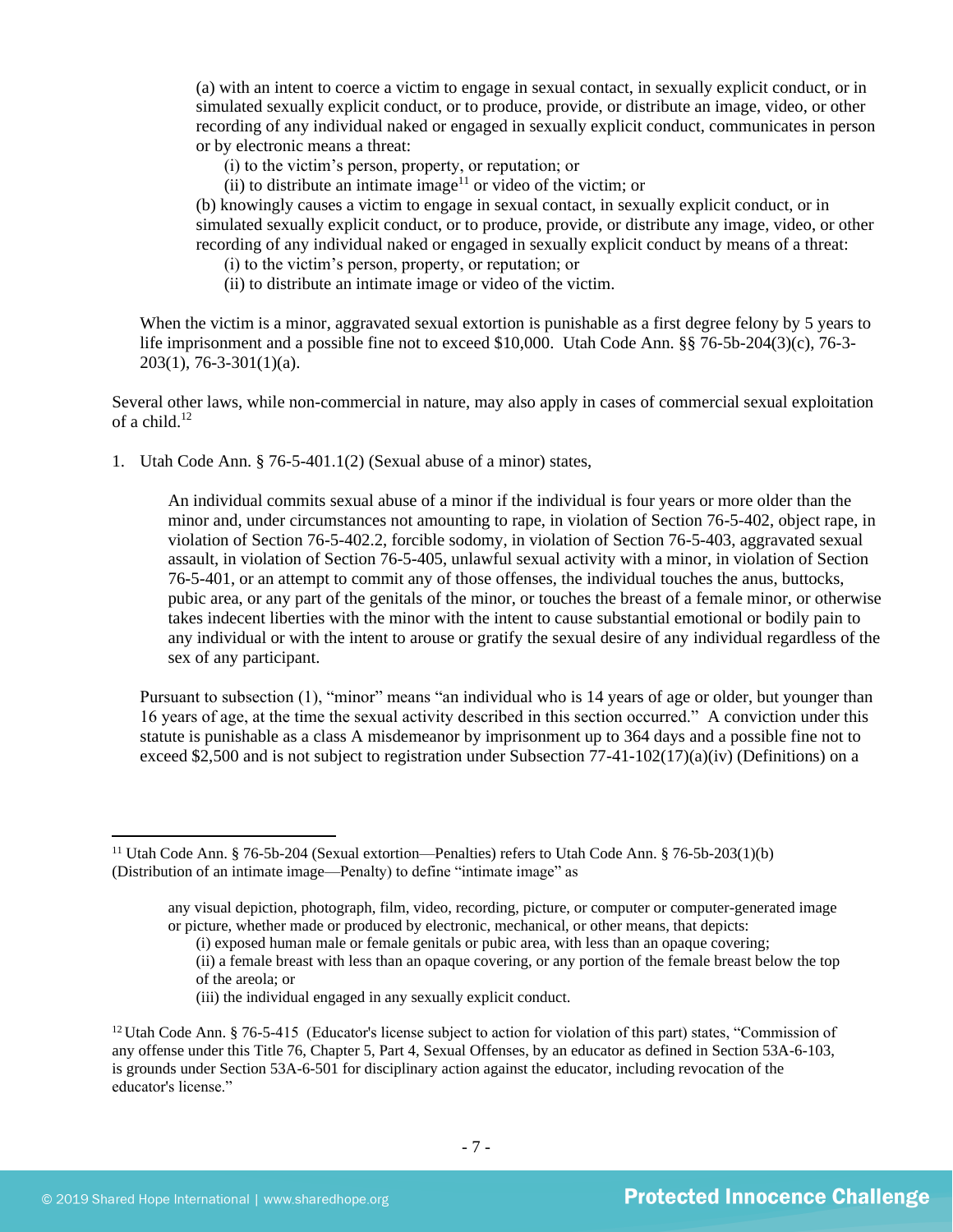first offense if the offender was younger than 21 years of age at the time of the offense. Utah Code Ann. §§ 76-5-401.1(3), 76-3-204(1),  $^{13}$  76-3-301(1)(c).

2. Utah Code Ann. § 76-5-404.1(4) (Sexual abuse of a child—Aggravated sexual abuse of a child) states the following:

<span id="page-7-1"></span>An individual commits aggravated sexual abuse of a child when in conjunction with the offense [of sexual abuse under Utah Code Ann. § 76-5-404.1(2)<sup>14</sup>] any of the following circumstances have been charged and admitted or found true in the action for the offense:

(a) the offense was committed by the use of a dangerous weapon as defined in Section 76-1-601, or by force, duress, violence, intimidation, coercion, menace, or threat of harm, or was committed during the course of a kidnaping;

. . . .

(d) the accused used, showed, or displayed pornography or caused the victim to be photographed in a lewd condition during the course of the offense;

(e) the accused, prior to sentencing for this offense, was previously convicted of any felony, or of a misdemeanor involving a sexual offense;

(f) the accused committed the same or similar sexual act upon two or more victims at the same time or during the same course of conduct;

(g) the accused committed, in Utah or elsewhere, more than five separate acts, which if committed in Utah would constitute an offense described in this chapter, and were committed at the same time, or during the same course of conduct, or before or after the instant offense;

. . . .

<span id="page-7-0"></span>Utah Code Ann. § 76-5-404.1(4) applies only where the victim is under the age of  $14$ .<sup>15</sup> Utah Code Ann. § 76-5-404.1(1)(b). A conviction under Utah Code Ann. § 76-5-404.1(4) is punishable as a first degree felony<sup>16</sup> by 15 years to life imprisonment, unless the defendant "caused serious bodily injury" during the

(1) Notwithstanding Sections 76-3-201 and 77-18-1 and Title 77, Chapter 16a, Commitment and Treatment of Mentally Ill Persons, except as provided in Section 76-5-406.5, probation may not be granted, the execution or imposition of sentence may not be suspended, the court may not enter a judgment for a lower category of offense, and hospitalization may not be ordered, the effect of which would in any way shorten the prison sentence for an individual who commits a capital felony or a first degree felony involving:

(f) Section 76-5-402.1, rape of a child;

. . . . (h) Section 76-5-402.3, object rape of a child;

. . . .  $(i)$  Section 76-5-403.1, sodomy on a child;

. . . .

. . . .

(l) Subsections 76-5-404.1(4) and (5), aggravated sexual abuse of a child;

. . . . (2) The provisions of this section do not apply if the sentencing court finds that the defendant was under the age of 18 at the time of the offense and could have been adjudicated in the juvenile court . . . ."

The text of Utah Code Ann. § 76-3-406 cited here and elsewhere in this report includes amendments made by the enactment of House Bill 40 during the 2019 General Session of the Utah Legislature (effective May 14, 2019).

<sup>&</sup>lt;sup>13</sup> The text of Utah Code Ann.  $\S$  76-3-204 cited here and elsewhere in this report includes amendments made by the enactment of House Bill 244 during the 2019 General Session of the Utah Legislature (effective May 14, 2019).

<sup>14</sup> *See supra* note [5.](#page-3-0)

<sup>15</sup> *See supra* note [6.](#page-3-1)

<sup>&</sup>lt;sup>16</sup> Pursuant to Utah Code Ann. § 76-3-406 (Crimes for which probation, suspension of sentence, lower category of offense, or hospitalization may not be granted),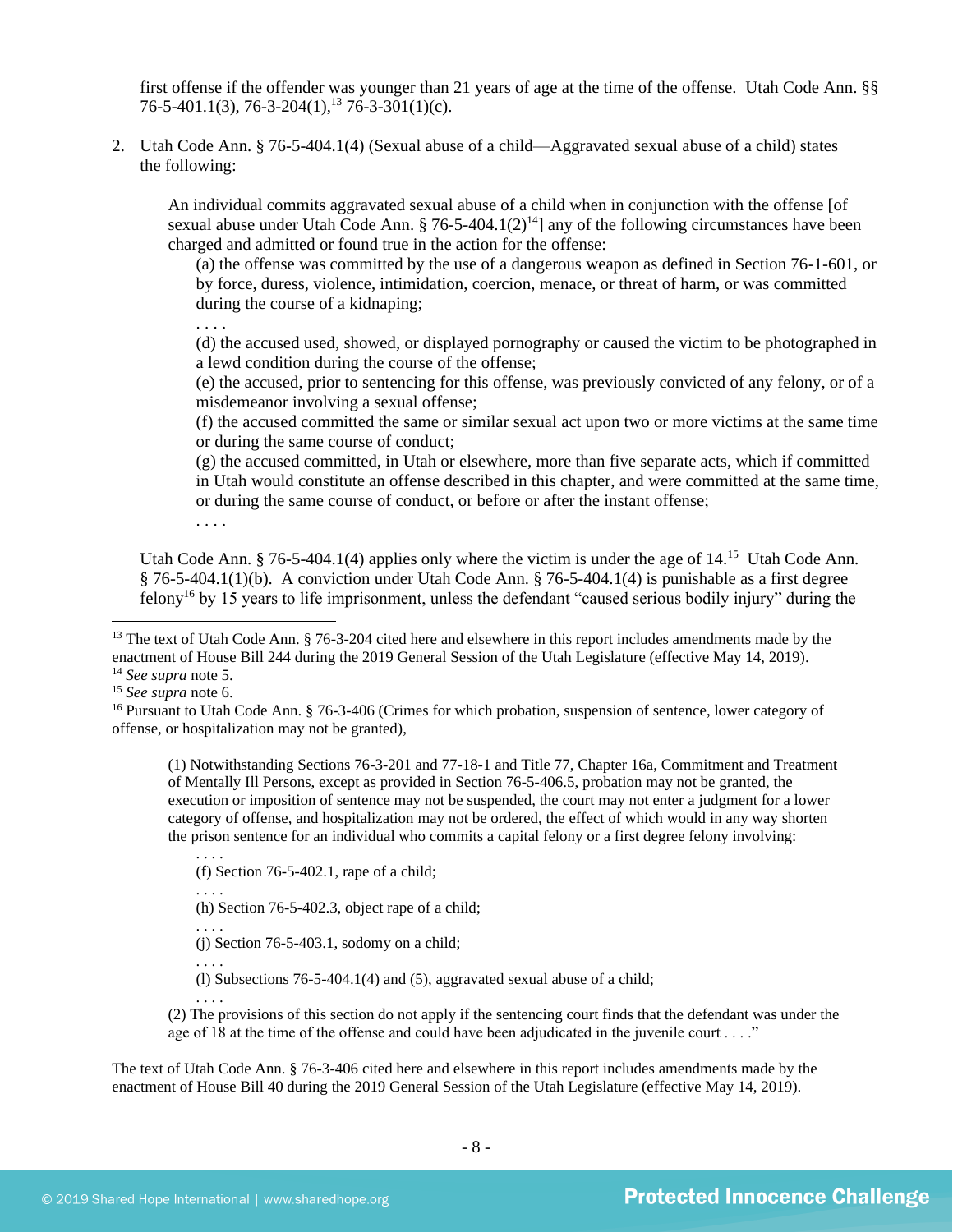commission of the crime or has a prior conviction for a "grievous sexual offense," in which case a conviction is punishable by life imprisonment without the possibility of parole. Utah Code Ann. § 76-5- 404.1(5). However, offenders who have not been previously convicted of a "grievous sexual offense," even those who have "caused serious bodily injury" during the commission of aggravated sexual abuse of a child, are eligible to receive lesser sentences<sup>17</sup> if the court determines that it "is in the interests of justice." Utah Code Ann. § 76-5-404.1(6). Additionally, the court may order the defendant to pay a fine not to exceed \$10,000. Utah Code Ann. § 76-3-301(1)(a).

3. Utah Code Ann. § 76-5-401.2(2) (Unlawful sexual conduct with a 16 or 17 year old) states,

(a) An individual commits unlawful sexual conduct with a minor [who is 16 or 17 years old] if, under circumstances not amounting to [rape, object rape, forcible sodomy, forcible sexual abuse, aggravated sexual assault, or any attempt to commit one of these offenses], an individual who is:

(i) seven or more years older but less than 10 years older than the minor at the time of the sexual conduct engages in any conduct listed in Subsection (2)(b), and the individual knew or reasonably should have known the age of the minor; or

(ii) 10 or more years older than the minor at the time of the sexual conduct and engages in any conduct listed in Subsection (2)(b).

(b) As used in Subsection  $(2)(a)$ , "sexual conduct" refers to when the individual:

(i) has sexual intercourse with the minor;

(ii) engages in any sexual act with the minor involving the genitals of one individual and the mouth or anus of another individual, regardless of the sex of either participant;

(iii) causes the penetration, however slight, of the genital or anal opening of the minor by any foreign object, substance, instrument, or device, including a part of the human body, with the intent to cause substantial emotional or bodily pain to any individual or with the intent to arouse or gratify the sexual desire of any individual, regardless of the sex of any participant; or . . . .

A conviction under Utah Code Ann. § 76-5-401.2(2)(b)(i)–(iii) is punishable as a third degree felony by imprisonment up to 5 years and a possible fine not to exceed \$5,000. Utah Code Ann. §§ 76-5- 401.2(4), 76-3-203(3), 76-3-301(1)(b), (c).

- 4. Pursuant to Utah Code Ann. § 76-5-402.1(1), (2) (Rape of a child), any person who engages in "sexual intercourse with a child under the age of  $14$ " is guilty of a first degree felony.<sup>18</sup> A conviction under this statute is punishable by 25 years to life imprisonment.<sup>19</sup> Utah Code Ann. § 76-5-402.1(2)(a). However, if the "trier of fact finds that . . . during the commission of the rape of a child, the defendant caused serious bodily injury to another or . . . was previously convicted of a grievous sexual offense," the punishment is enhanced to life imprisonment without the possibility of parole. Utah Code Ann.  $§ 76-5-402.1(2)(b)$ . The defendant is also subject to a possible fine not to exceed \$10,000. Utah Code Ann. § 76-3-301(1)(a).
- 5. Utah Code Ann. § 76-5-402.3(1) (Object rape of a child—Penalty) states,

A person commits object rape of a child when the person causes the penetration or touching, however slight, of the genital or anal opening of a child who is under the age of 14 by any foreign object, substance, instrument, or device, not including a part of the human body, with intent to

<sup>17</sup> *See supra* note [7.](#page-3-2)

<sup>18</sup> *See supra* note [16.](#page-7-0)

<sup>&</sup>lt;sup>19</sup> Pursuant to Utah Code Ann. § 76-5-402.1(4)(a), however, the term of imprisonment may be reduced for first offenses if the defendant was under 21 years of age and "the court finds that a lesser term . . . is in the interest of justice under the facts and circumstances of the case, including the age of the victim . . . ."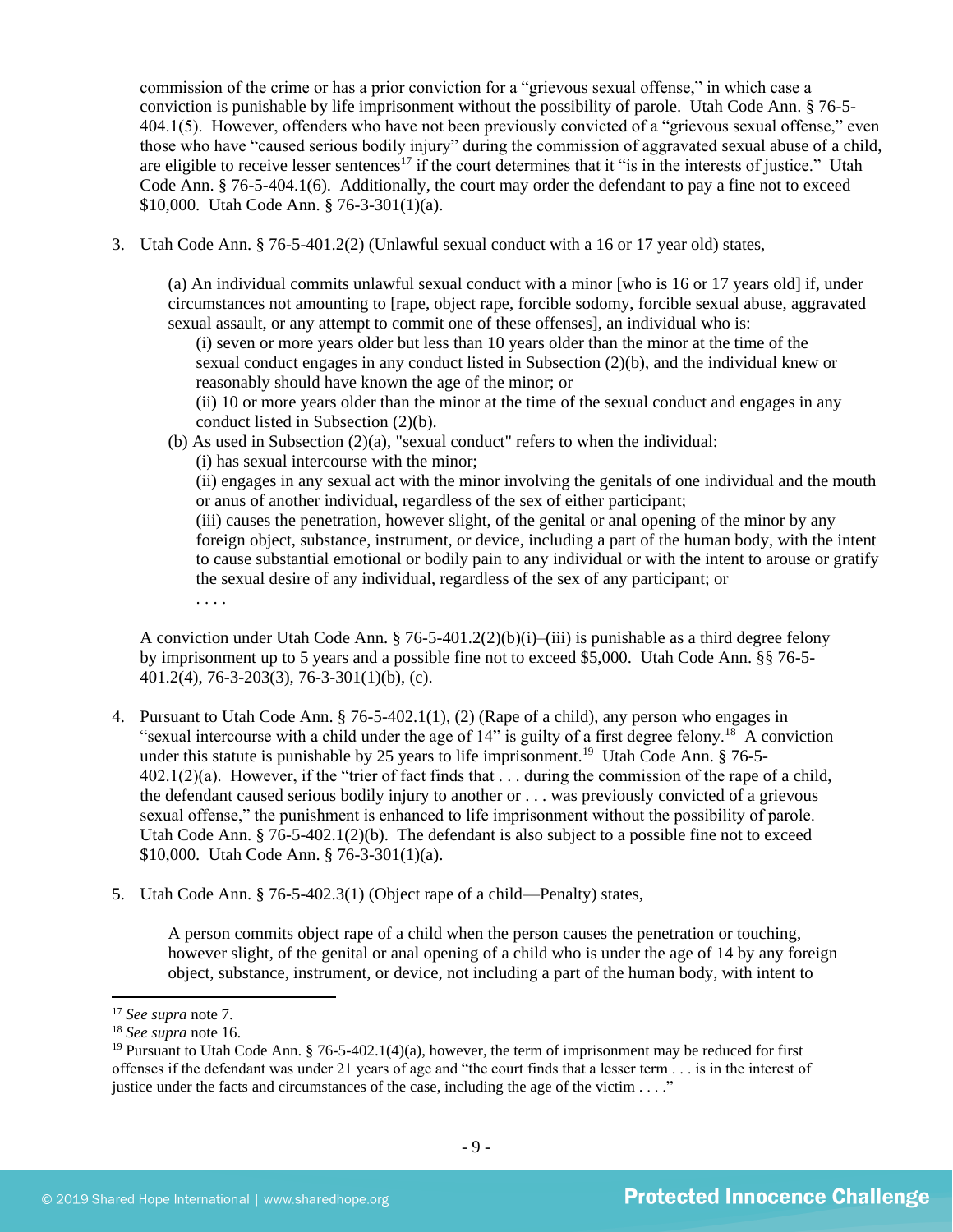cause substantial emotional or bodily pain to the child or with the intent to arouse or gratify the sexual desire of any person.

A conviction under this statute is punishable as a first degree felony<sup>20</sup> by imprisonment for 25 years to life imprisonment.<sup>21</sup> Utah Code Ann. § 76-5-402.3(2). However, if the "trier of fact finds that  $\dots$ during the commission of the object rape of a child, the defendant caused serious bodily injury to another or . . . was previously convicted of a grievous sexual offense," the punishment is enhanced to life imprisonment without the possibility of parole. Utah Code Ann. § 76-5-402.3(2). The defendant is also subject to a possible fine not to exceed \$10,000. Utah Code Ann.  $\S 76-3-301(1)(a)$ .

6. Utah Code Ann. § 76-9-702.5 $(2)^{22}$  (Lewdness involving a child) states,

A person is guilty of lewdness involving a child if the person under circumstances not amounting to rape of a child, object rape of a child, sodomy upon a child, sexual abuse of a child, aggravated sexual abuse of a child, or an attempt to commit any of those offenses, intentionally or knowingly:

- (a) does any of the following in the presence of,  $^{23}$  a child who under 14 years of age:
- (i) performs an act of sexual intercourse or sodomy;

. . . .

(b) under circumstances not amounting to sexual exploitation of a child under Section 76-5b-201 causes a child under the age of 14 to expose his or her genitals, anus, or breast, if female, to the actor, with the intent to arouse or gratify the sexual desire of the actor or the child.

A conviction under this statute is punishable as a class A misdemeanor by up to 364 days imprisonment and a possible fine not to exceed \$2,500. Utah Code Ann. §§ 76-9-702.5(3)(a), 76-3- 204(1), 76-3-301(1)(c). However, if the defendant is a "a sex offender as defined in [Utah Code Ann.  $§$  77-27-21.7<sup>24</sup> (Sex offender restrictions)]; or has been previously convicted of a violation of this section [Utah Code Ann. § 76-9-702.5(1)]," it is a third degree felony punishable by imprisonment up to 5 years and a possible fine not to exceed \$5,000. Utah Code Ann. §§ 76-9-702.5(3)(b), 76-3- 203(3), 76-3-301(1)(b).

7. Utah Code Ann. § 76-5-401(1), (2) (Unlawful sexual activity with a minor—Elements—Penalties— Evidence of age raised by defendant) makes it unlawful for an adult to engage in any "unlawful sexual activity with a minor," who is 14–15 years of age

if under circumstances not amounting to [rape, object rape, forcible sodomy, or aggravated sexual assault], the actor:

(a) has sexual intercourse with the minor;

(b) engages in any sexual act with the minor involving the genitals of one person and the mouth or anus of another person, regardless of the sex of either participant; or

(c) causes the penetration, however slight, of the genital or anal opening of the minor by any foreign object, substance, instrument, or device, including a part of the human body, with the intent to cause substantial emotional or bodily pain to any person or with the intent to arouse or gratify the

<sup>20</sup> *See supra* note [16.](#page-7-0)

<sup>&</sup>lt;sup>21</sup> Pursuant to Utah Code Ann. § 76-5-402.3(4)(a), however, the term of imprisonment may be reduced for first offenses if the defendant was under 21 years of age and "the court finds that a lesser term . . . is in the interest of justice under the facts and circumstances of the case, including the age of the victim . . . ."

 $22$  The text of Utah Code Ann. § 76-9-702.5 cited here and elsewhere in this report includes amendments made by the enactment of House Bill 396 during the 2019 General Session of the Utah Legislature (effective May 14, 2019). <sup>23</sup> Utah Code Ann. § 76-9-702.5(1) defines "in the presence of" to include "within visual contact through an electronic device."

<sup>24</sup> *See infra* Component 2.10.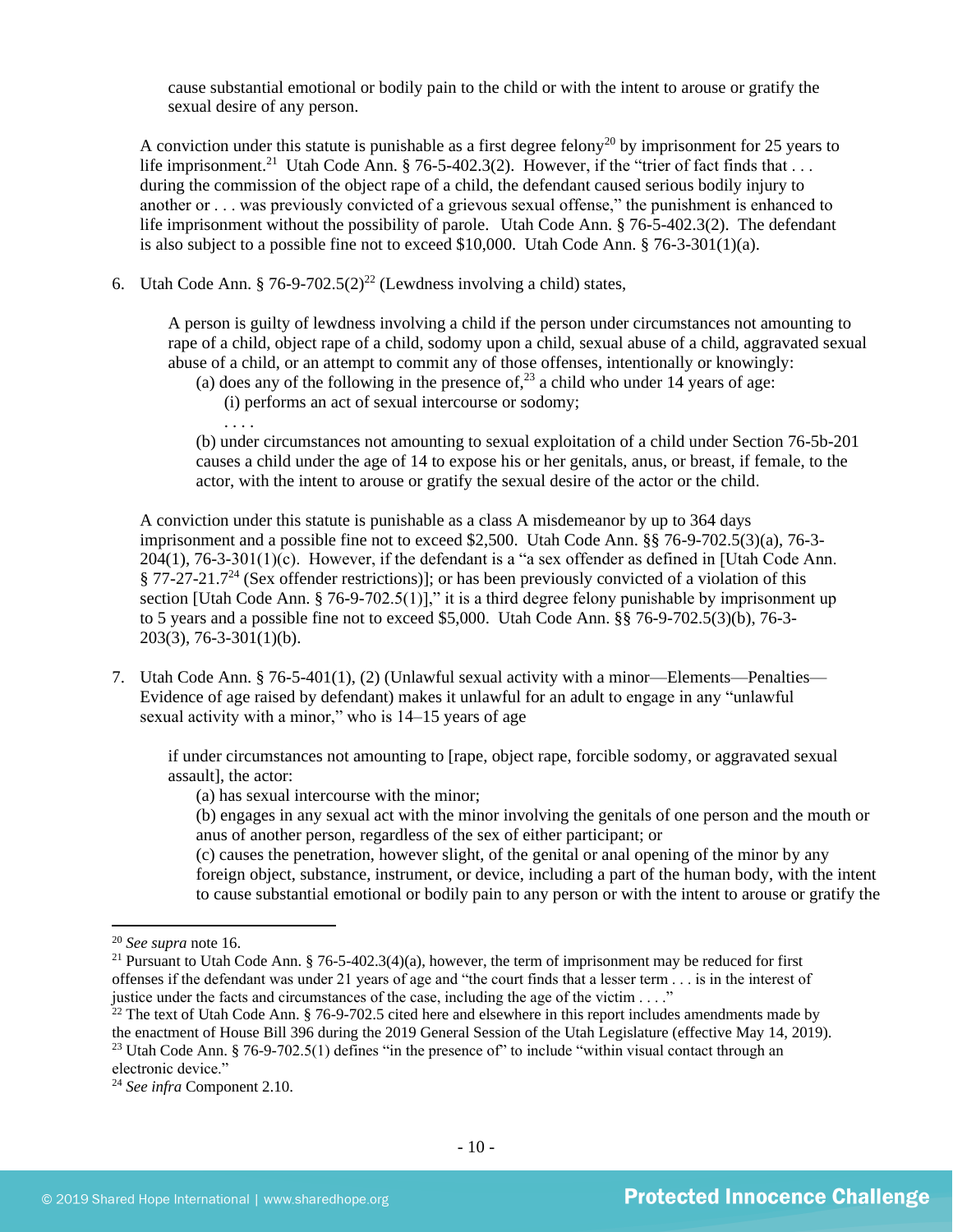sexual desire of any person, regardless of the sex of any participant.

A conviction under this statute is punishable as a third degree felony by imprisonment up to 5 years and a possible fine not to exceed \$5,000. Utah Code Ann. §§ 76-5-401(3)(a),<sup>25</sup> 76-3-203(3), 76-3-301(1)(b). However, if "the defendant establishes by a preponderance of the evidence the mitigating factor that the defendant is less than four years older than the minor at the time the sexual activity occurred," the offense is punishable as a class B misdemeanor punishable by imprisonment up to 6 months, a possible fine not to exceed \$1,000 and "is not subject to registration under Subsection 77-41-102(17)(a)(iii) [Definitions]." Utah Code Ann. §§ 76-5-401(3)(b), 76-3-204(2), 76-3-301(1)(d). "If the defendant establishes by a preponderance of the evidence the mitigating factor that the defendant was younger than 21 years old at the time the sexual activity occurred, the offense is a class A misdemeanor" punishable by imprisonment up to 364 days and a possible fine not to exceed \$2,500 and "is not subject to registration under Subsection 77- 41-102(17)(a)(iii)." Utah Code Ann. §§ 76-5-401(3)(c), 76-3-204(1), 76-3-301(1)(c).

8. Utah Code Ann. § 76-4-401(2) (Enticing a minor–Elements–Penalties) states,

(a) A person commits enticement of a minor when the person knowingly uses the Internet or text messaging to solicit, seduce, or entice a minor, or to attempt to solicit, seduce, lure, or entice a minor, or other person that the actor believes to be a minor to engage in sexual activity which is a violation of state criminal law.

(b) A person commits enticement of a minor when the person knowingly uses the Internet or text messaging to:

(i) initiate contact with a minor or a person the actor believes to be a minor; and

(ii) subsequently [initiates contact with a minor or a person the actor believes to be a minor], by any electronic or written means, solicits, seduces, lures, or entices, or attempts to solicit, seduce, lure, or entice the minor or a person the actor believes to be the minor to engage in any sexual activity which is a violation of state criminal law.

Penalties for convictions under Utah Code Ann. § 76-4-401(2) are staggered according to the crime the defendant intended to commit. Utah Code Ann. § 76-4-401(4). Generally, a conviction is a felony one degree lower than the felony intended to be committed (e.g., a defendant who enticed a minor with the intent to commit a second degree felony will be convicted of a third degree felony, etc.). Utah Code Ann. § 76-4-401(4). However, in instances of enticement of a first degree felony and where the defendant also has a prior conviction under this statute, the defendant will be guilty of a first degree felony punishable by 3 years to life imprisonment. Utah Code Ann. § 76-4-401(4)(a)(ii).

## *1.3 Prostitution statutes refer to the sex trafficking statute to acknowledge the intersection of prostitution with trafficking victimization.*

<span id="page-10-0"></span>Utah Code Ann. § 76-10-1302(3)(b)<sup>26</sup> (Prostitution) specifically references the trafficking law, Utah Code Ann. § 76-5-308.5 (Human trafficking of a child—Penalties), stating, "Upon encountering a child engaged in commercial sex or sexual solicitation, a law enforcement officer shall: (i) conduct an investigation regarding possible human trafficking of the child pursuant to . . . 76-5-308.5 . . . ."

<sup>&</sup>lt;sup>25</sup> The text of Utah Code Ann.  $\S$  76-5-401 cited here and elsewhere in this report includes amendments made by the enactment of House Bill 75 during the 2019 General Session of the Utah Legislature (effective May 14, 2019). <sup>26</sup> The text of Utah Code Ann.  $\S$  76-10-1302 cited here and elsewhere in this report includes amendments made by the enactment of House Bills 20, 40, and 108 during the 2019 General Session of the Utah Legislature (effective May 14, 2019).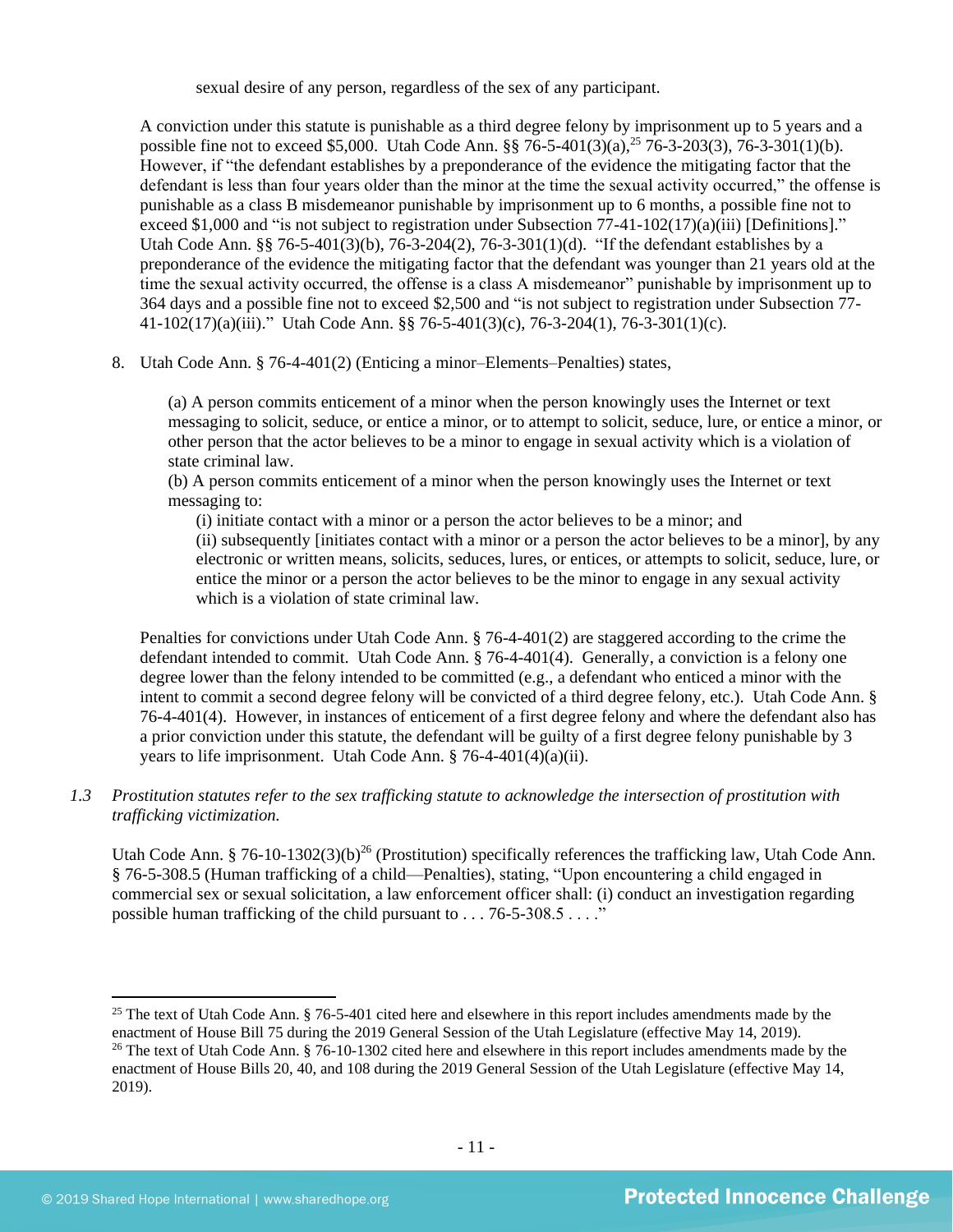*1.4 The state racketeering or gang crimes statute includes sex trafficking or commercial sexual exploitation of children (CSEC) offenses as predicate acts allowing the statute to be used to prosecute child sex trafficking crimes.* 

Utah's Pattern of Unlawful Activity Act, is codified at Utah Code Ann. § 76-10-1601 et. seq. Pursuant to Utah Code Ann. § 76-10-1603 (Unlawful acts),

(1) It is unlawful for any person who has received any proceeds derived, whether directly or indirectly, from a pattern of unlawful activity in which the person has participated as a principal, to use or invest, directly or indirectly, any part of that income, or the proceeds of the income, or the proceeds derived from the investment or use of those proceeds, in the acquisition of any interest in, or the establishment or operation of, any enterprise.

(2) It is unlawful for any person through a pattern of unlawful activity to acquire or maintain, directly or indirectly, any interest in or control of any enterprise.

(3) It is unlawful for any person employed by or associated with any enterprise to conduct or participate, whether directly or indirectly, in the conduct of that enterprise's affairs through a pattern of unlawful activity.

(4) It is unlawful for any person to conspire to violate any provision of Subsection (1), (2), or (3).

For purposes of the Pattern of Unlawful Activity Act, Utah Code Ann. § 76-10-1602(2) (Definitions) defines a "pattern of unlawful activity" as

<span id="page-11-0"></span>[E]ngaging in conduct which constitutes the commission of at least three episodes of unlawful activity, which episodes are not isolated, but have the same or similar purposes, results, participants, victims, or methods of commission, or otherwise are interrelated by distinguishing characteristics. Taken together, the episodes shall demonstrate continuing unlawful conduct and be related either to each other or to the enterprise. At least one of the episodes comprising a pattern of unlawful activity shall have occurred after July 31, 1981. The most recent act constituting part of a pattern of unlawful activity as defined by this part shall have occurred within five years of the commission of the next preceding act alleged as part of the pattern.

The state's racketeering provisions include Utah's human trafficking of a child and CSEC offenses as predicate offenses for forfeiture. Utah Code Ann. § 76-10-1602(4).<sup>27</sup> Here, "unlawful activity" is defined in Utah Code Ann. § 76-10-1602(4) as "to directly engage in conduct or to solicit, request, command, encourage, or intentionally aid another person to engage in conduct which would constitute any offense described by" certain listed crimes, "or to attempt or conspire to engage in an act which would constitute any of those offenses, regardless of whether the act is in fact charged or indicted by any authority or is classified as a misdemeanor or a felony." The listed crimes include violations of Utah Code Ann. § 76-5b-201 (Sexual exploitation of a minor—Offenses), § 76-5-308 (Human trafficking), § 76-5-308.5 (Human trafficking of a child—Penalties), § 76-5-309 (Human smuggling), § 76-5-310 (Aggravated human trafficking and aggravated human smuggling— Penalties), § 76-10-1302 (Prostitution), § 76-10-1304 (Aiding prostitution), § 76-10-1305 (Exploiting prostitution), and § 76-10-1306 (Aggravated exploitation of prostitution). Utah Code Ann. § 76-10-1602(4)(n), (o), (dddd)–(ffff).

Based on this definition of unlawful activity, certain acts of commercial sexual exploitation constitute predicate crimes under the racketeering law, making it available for combatting criminal enterprises that engage in domestic minor sex trafficking. A conviction under Utah Code Ann. § 76-10-1603 is a second degree felony punishable by imprisonment for 1–15 years and a possible fine not to exceed \$10,000 or any other amount not

<sup>&</sup>lt;sup>27</sup> The text of Utah Code Ann. § 76-10-1602 cited here and elsewhere in this report includes amendments made by the enactment of House Bill 298 during the 2019 General Session of the Utah Legislature (effective May 14, 2019).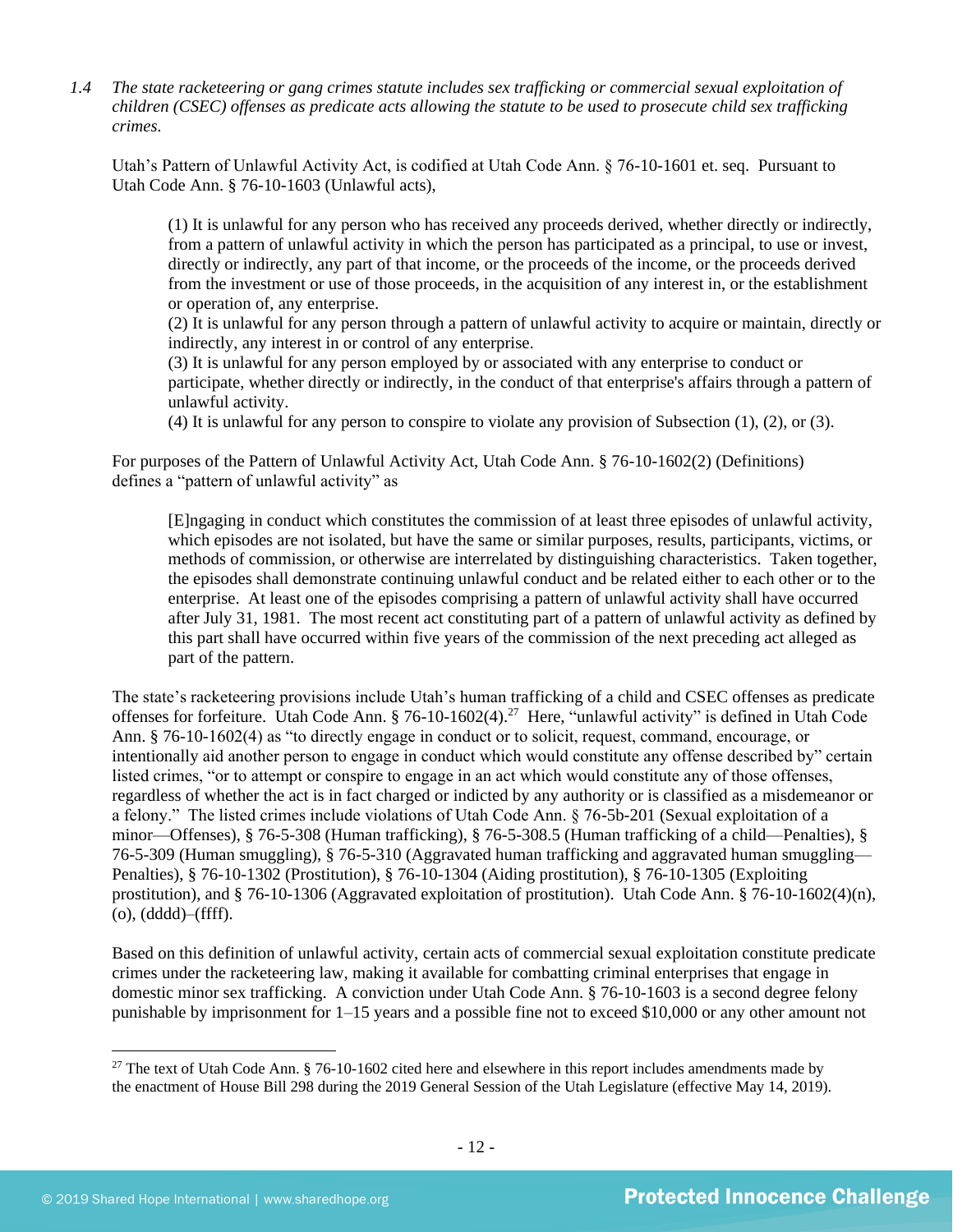exceeding twice the proceeds the trafficker obtained from the commission of the crime. Additionally, a conviction subjects the offender to asset forfeiture. Traffickers convicted under Utah Code Ann. § 76-10-1603, a section of Utah's Pattern of Unlawful Activity Act, may potentially forfeit real property, tangible and intangible property, and "property used to facilitate a violation of Section 76-10-1204, 76-10-1205, 76-10-1206, or 76-10-1222." Utah Code Ann.§ 24-4-102(1), (2) (Property subject to forfeiture).

The court may order all the criminally related assets in the "unlawful activity" to be forfeited under Utah Code Ann.  $\S$  76-10-1603. Under Utah Code Ann.  $\S$  76-10-1603.5(3)(a), the court may order restitution for "any victim or rightful owner of property obtained, directly or indirectly, from: (i) the conduct constituting the pattern of unlawful activity; or (ii) any act or conduct constituting the pattern of unlawful activity that is proven as part of the violation of any provision of Section 76-10-1603."

Through a violation of the Unlawful Acts Act (Utah Code Ann. § 76-10-1603) "the court may order the person found guilty of the felony to pay to the state, if the attorney general brought the action, or to the county, if the county attorney or district attorney brought the action, the costs of investigating and prosecuting the offense and the costs of securing the forfeitures provided for in this section." Utah Code Ann. § 76-10-1603.5(1).

Finally, where the alleged enterprise is also a criminal street gang, additional penalties may apply. Utah Code Ann. § 76-3-203.1 (Offenses committed in concert with two or more persons or in relation to a criminal street gang—Notice—Enhanced penalties), which provides for enhanced penalties in the commission of certain offenses outlined in Utah Code Ann. § 76-3-203.1(5), includes the following:

## . . . .

(d) kidnapping and related offenses under Title 76, Chapter 5, Part 3, Kidnapping, Trafficking, and Smuggling;

(e) any felony sexual offense under Title 76, Chapter 5, Part 4, Sexual Offenses;

(f) sexual exploitation of a minor as defined in Section 76-5b-201;

. . . .

(r) pornographic and harmful materials and performance offenses under Title 76, Chapter 10, Part 12, Pornographic and Harmful Materials and Performances;

(s) prostitution and related offenses under Title 76, Chapter 10, Part 13, Prostitution;

(u) any violation of Title 76, Chapter 10, Part 16, Pattern of Unlawful Activity Act;

. . . .

. . . .

(w) any violation of Title 76, Chapter 10, Part 19, Money Laundering and Currency Transaction Reporting Act;

. . . .

. . . .

Utah Code Ann. § 76-3-203.1 provides in part,

(2) A person who commits any offense listed in Subsection (5) is subject to an enhanced penalty for the offense as provided in Subsection (4) if the trier of fact finds beyond a reasonable doubt that the person acted:

(a) in concert with two or more persons;  $28$ 

<sup>&</sup>lt;sup>28</sup> Utah Code Ann. § 76-3-203.1(1)(b), (c) (Offenses committed in concert with two or more persons or in relation to a criminal street gang—Notice—Enhanced penalties) states,

<sup>(</sup>b) "In concert with two or more persons" means: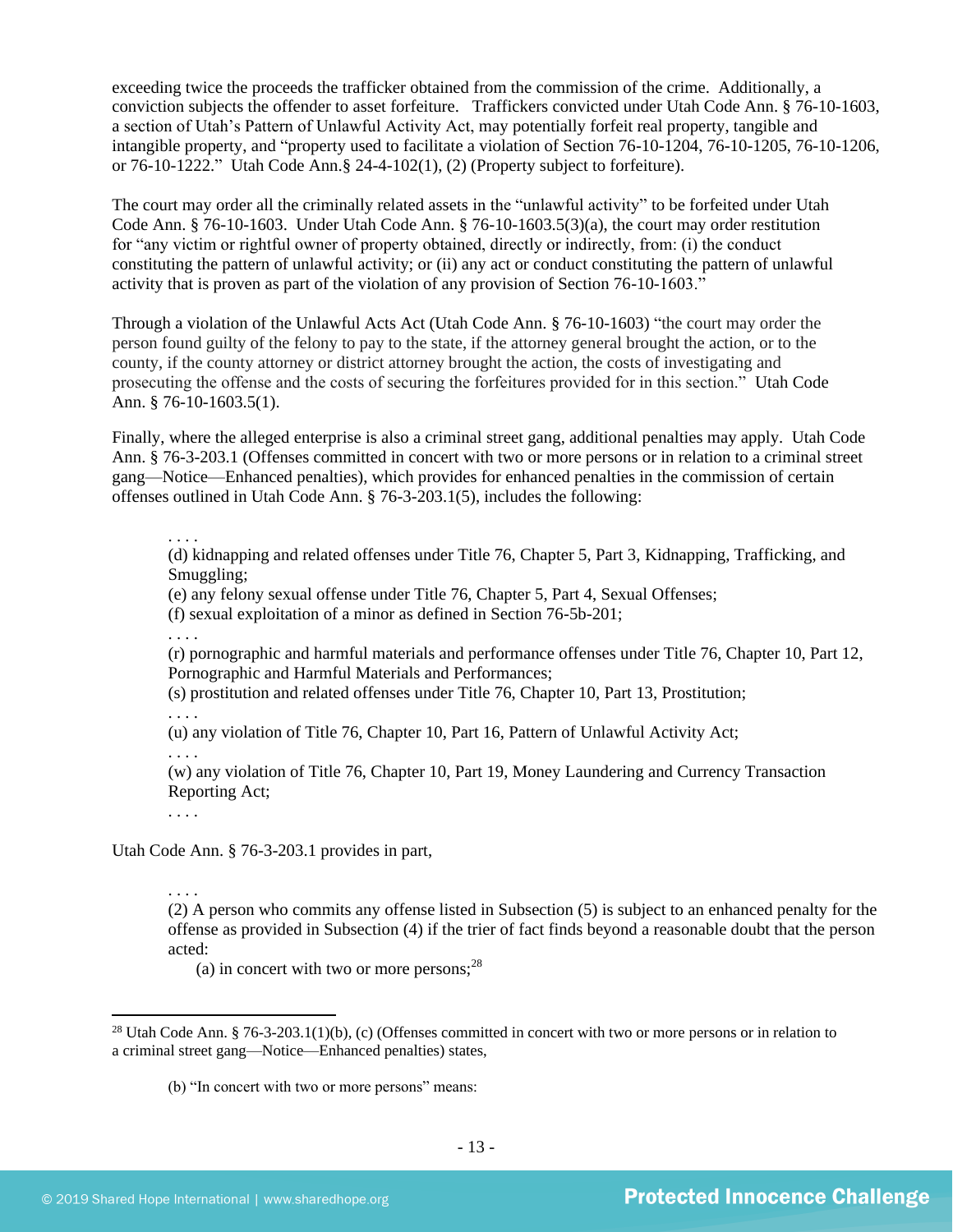(b) for the benefit of, at the direction of, or in association with any criminal street gang<sup>29</sup> as defined in Section 76-9-802; or

(c) to gain recognition, acceptance, membership, or increased status with a criminal street gang as defined in Section 76-9-802.

. . . .

(6) It is not a bar to imposing the enhanced penalties under this section that the persons with whom the actor is alleged to have acted in concert are not identified, apprehended, charged, or convicted, or that any of those persons are charged with or convicted of a different or lesser offense.

Pursuant to Utah Code Ann. § 76-3-203.1(4) enhanced penalties will be classified one level higher than the original penalty, unless the original penalty was classified as a first degree felony.

> (i) the defendant was aided or encouraged by at least two other persons in committing the offense and was aware of this aid or encouragement; and

- (ii) each of the other persons:
	- (A) was physically present; or
	- (B) participated as a party to any offense listed in Subsection (5).
- (c) "In concert with two or more persons" means, regarding intent:

(i) other persons participating as parties need not have the intent to engage in the same offense or degree of offense as the defendant; and

(ii) a minor is a party if the minor's actions would cause the minor to be a party if the minor were an adult.

<sup>29</sup> Utah Code Ann. § 76-9-802(1) (Definitions) defines "criminal street gang" as

an organization, association in fact, or group of three or more persons, whether operated formally or informally:

(a) that is currently in operation;

(b) that has as one of its primary activities the commission of one or more predicate gang crimes;

(c) that has, as a group, an identifying name or identifying sign or symbol, or both; and

(d) whose members, acting individually or in concert with other members, engage in or have engaged in a pattern of criminal gang activity.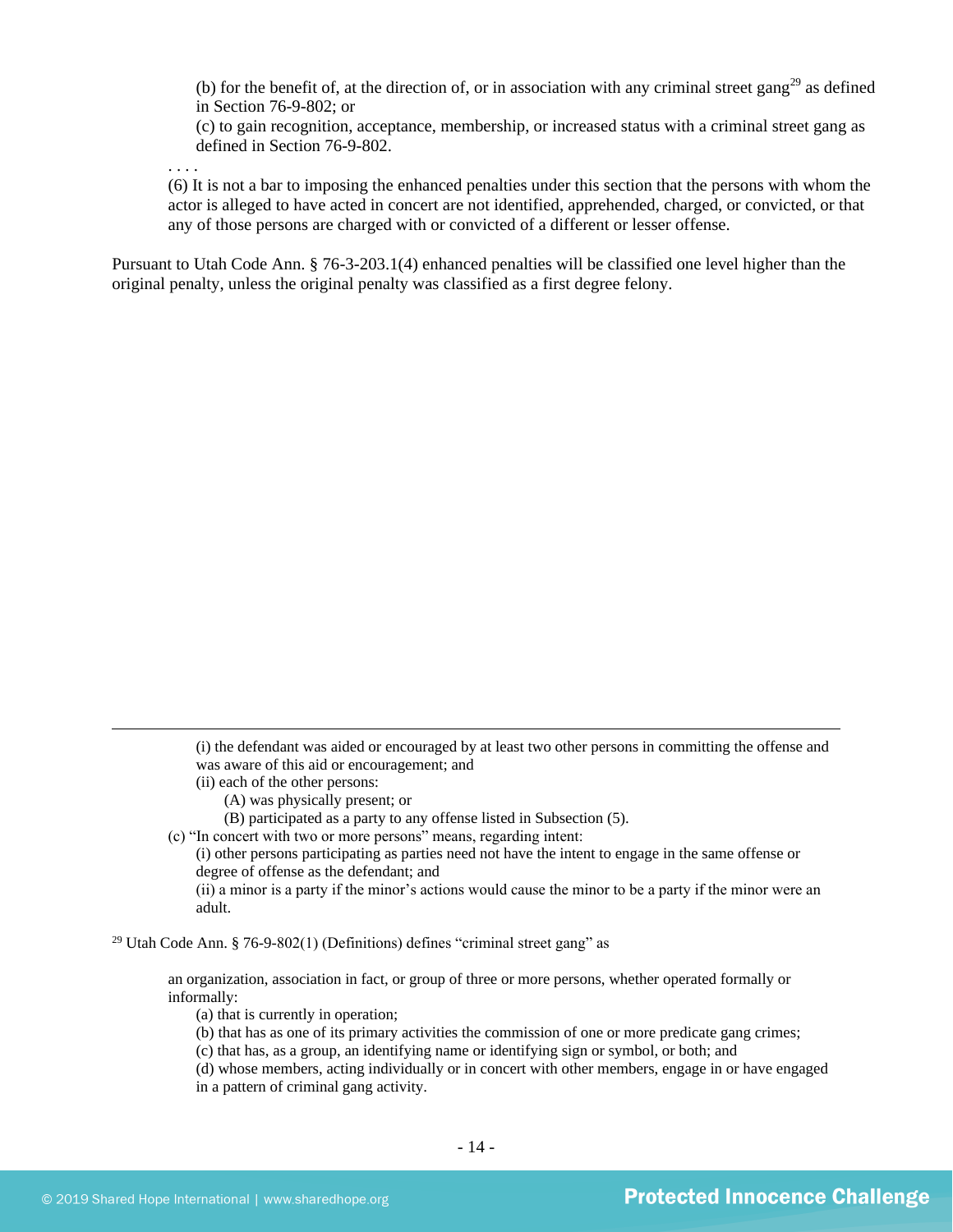#### **FRAMEWORK ISSUE 2: CRIMINAL PROVISIONS FOR DEMAND**

## *Legal Components:*

- *2.1 The state sex trafficking law can be applied to buyers of commercial sex acts with a minor.*
- *2.2 Buyers of commercial sex acts with a minor can be prosecuted under commercial sexual exploitation of children (CSEC) laws.*
- *2.3 Solicitation laws differentiate between soliciting sex acts with an adult and soliciting sex acts with a minor under 18.*
- *2.4 Penalties for buyers of commercial sex acts with minors are as high as federal penalties.*
- *2.5 Using the Internet or electronic communications to lure, entice, or purchase, or attempt to lure, entice, or purchase commercial sex acts with a minor is a separate crime or results in an enhanced penalty for buyers.*
- *2.6 No age mistake defense is permitted for a buyer of commercial sex acts with any minor under 18.*
- *2.7 Base penalties for buying sex acts with a minor under 18 are sufficiently high and not reduced for older minors.*
- *2.8 Financial penalties for buyers of commercial sex acts with minors are sufficiently high to make it difficult for buyers to hide the crime.*

\_\_\_\_\_\_\_\_\_\_\_\_\_\_\_\_\_\_\_\_\_\_\_\_\_\_\_\_\_\_\_\_\_\_\_\_\_\_\_\_\_\_\_\_\_\_\_\_\_\_\_\_\_\_\_\_\_\_\_\_\_\_\_\_\_\_\_\_\_\_\_\_\_\_\_\_\_\_\_\_\_\_\_\_\_\_\_\_\_\_\_\_\_\_

- *2.9 Buying and possessing child sexual abuse material (CSAM) carries penalties as high as similar federal offenses.*
- *2.10 Convicted buyers of commercial sex acts with minors are required to register as sex offenders.*

## *Legal Analysis:*

*2.1 The state sex trafficking law can be applied to buyers of commercial sex acts with a minor.*

Utah Code Ann. § 76-5-308.5(2) (Human trafficking of a child—Penalties), § 76-5-308<sup>30</sup> (Human trafficking), and § 76-5-310(2) (Aggravated human trafficking and aggravated human smuggling—Penalties) apply to buyers of sex with minors as the statutes expressly criminalize patronizing or soliciting a minor for sexual acts. Additionally, buyers may also be offenders under Utah Code Ann. § 76-5-308.5(2) following federal precedent through the term "obtain."<sup>31</sup> Specifically, Utah Code Ann. § 76-5-308.5(2) states, "An actor commits human trafficking of a child if the actor . . . obtains, patronizes, or solicits a child for sexual exploitation . . . ."

<sup>30</sup> *See supra* Component 1.1 for a discussion of relevant provisions.

<sup>31</sup> *See United States v. Jungers*, 702 F.3d 1066 (8th Cir. 2013). In this case, the Eighth Circuit held that the federal sex trafficking law, 18 U.S.C. § 1591 (Sex trafficking of children or by force, fraud, or coercion) applies to buyers of sex with minors. Reversing a District of South Dakota ruling that Congress did not intend the string of verbs constituting criminal conduct under 18 U.S.C. § 1591(a)(1) ("recruits, entices, harbors, transports, provides, obtains, or maintains") to reach the conduct of buyers (United States v. Jungers, 834 F. Supp. 2d 930, 931 (D.S.D. 2011)), the Eighth Circuit concluded that 18 U.S.C. § 1591 does not contain "a latent exemption for purchasers" because buyers can "engage in at least some of the prohibited conduct." Jungers, 702 F. 3d 1066, 1072. Congress codified Jungers clarifying that the federal sex trafficking law is intended to apply to buyers in the Justice for Victims of Trafficking Act (JVTA) of 2015 Pub. L. No. 114-22, 129 Stat 227), enacted on May 29, 2015. The JVTA adds the terms "patronize" and "solicit" to the list of prohibited conduct and expressly states, "section 108 of this title amends section 1591 of title 18, United States Code, to add the words 'solicits or patronizes' to the sex trafficking statute making absolutely clear for judges, juries, prosecutors, and law enforcement officials that criminals who purchase sexual acts from human trafficking victims may be arrested, prosecuted, and convicted as sex trafficking offenders when this is merited by the facts of a particular case." Id. at Sec. 109. The Eighth Circuit decision in *United States v. Jungers* and the federal sex trafficking law as amended by the Justice for Victims of Trafficking Act establish persuasive authority when state courts interpret the string of verbs constituting prohibited conduct in state sex trafficking laws (in particular the term "obtains") to the extent such interpretation does not conflict with state case law.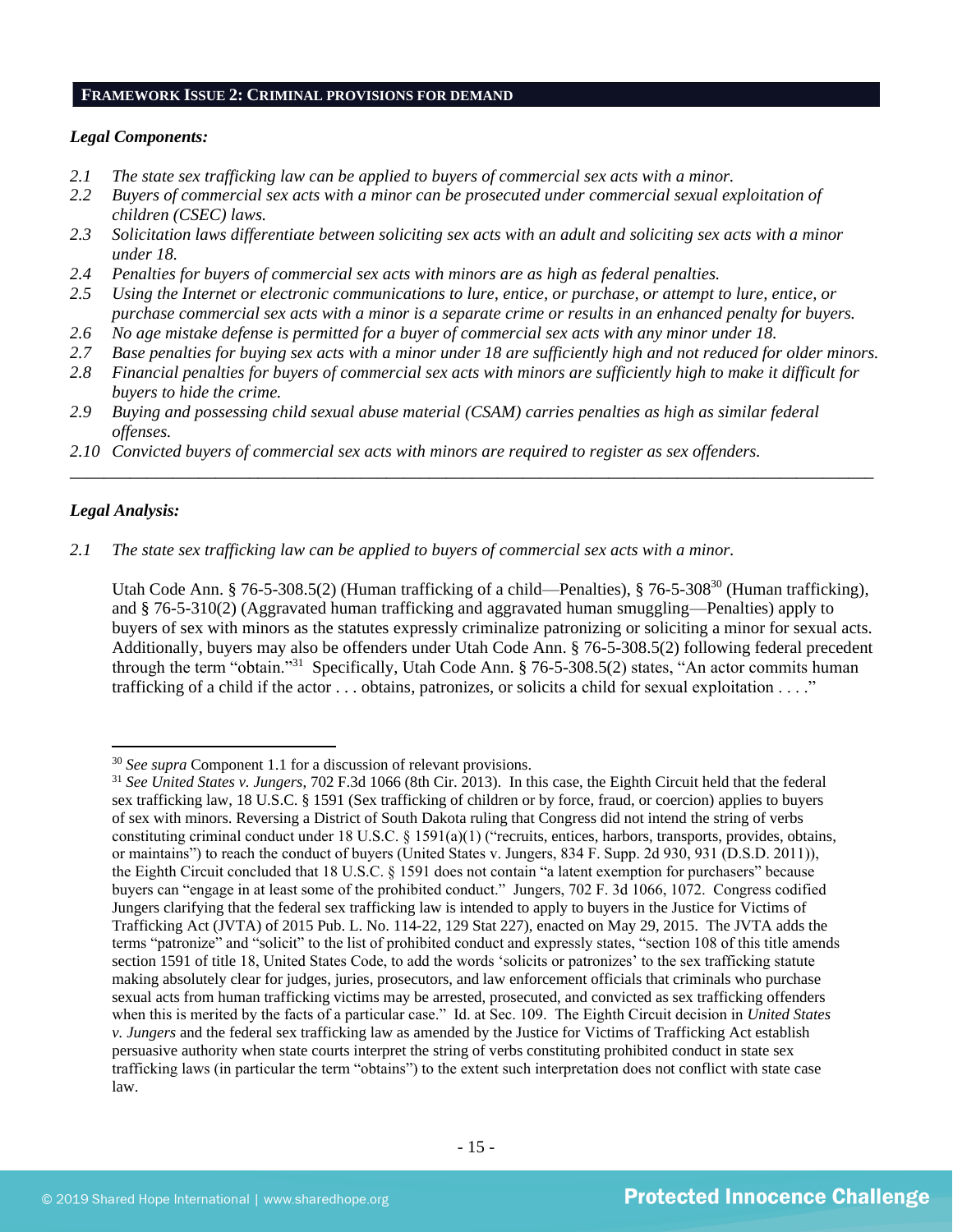A violation of Utah Code Ann. § 76-5-308.5(2) is a first degree felony, punishable by 5 years to life imprisonment and a possible fine not to exceed \$10,000. Utah Code Ann. §§ 76-3-203(1), 76-3-301(1)(a). A violation of § 76-5-310 is punishable as a first degree felony by 5 years to life imprisonment and a possible fine not to exceed \$10,000.<sup>32</sup> Utah Code Ann. §§ 76-5-310(4)(a), 76-3-203(1), 76-3-301(1)(a).

A conviction under Utah Code Ann. § 76-5-308 (Human trafficking), applicable when the victim trafficked for forced sexual exploitation is an adult, is punishable as a second degree felony by imprisonment for 1–15 years and a possible fine not to exceed \$10,000. Utah Code Ann. §§ 76-5-309(1), 76-3-203(2), 76-3-301(1)(a).

*2.2 Buyers of commercial sex acts with a minor can be prosecuted under commercial sexual exploitation of children (CSEC) laws.*

Buyers face prosecution for buying or soliciting sex acts with a minor under two laws. Buying sex with a minor is criminalized under Utah Code Ann. § 76-10-1303 (Patronizing a prostitute), which states,

(1) An individual is guilty of patronizing a prostitute when the individual:

(a) pays or offers or agrees to pay a prostitute, or an individual the actor believes to be a prostitute, a fee, or the functional equivalent of a fee for the purpose of engaging in an act of sexual activity; or

(b) enters or remains in a place of prostitution for the purpose of engaging in sexual activity. (2) Patronizing a prostitute is a class A misdemeanor, except as provided in Subsection (3), (4), or

(5) and in Section 76-10-1309 [Enhanced penalties—HIV positive offender].

. . . .

(5) If the patronizing of a prostitute under Subsection (1)(a) involves a child as the other individual, a violation of Subsection (1)(a) is a third degree felony.

. . . .

Soliciting sex acts with a minor is criminalized under Utah Code Ann. § 76-10-1313<sup>33</sup> (Sexual solicitation— Penalty), which makes it a crime when a person,

 $(1)$ ...

(a) offers or agrees to commit any sexual activity with another individual for a fee, or the functional equivalent of a fee;

(b) pays or offers or agrees to pay a fee or the functional equivalent of a fee to another individual to commit any sexual activity; or

(c) with intent to engage in sexual activity for a fee or the functional equivalent of a fee or to pay another individual to commit any sexual activity for a fee or the functional equivalent of a fee engages in, offers or agrees to engage in, or requests or directs another to engage in any of the following acts:

<sup>32</sup> Utah Code Ann. § 76-3-301(4) (Fines of persons) provides, "This section does not apply to a corporation, association, partnership, government, or governmental instrumentality." Utah Code Ann. § 76-3-302 (Fines of corporations, associations, partnerships, or government instrumentalities) provides,

A corporation, association, partnership, or governmental instrumentality shall pay a fine for an offense defined in this code for which no special corporate fine is specified. The fine shall not exceed:

<sup>(1) \$20,000</sup> for a felony conviction;

<sup>(2) \$10,000</sup> for a class A misdemeanor conviction;

<sup>(3) \$5,000</sup> for a class B misdemeanor conviction; and

<sup>(4) \$1,000</sup> for a class C misdemeanor conviction or for an infraction conviction.

<sup>33</sup> *See supra* note [10.](#page-5-0)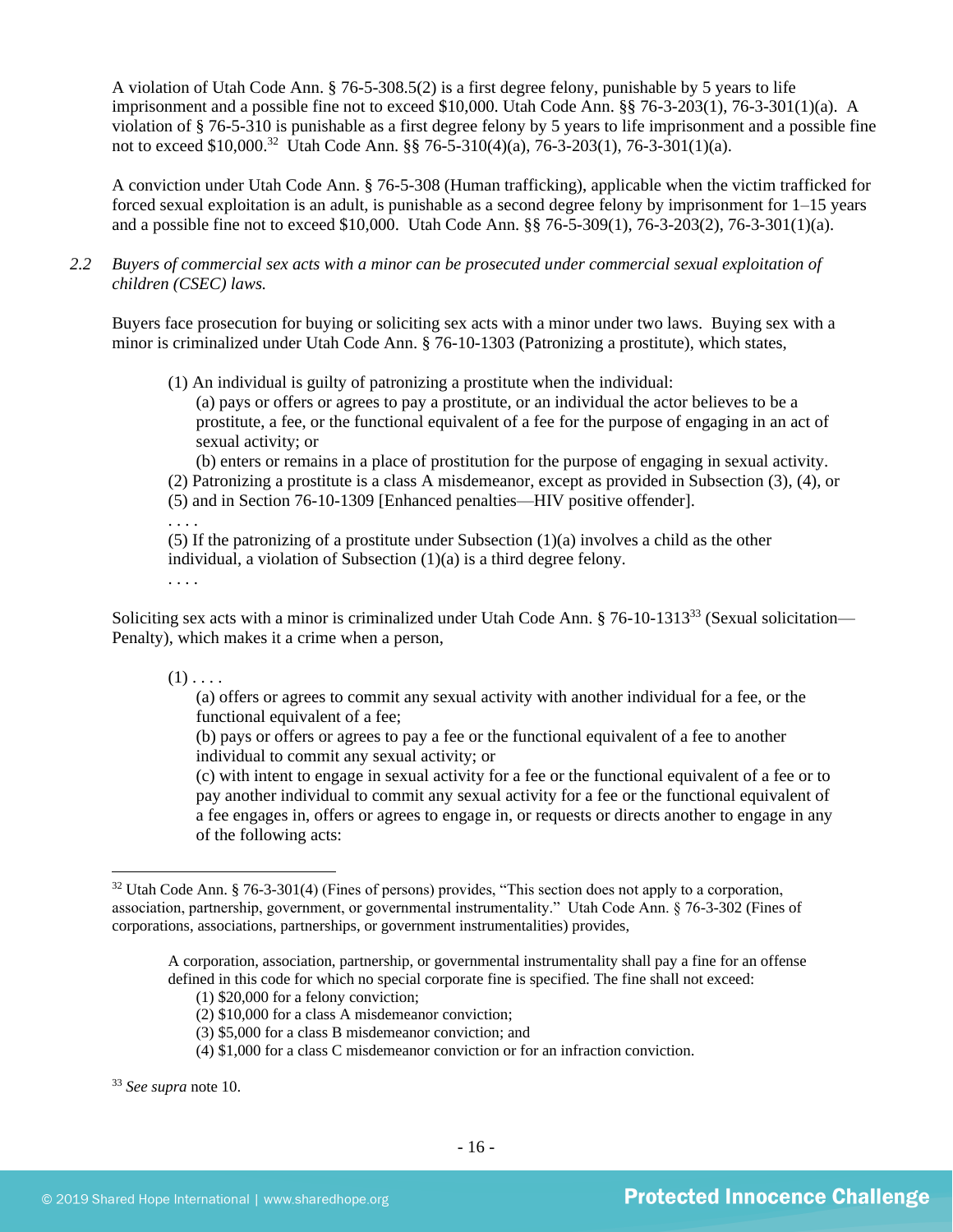(i) exposure of an individual's genitals, the buttocks, the anus, the pubic area, or the female breast below the top of the areola; (ii) masturbation; (iii) touching of an individual's genitals, the buttocks, the anus, the pubic area, or the female breast; or (iv) any act of lewdness.

(5) If an individual commits an act of sexual solicitation and the individual solicited is a child, the offense is a third degree felony if the solicitation does not amount to:

(a) a violation of Section 76-5-308, human trafficking or human smuggling; or (b) a violation of Section 76-5-310, aggravated human trafficking or aggravated human smuggling.

. . . .

. . . .

As third degree felonies, Utah Code Ann. § 76-10-1303 (Patronizing a prostitute) and § 76-10-1313 (Sexual solicitation—Penalty) are punishable by imprisonment up to 5 years and a possible fine not to exceed \$5,000. Utah Code Ann. §§ 76-10-1303(5), 76-10-1313(5), 76-3-203(3), 76-3-301(1)(b).

## *2.3 Solicitation laws differentiate between soliciting sex acts with an adult and soliciting sex acts with a minor under 18.*

Utah law differentiates between soliciting sex acts with a minor and soliciting sex acts with an adult by providing heightened penalties when a minor victim is involved. Under Utah Code Ann. § 76-10-1303(5) (Patronizing a prostitute), soliciting a minor for prostitution is a third degree felony. Otherwise, a violation of Utah Code Ann. § 76-10-1303(1)(a) involving paying or offering to pay an adult to engage in sexual activity is punishable as a class A misdemeanor. Utah Code Ann. § 76-10-1303(1), (2), (4). Similarly, Utah Code Ann. § 76-10-1313 (Sexual solicitation—Penalty), which prohibits an individual from offering "to commit any sexual activity with another individual for a fee," is punishable as a third degree felony by imprisonment up to 5 years and a possible fine not to exceed \$5,000 when the victim is a child. Utah Code Ann. §§ 76-10-1313(5), 76-3- 203(3), 76-3-301(1)(b). Otherwise, sexual solicitation is punishable as a class A misdemeanor. Utah Code Ann. § 76-10-1313(3).

*2.4 Penalties for buyers of commercial sex acts with minors are as high as federal penalties.*

Buyers prosecuted under Utah Code Ann. § 76-5-308.5 (Human trafficking of a child—Penalties) and § 76-5- 310 (Aggravated human trafficking and aggravated human smuggling—Penalties) face a first degree felony punishable by 5 years to life imprisonment and a possible fine up to \$10,000. Buyers prosecuted under Utah Code Ann. § 76-10-1303 (Patronizing a prostitute) or § 76-10-1313 (Sexual solicitation—Penalty) face third degree felonies punishable by imprisonment up to 5 years and a possible fine not to exceed \$5,000. Utah Code Ann. §§ 76-10-1303(5), 76-10-1313(5), 76-3-203(3), 76-3-301(1)(b).<sup>34</sup>

Buyers may also be subject to enhanced penalties under certain circumstances. According to Utah's habitual violent offender<sup>35</sup> statute, buyers who have two prior violent felony convictions are subject to an enhanced penalty if convicted of a third violent felony. Utah Code Ann. § 76-3-203.5(2) (Habitual violent offender— Definition—Procedure—Penalty) states,

<sup>&</sup>lt;sup>34</sup> See supra Component 1.2 for a full description of sexual offense laws that may be used to prosecute certain buyers.

<sup>&</sup>lt;sup>35</sup> "Habitual violent offender" is defined as "a person convicted within the state of any violent felony and who on at least two previous occasions has been convicted of a violent felony and committed to either prison in Utah or an equivalent correctional institution of another state or of the United States either at initial sentencing or after revocation of probation." Utah Code Ann. § 76-3-203.5(b).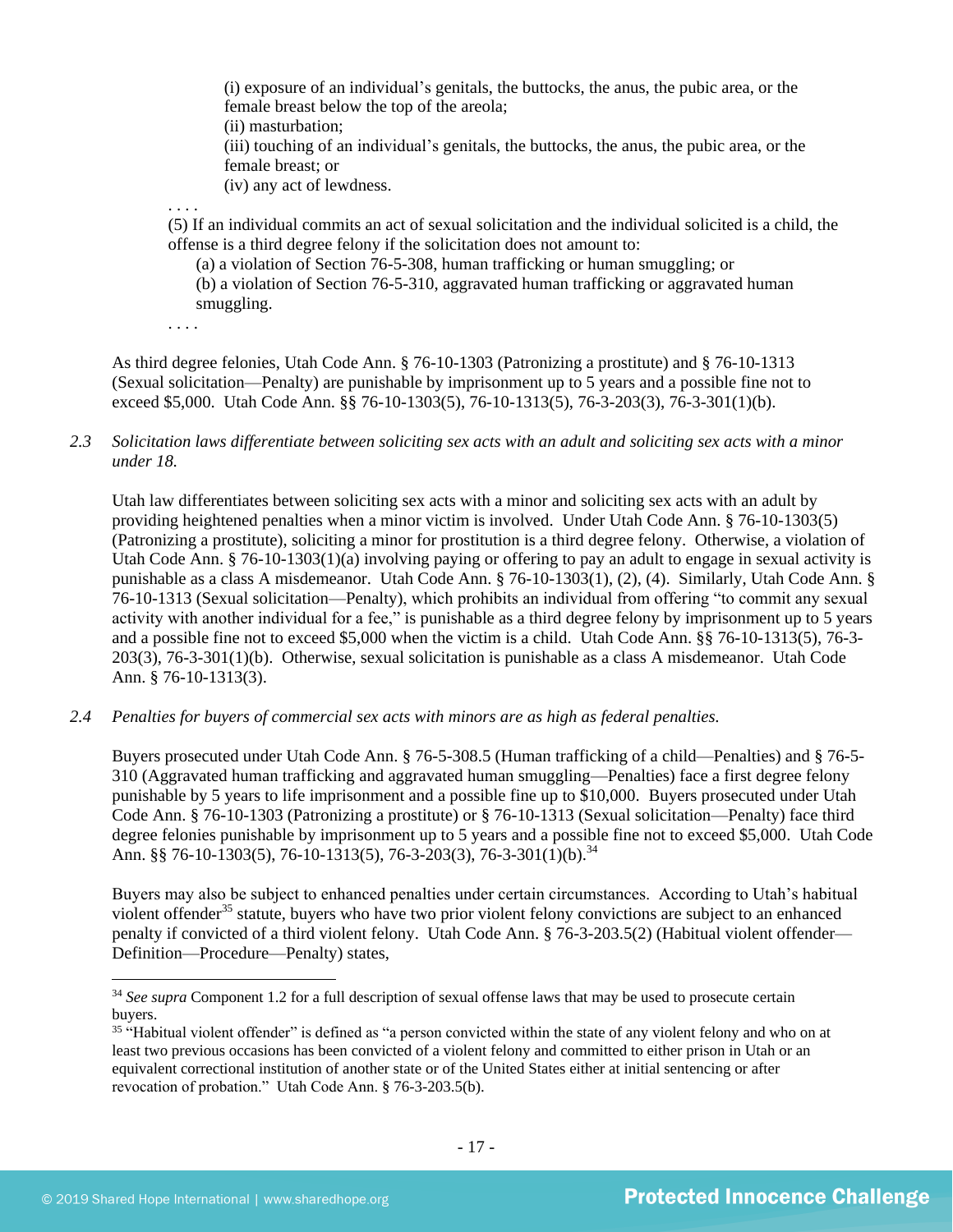If a person is convicted in this state of a violent felony by plea or by verdict and the trier of fact determines beyond a reasonable doubt that the person is a habitual violent offender under this section, the penalty for a:

(a) third degree felony is as if the conviction were for a first degree felony;

(b) second degree felony is as if the conviction were for a first degree felony; or

(c) first degree felony remains the penalty for a first degree penalty except:

(i) the convicted person is not eligible for probation; and

(ii) the Board of Pardons and Parole shall consider that the convicted person is a habitual violent offender as an aggravating factor in determining the length of incarceration.

Pursuant to Utah Code Ann.  $\S$  76-3-203.5(1)(c)(i), a "violent felony" is defined as

any of the following offenses, or any attempt, solicitation, or conspiracy to commit any of the following offenses punishable as a felony:

. . . . (Q) rape of a child, Section 76-5-402.1; (R) object rape, Section 76-5-402.2; (S) object rape of a child, Section 76-5-402.3; . . . . (W) aggravated sexual abuse of a child or sexual abuse of a child, Section 76-5-404.1; . . . . (Y) sexual exploitation of a minor, Section 76-5b-201; . . . .

Furthermore, Utah Code Ann. § 76-3-407(2) (Repeat and habitual sex offenders—Additional prison term for prior felony convictions) states that defendants who are being charged with a sexual offense<sup>36</sup> and have a previous conviction for a sexual offense<sup>37</sup> may be subject to the maximum penalty plus an additional 5 year penalty for "each conviction of the defendant for a prior sexual offense that arose from a separate criminal episode." This supplementary term is "in addition to, and consecutive to, any other prison term served by the defendant." Utah Code Ann. § 76-3-407(3).

(iv) a felony attempt to commit an offense described in Subsection (1)(b)(ii) or (iii); or

(v) an offense in another state, territory, or district of the United States that, if committed in Utah, would constitute an offense described in Subsections (1)(b)(i) through (iv).

(i) a felony offense described in Title 76, Chapter 5, Part 4, Sexual Offenses;

(v) an offense in another state, territory, or district of the United States that, if committed in Utah, would constitute an offense described in Subsections (1)(a)(i) through (iv).

 $36$  Utah Code Ann. § 76-3-407(1)(b) defines "sexual offense" as

<sup>(</sup>i) an offense that is a felony of the second or third degree, or an attempted offense, which attempt is a felony of the second or third degree, described in Title 76, Chapter 5, Part 4, Sexual Offenses;

<sup>(</sup>ii) sexual exploitation of a minor, Section 76-5b-201;

<sup>(</sup>iii) a felony offense of enticing a minor over the Internet, Section 76-4-401;

 $37$  Utah Code Ann. § 76-3-407(1)(a) defines "prior sexual offense" as

<sup>(</sup>ii) sexual exploitation of a minor, Section 76-5b-201;

<sup>(</sup>iii) a felony offense of enticing a minor over the Internet, Section 76-4-401;

<sup>(</sup>iv) a felony attempt to commit an offense described in Subsections  $(1)(a)(i)$  through (iii); or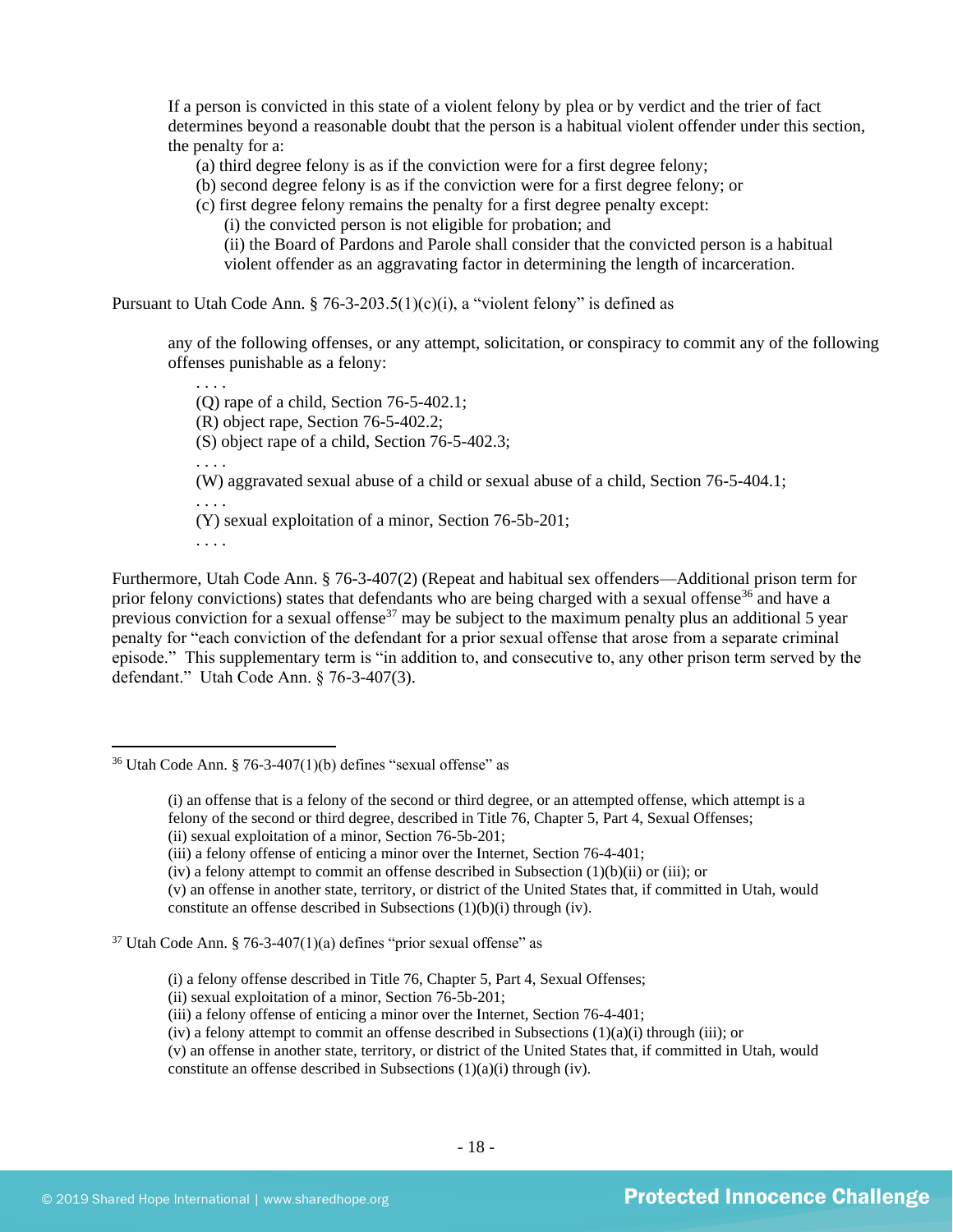In comparison, if the victim is under the age of 14, a conviction under the TVPA for child sex trafficking is punishable by 15 years to life imprisonment and a fine not to exceed \$250,000. 18 U.S.C. §§ 1591(b)(1),  $3559(a)(1)$ ,  $3571(b)(3)$ . If the victim is between the ages of 14–17, a conviction is punishable by 10 years to life imprisonment and a fine not to exceed \$250,000. 18 U.S.C. §§ 1591(b)(2), 3559(a)(1), 3571(b)(3). A conviction is punishable by mandatory life imprisonment, however, if the buyer has a prior conviction for a federal sex offense<sup>38</sup> against a minor. 18 U.S.C. § 3559(e)(1). To the extent buyers can be prosecuted under other federal CSEC laws,<sup>39</sup> a conviction is punishable by penalties ranging from a fine not to exceed \$250,000 to life imprisonment with a fine not to exceed \$250,000.<sup>40</sup>

*2.5 Using the Internet or electronic communications to lure, entice, or purchase, or attempt to lure, entice, or purchase commercial sex acts with a minor is a separate crime or results in an enhanced penalty for buyers.*

Although Utah Code Ann. § 76-4-401(2) (Enticing a minor—Elements—Penalties) is not expressly commercial in nature, it states,

<span id="page-18-0"></span>(a) A person commits enticement of a minor when the person knowingly uses the Internet or text messaging to solicit, seduce, lure, or entice a minor, to attempt to solicit, seduce, lure, or entice a minor, or another person that the actor believes to be a minor to engage in any sexual activity which is a violation of state criminal law.

(b) A person commits enticement of a minor when the person knowingly uses the Internet or text messaging to:

(i) initiate contact with a minor or a person the actor believes to be a minor; and (ii) subsequently to the action under Subsection  $(2)(b)(i)$ , by any electronic or written means, solicits, seduces, lures, or entices, or attempts to solicit, seduce, lure, or entice the minor or a person the actor believes to be the minor to engage in any sexual activity which is a violation of state criminal law.

Penalties for convictions under Utah Code Ann. § 76-4-401(2) are staggered according to the crime the defendant intended to commit. Utah Code Ann. § 76-4-401(4). Generally, a conviction is punishable as a felony one degree lower than the felony enticed. Utah Code Ann. § 76-4-401(4). However, in instances where the defendant with a prior conviction under this statute, enticed a minor to engage in sexual activity, which is a

<sup>&</sup>lt;sup>38</sup> Pursuant to 18 U.S.C. § 3559(e)(2), "federal sex offense" is defined as

an offense under section 1591 [18 USCS § 1591] (relating to sex trafficking of children), 2241 [18 USCS § 2241] (relating to aggravated sexual abuse), 2242 [18 USCS  $\S$  2242] (relating to sexual abuse), 2244(a)(1) [18 USCS  $\S 2244(a)(1)$ ] (relating to abusive sexual contact), 2245 [18 USCS  $\S 2245$ ] (relating to sexual abuse resulting in death), 2251 [18 USCS § 2251] (relating to sexual exploitation of children), 2251A [18 USCS § 2251A] (relating to selling or buying of children), 2422(b) [18 USCS § 2422(b)] (relating to coercion and enticement of a minor into prostitution), or  $2423(a)$  [18 USCS §  $2423(a)$ ] (relating to transportation of minors).

<sup>39</sup> 18 U.S.C. §§ 2251A(b) (Selling or buying of children), 2251(a) (Sexual exploitation of children), 2423(a) (Transportation of a minor with intent for minor to engage in criminal sexual activity), 2422(a) (Coercion and enticement), 2252(a)(2), (a)(4) (Certain activities relating to material involving the sexual exploitation of minors). <sup>40</sup> 18 U.S.C. §§ 2251A(b) (conviction punishable by imprisonment for 30 years to life and a fine), 2251(e) (conviction punishable by imprisonment for 15–30 years and a fine), 2423(a) (conviction punishable by imprisonment for 10 years to life and a fine), 2422(a) (conviction punishable by a fine, imprisonment up to 20 years, or both),  $2252(b)$  (stating that a conviction under subsection (a)(2) is punishable by imprisonment for  $5-20$  years and a fine, while a conviction under subsection (a)(4) is punishable by imprisonment up to 10 years, a fine, or both); *see also* 18 U.S.C. §§ 3559(a)(1) (classifying all of the above listed offenses as felonies), 3571(b)(3) (providing a fine up to \$250,000 for any felony conviction).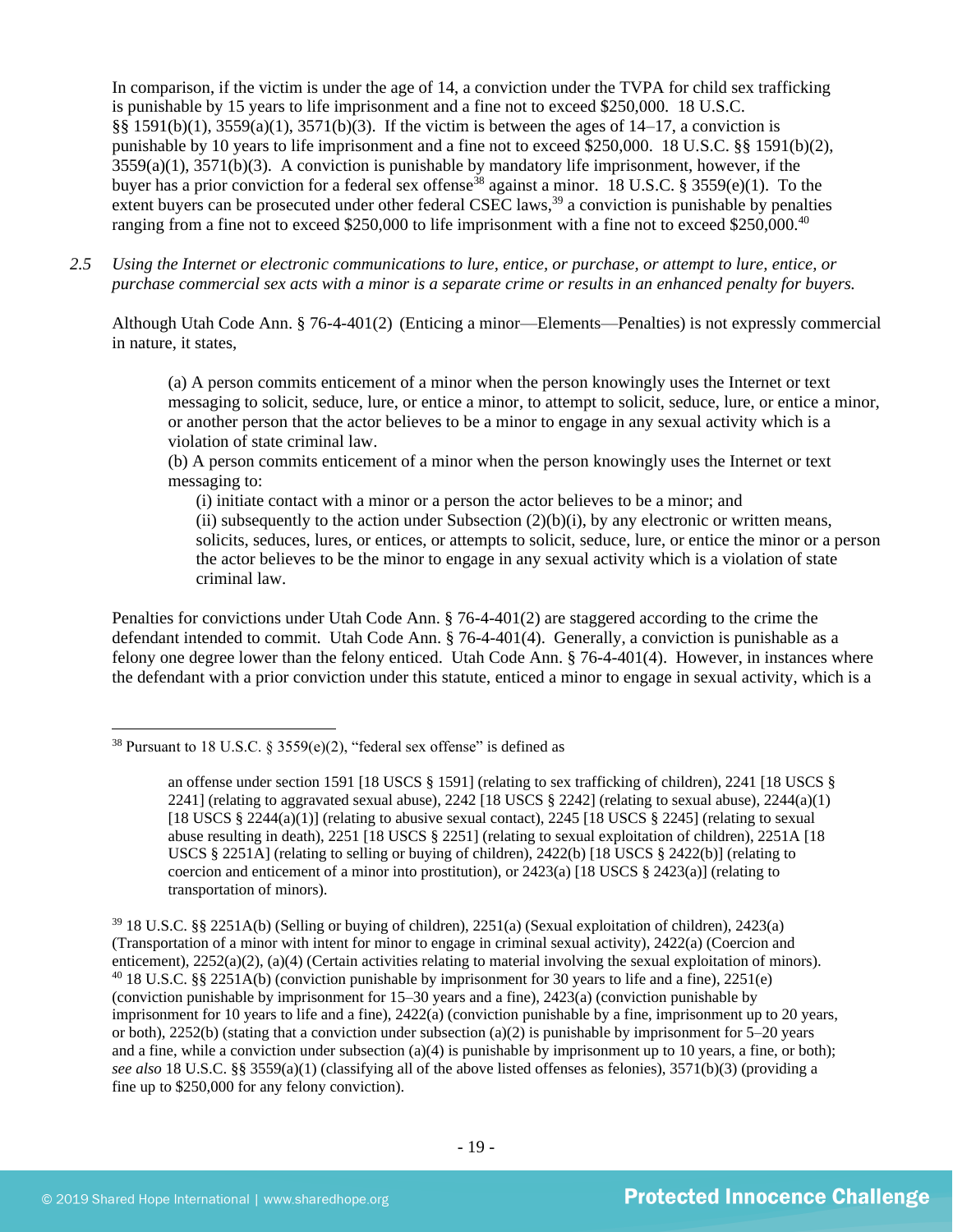first degree felony, the defendant will be guilty of a first degree felony punishable by 3 years to life imprisonment. Utah Code Ann.  $\S$  76-4-401(4)(a)(ii).

Further, Utah Code Ann. § 76-5b-204(2)(a) (Sexual extortion—Penalties) states,

- An individual who is 18 years old or older commits the offense of sexual extortion if the individual: (a) with an intent to coerce a victim to engage in sexual contact, in sexually explicit conduct, or in simulated sexually explicit conduct . . . communicates in person or by electronic means a threat: (i) to the victim's person, property, or reputation; or
	- (ii) to distribute an intimate image or video of the victim  $\dots$

When the victim is a minor, a conviction under this statute is punishable as a first degree felony by 5 years to life imprisonment and a possible fine not to exceed \$10,000. Utah Code Ann. §§ 76-5b-204(3)(c), (4)(a), 76-3-  $203(1)$ , 76-3-301(1)(a).

## *2.6 No age mistake defense is permitted for a buyer of commercial sex acts with any minor under 18.*

A mistake of age defense is prohibited under Utah Code Ann. § 76-2-304.5(3) (Mistake as to victim's age is not a defense), which states,

It is not a defense to the crime of aggravated human trafficking or aggravated human smuggling, a violation of Section 76-5-310, or human trafficking of a child, a violation of Section 76-5-308.5, that the actor mistakenly believed the victim to be 18 years of age or older at the time of the alleged offense or was unaware of the victim's true age.

Additionally, under Utah Code Ann. § 76-2-304.5(5) (Mistake as to victim's age is not a defense), there is no mistake of age defense for patronizing a prostitute, aggravated exploitation of a prostitute, or sexual solicitation. Utah Code Ann. § 76-2-304.5(5) states,

It is not a defense to any of the following crimes that the actor mistakenly believed the victim to be 18 years of age or older at the time of the alleged offense or was unaware of the victim's true age:

- (a) patronizing a prostitute, a violation of Section 76-10-1303;
- (b) aggravated exploitation of a prostitute, a violation of Section 76-10-1306; or
- (c) sexual solicitation, a violation of Section 76-10-1313.

Furthermore, Utah Code Ann. § 76-2-304.5(4) states, "[i] is not a defense to the crime of unlawful sexual activity with a minor, a violation of Subsection 76-5-401.2(2)(a)(ii) [Unlawful conduct with a 16 or 17 year old] that the actor mistakenly believed the victim to be 18 years of age or older at the time of the alleged offense or was unaware of the victim's true age." This statute only applies where the offender is at least 7 years older than the victim who is 16 or 17. Utah Code Ann. § 76-5-401.2(2)(a).

Utah Code Ann. § 76-5b-302 (Lack of knowledge of age not a defense) states that "[i]t is not a defense to an offense described in this chapter [Utah Code Ann. § 76-5b-201 (Sexual exploitation of minor—Offenses)] that the accused did not know the age of the victim."

*2.7 Base penalties for buying sex acts with a minor under 18 are sufficiently high and not reduced for older minors.*

Utah's buyer-applicable trafficking and CSEC laws do not stagger penalties based on a minor's age; penalties are sufficiently high for some, but not all, of these offenses. A conviction under Utah Code Ann. § 76-5-308.5 (Human trafficking of a child—Penalties) or § 76-5-310(2) (Aggravated human trafficking and aggravated human smuggling—Penalties) is a first degree felony punishable by 5 years to life imprisonment. Utah Code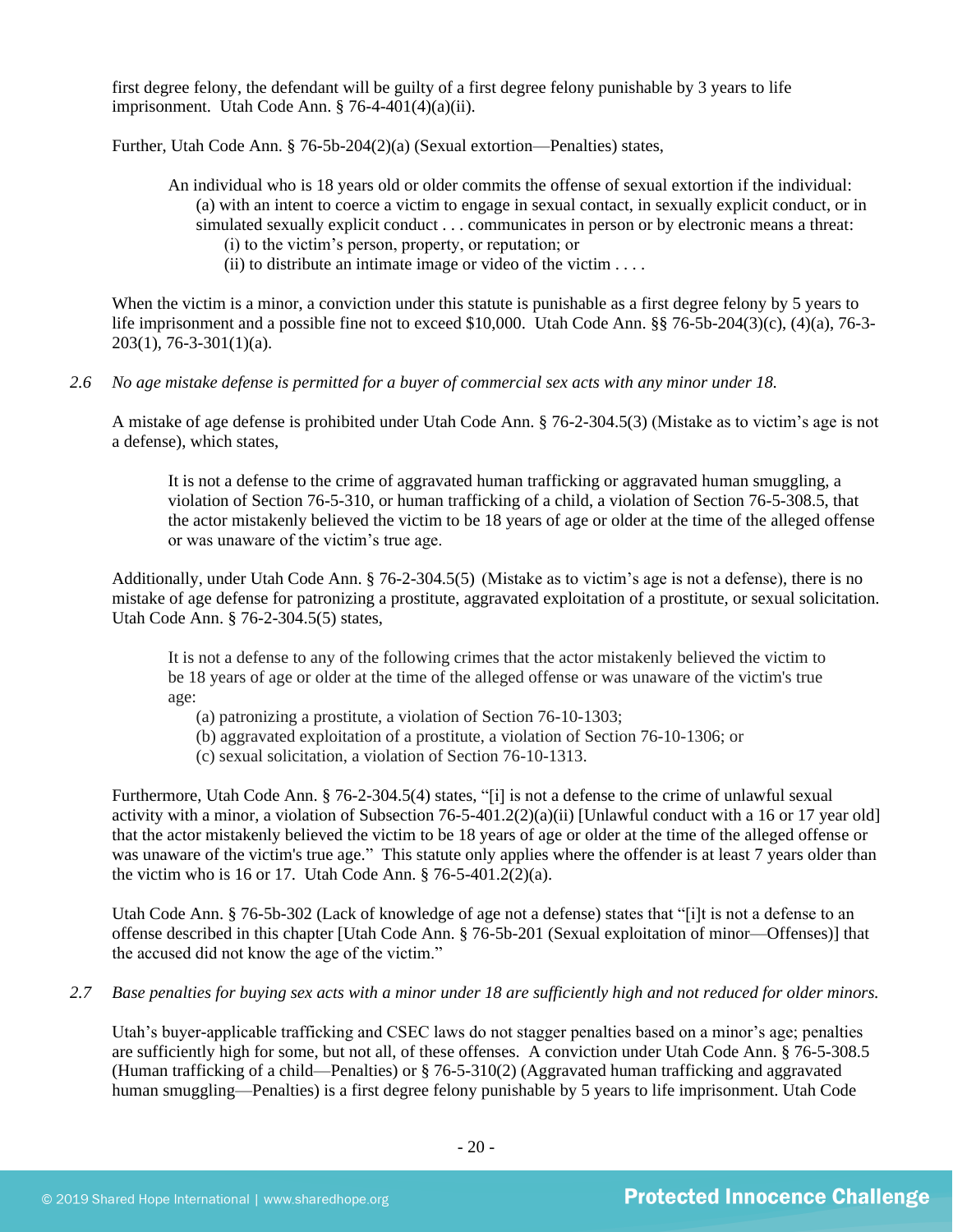Ann. §§ 76-5-308.5, 76-5-310, 76-3-203(1). In contrast, a conviction under Utah Code Ann. § 76-10-1303 (Patronizing a prostitute) or § 76-10-1313 (Sexual solicitation—Penalty) is a third degree felony punishable by up to 5 years imprisonment. Utah Code Ann. §§ 76-10-1303(5), 76-10-1313(5), 76-3-203(3).

*2.8 Financial penalties for buyers of commercial sex acts with minors are sufficiently high to make it difficult for buyers to hide the crime.* 

A conviction under either Utah Code Ann. § 76-5-308.5 (Human trafficking of a child—Penalties), § 76-5-310 (Aggravated human trafficking and aggravated human smuggling—Penalties), or § 76-5-308 (Human trafficking) is punishable by fines up to \$10,000. Utah Code Ann. §§ 76-5-310(4)(a), 76-5-309(1), 76-3-203(1), 76-3-301(1)(a). Buyers prosecuted under Utah Code Ann. § 76-10-1303 (Patronizing a prostitute) or § 76-10-1313 (Sexual solicitation—Penalty) face a possible fine not to exceed \$5,000. Utah Code Ann. §§ 76-10-1303(5), 76-10-1313(5),  $76 - 3 - 301(1)(b)$ .

Certain sexual offenses may apply to prosecute buyers in situations of commercial sexual exploitation. Buyers convicted under Utah Code Ann. § 76-5-404.1(2) (Sexual abuse of a child—Aggravated sexual abuse of a child) may be required to pay a fine not to exceed \$10,000. Utah Code Ann.  $\S$ § 76-5-404.1(2), (3), 76-3-301(1)(a).

Following any criminal action, the court has the discretion to order the buyer to make restitution to the victim pursuant to Utah Code Ann. § 77-38a-301 (Restitution—Convicted defendant may be required to pay), which authorizes the court to order "a defendant who enters into a plea disposition or is convicted to make restitution." To the extent that a buyer causes a victim to suffer pecuniary damages,<sup>41</sup> restitution is mandatory. Utah Code Ann. § 77-38a-302(1) (Restitution criteria) states in part, "When a defendant enters into a plea disposition or is convicted of criminal activity that has resulted in pecuniary damages, in addition to any other sentence or term of a plea in abeyance it may impose, the court shall order that the defendant make restitution to victims<sup>42</sup> of crime as provided in this chapter, or for conduct for which the defendant has agreed to make restitution as part of a plea disposition . . . ."

Additionally, Utah's general forfeiture law applies to property "used to facilitate the commission of a federal or state criminal offense and any proceeds of criminal activity." Utah Code Ann.§ 24-4-102(1) (Property subject to forfeiture). Therefore, forfeiture provisions can be applied to offenses committed by buyers. The property subject to forfeiture under Utah Code Ann. § 24-4-102(1) includes:

(a) real property, including things growing on, affixed to, and found in land; and (b) tangible and intangible personal property, including money, rights, privileges, interests, claims, and securities of any kind.<sup>43</sup>

<sup>41</sup> Pursuant to Utah Code Ann. § 77-38a-102(6), a victim's pecuniary damages include

all demonstrable economic injury, whether or not yet incurred, including those which a person could recover in a civil action arising out of the facts or events constituting the defendant's criminal activities and includes the fair market value of property taken, destroyed, broken, or otherwise harmed, and losses including lost earnings, including those and other travel expenses reasonably incurred as a result of participation in criminal proceedings, and medical and other expenses, but excludes punitive or exemplary damages and pain and suffering.

<sup>&</sup>lt;sup>42</sup> "Victim" is defined as "any person whom the court determines has suffered pecuniary damages as a result of the defendant's criminal activities" and it "may not include a codefendant or accomplice." Utah Code Ann. § 77-38a-102(14).

<sup>43</sup> *See* Component 1.4 for additional analysis on possible fines for buyers.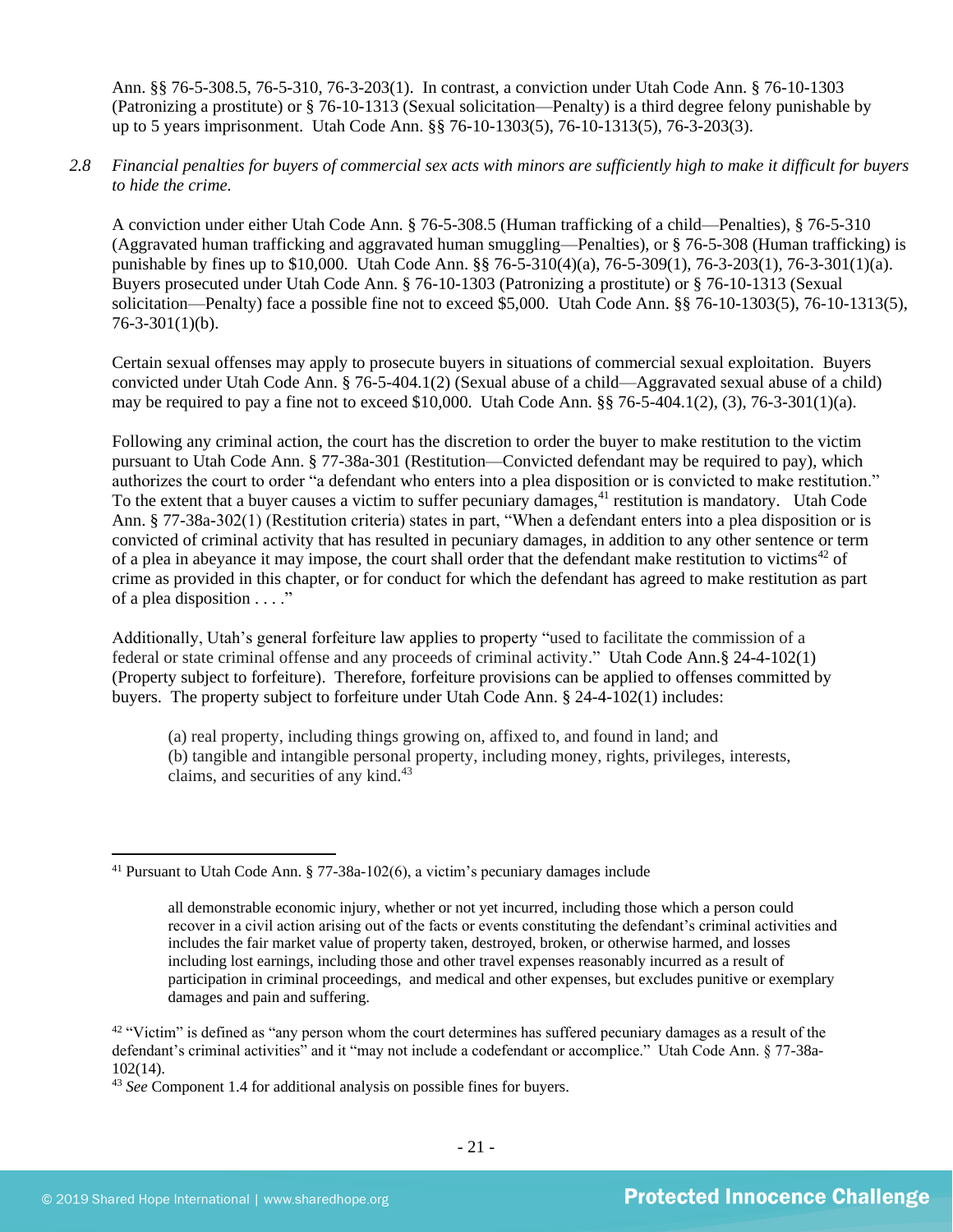## *2.9 Buying and possessing child sexual abuse material (CSAM) carries penalties as high as similar federal offenses.*

Utah Code Ann. § 76-5b-201(1)(a) (Sexual exploitation of a minor—Offenses) makes it a crime for a person to "knowingly . . . possess[] . . . child pornography; or [to] intentionally . . . view[] child pornography . . . . "<sup>44</sup> A conviction under Utah Code Ann. § 76-5b-201(1) for possessing child sexual abuse material (CSAM) is punishable a second degree felony by imprisonment for  $1-15$  years and a possible fine not to exceed \$10,000. Utah Code Ann. §§ 76-5b-201(2)(a),<sup>45</sup> 76-3-203(2), 76-3-301(1)(a).

Additionally, a computer technician who, in the course of employment views CSAM and does not report it as mandated by Utah Code Ann. § 76-10-1204.5(2)(a) (Reporting of child pornography by a computer technician) is guilty of a class B misdemeanor.

In comparison, a federal conviction for possession of  $CSAM<sup>46</sup>$  is generally punishable by imprisonment for 5–20 years and a fine not to exceed  $$250,000.<sup>47</sup>$  Subsequent convictions, however, are punishable by imprisonment up to 40 years and a fine not to exceed  $$250,000.<sup>48</sup>$ 

## *2.10 Convicted buyers of commercial sex acts with minors are required to register as sex offenders.*

Buyers convicted under Utah's human trafficking of a child law are required to register as child abuse offenders. Utah Code Ann. § 77-43-102(2) (Definitions) defines "child abuse offender" as,

## . . . any person who:

- (a) has been convicted in this state of a felony violation of:
	- (i) Subsection  $76-5-109(2)(a)$  or (b), child abuse;
	- (ii) Section 76-5-308.5, human trafficking of a child; or
	- (iii) attempting, soliciting, or conspiring to commit any felony offense listed in Subsections  $(2)(a)(i)$ or  $(ii)$ ;
- . . . .

(f) is adjudicated delinquent based on one or more offenses listed in Subsection (2)(a) and who has been committed to the division for secure confinement for that offense and remains in the division's custody 30 days before the person's 21st birthday.

Under Utah Code Ann. § 77-43-105(3)(a), (c) (Registration of offenders—Offender responsibilities),

<sup>44</sup> *See supra* note [8.](#page-4-0) 

<sup>45</sup> *See supra* note [9.](#page-4-1)

<sup>&</sup>lt;sup>46</sup> 18 U.S.C. §§ 2252(a)(2), (a)(4) (Certain activities relating to material involving the sexual exploitation of minors),  $2252A(a)(2)$ –(3) (Certain activities relating to material constituting or containing child pornography), 1466A(a), (b) (Obscene visual representations of the sexual abuse of children).

<sup>&</sup>lt;sup>47</sup> 18 U.S.C. §§ 2252(b) (stating that a conviction under subsection (a)(2) is punishable by imprisonment for 5–20 years and a fine, while a conviction under subsection (a)(4) is punishable by imprisonment up to 10 years, a fine, or both), 2252A(b)(1) (a conviction is punishable by imprisonment for 5–20 years and a fine), 1466A(a), (b) (stating that a conviction under subsection (a) is "subject to the penalties provided in section  $2252A(b)(1)$ ," imprisonment for 5–20 years and a fine, while a conviction under subsection (b) is "subject to the penalties provided in section 2252A(b)(2)," imprisonment up to 10 years, a fine, or both); *see also* 18 U.S.C. §§ 3559(a)(1) (classifying all of the above listed offenses as felonies), 3571(b)(3) (providing a fine up to \$250,000 for any felony conviction). <sup>48</sup> 18 U.S.C. §§ 2252(b) (stating if a person has a prior conviction under subsection (a)(2), or a list of other statutes, a conviction is punishable by a fine and imprisonment for 15–40 years, but if a person has a prior conviction under subsection (a)(4), or a list of other statutes, a conviction is punishable by a fine and imprisonment for  $10-20$  years),  $2252A(b)(1)$  (stating if a person has a prior conviction under subsection (a)(2), (a)(3), or a list of other statutes, a conviction is punishable by a fine and imprisonment for  $15-40$  years),  $1466A(a)$ , (b) (stating that the penalty scheme for section 2252A(b) applies); *see also* 18 U.S.C. §§ 3559(a)(1) (classifying all of the above listed offenses as felonies), 3571(b)(3) (providing a fine up to \$250,000 for any felony conviction).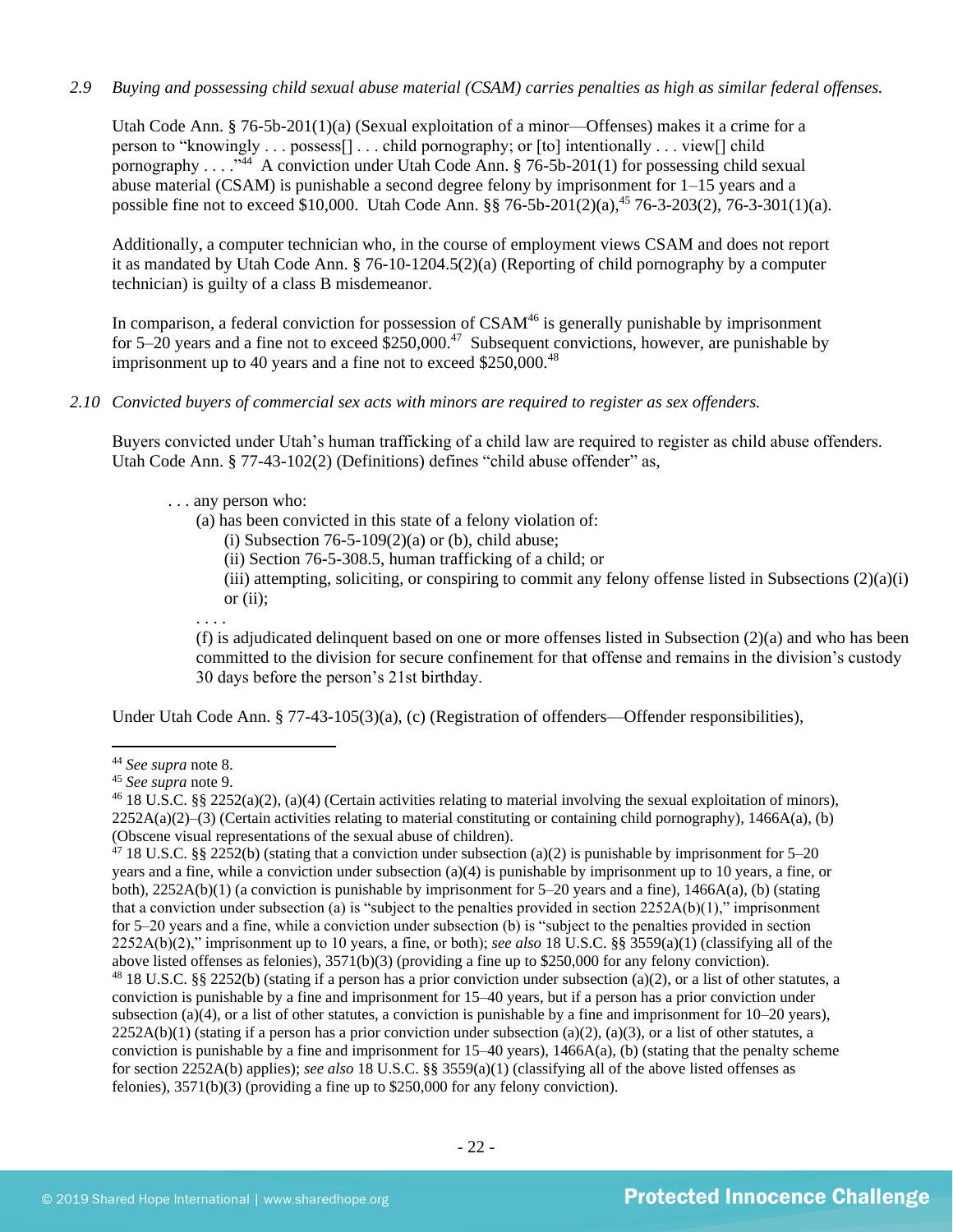(a) Except as provided in Subsection (3)(b), (c), and (4), an offender shall, for the duration of the sentence and for 10 years after termination of sentence or custody of the division, register every year during the month of the offender's date of birth, during the month that is the sixth month after the offender's birth month, and also within three business days of every change of the offender's primary residence, any secondary residences, place of employment, vehicle information, or educational information required to be submitted under Subsection (6).

(c) (i) An offender convicted as an adult of any first degree felony offense listed in Subsection 77-43-  $102(2)(a)$  shall, for the offender's lifetime, register every year .... (ii) This registration requirement is not subject to exemptions and may not be terminated or altered during the offender's lifetime.

Further, Utah law requires sex and kidnap offenders to register. Utah Code Ann. §§ 77-41-105, 77-41-  $102(11).^{49}$  Utah Code Ann. § 77-41-102(17)(a)<sup>50</sup> (Definitions) defines "sex offender" in part as

#### <span id="page-22-0"></span>[A]ny individual

. . . .

(a) convicted in this state of:

<span id="page-22-1"></span>(i) a felony or class A misdemeanor violation of Section 76-4-401, enticing a minor; . . . .

(iii) Section 76-5-401, unlawful sexual activity with a minor, except as provided in Subsection 76-5-401(3)(b) or (c);

(iv) Section 76-5-401.1, sexual abuse of a minor, except as provided in Subsection 76-5- 401.1(3);

(v) Section 76-5-401.2, unlawful sexual conduct with a 16 or 17 year old;

. . . .

(vii) Section 76-5-402.1, rape of a child;

. . . .

(ix) Section 76-5-402.3, object rape of a child;

. . . .

(xi) Section 76-5-403.1, sodomy on a child;

. . . .

(xiii) Section 76-5-404.1, sexual abuse of a child or aggravated sexual abuse of a child; . . . .

(xv) Section 76-5-412, custodial sexual relations, when the individual in custody is younger than 18 years of age, if the offense is committed on or after May 10, 2011; (xvi) Section 76-5b-201, sexual exploitation of a minor;

(xvii) Section 76-5b-204, sexual extortion or aggravated sexual extortion;

. . . . (xxii) Section 76-9-702.5, lewdness involving a child;

. . . .

(xxiv) Section 76-10-1306, aggravated exploitation of prostitution; or (xxv) attempting, soliciting, or conspiring to commit any felony offense listed in this Subsection  $(17)(a)$ ;

. . . .

 $49$  Pursuant to Utah Code Ann. § 77-41-102(11), "Offender' means a kidnap offender as defined in Subsection (9) or a sex offender as defined in Subsection (17)."

 $50$  The text of Utah Code Ann. § 77-41-102 cited here and elsewhere in this report includes amendments made by the enactment of House Bills 75 and 249 during the 2019 General Session of the Utah Legislature (effective May 14, 2019).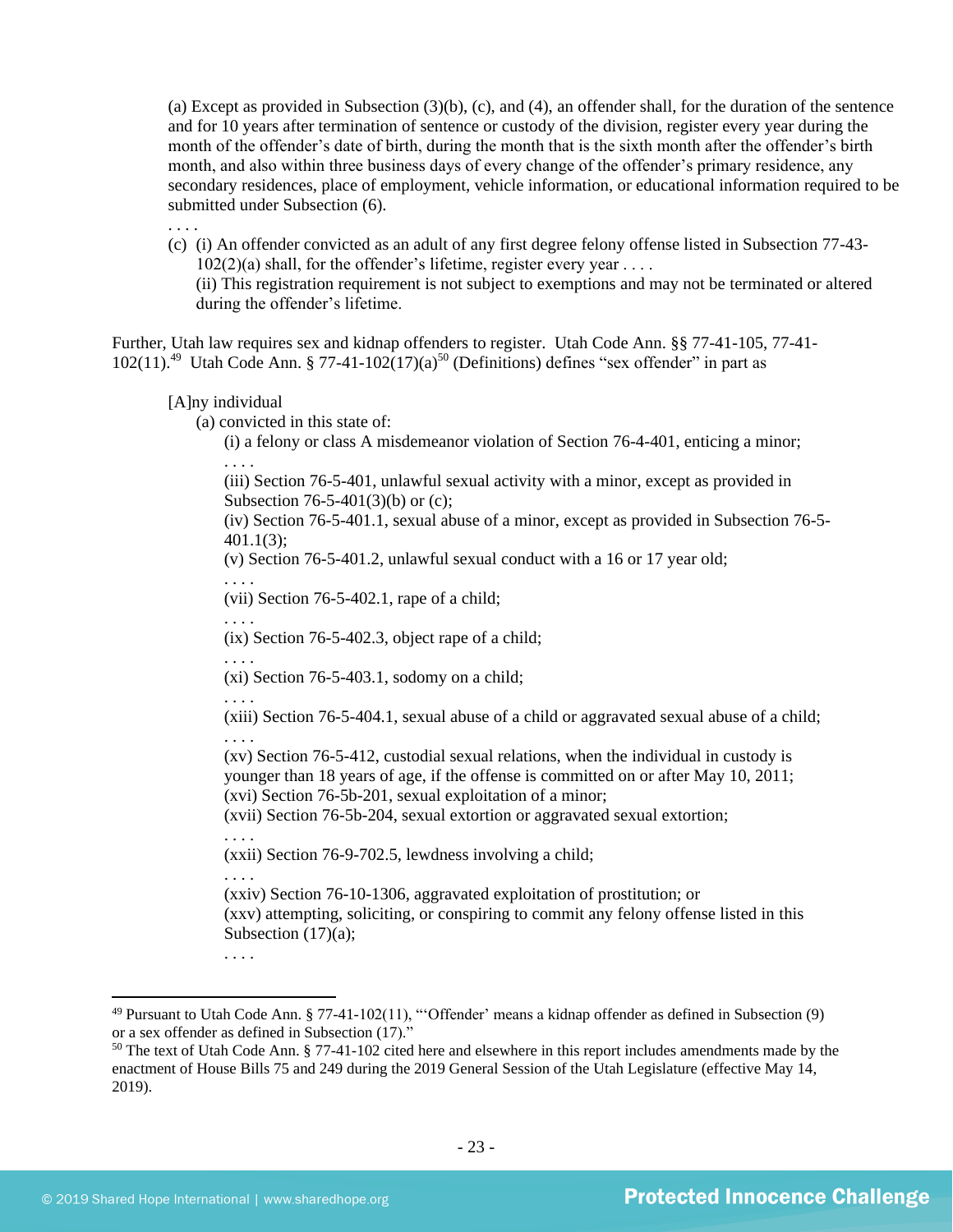Utah Code Ann. § 77-41-102(9) defines "[k]idnap offender" in part as

[A]ny individual other than a natural parent of the victim who:

- (a) has been convicted in this state of a violation of:
	- (i) Subsection  $76-5-301(1)(c)$  or (d), kidnapping;
	- (ii) Section 76-5-301.1, child kidnapping;
	- (iii) Section 76-5-302, aggravated kidnapping;
	- (iv) Section 76-5-310, aggravated human trafficking, on or after May 10, 2011; or

(v) attempting, soliciting, or conspiring to commit any felony offense listed in Subsections  $(9)(a)(i)$  through (iv);

(b) has been convicted of any crime, or an attempt, solicitation, or conspiracy to commit a crime in another jurisdiction, including any state, federal, or military court that is substantially equivalent to the offenses listed in Subsection  $(9)(a)$ ...

Under Utah Code Ann. § 77-41-105(3)(a) (Registration of offenders—Offender responsibilities), offenders must register for "the duration of the [ir] sentence and for 10 years after termination of [their] sentence ...." However, pursuant to  $\S 77-41-105(3)(c)$ ,  $51$ 

(i) An offender convicted as an adult of an offense listed in Section 77-41-106 shall, for the offender's lifetime, register each year during the month of the offender's birth, during the month that is the sixth month after the offender's birth month, and also within three business days after the day on which there is a change of the offender's primary residence, any secondary residences, place of employment, vehicle information, or educational information required to be submitted under Subsection (7).

(ii) Except as provided in Subsection (3)(c)(iii), the registration requirement described in Subsection  $(3)(c)(i)$  is not subject to exemptions and may not be terminated or altered during the offender's lifetime, unless a petition is granted under Section 77-41-112.

(iii) If the sentencing court determines that the offense does not involve force or coercion, lifetime registration under Subsection  $(3)(c)(i)$  does not apply to an offender who commits the offense when the offender is under 21 years of age . . . .

Utah Code Ann. § 77-41-106 (Registerable offenses) lists the offenses for which offenders must register for their lifetime, including:

(1) any offense listed in Subsection 77-41-102(9) or (17) [Definitions of "kidnap offender" and "sex offender"] if, at the time of the conviction, the offender has previously been convicted of an offense listed in Subsection 77-41-102(9) or (17) or has previously been required to register as a sex offender for an offense committed as a juvenile;

(2) a conviction for any of the following offenses, including attempting, soliciting, or conspiring to commit any felony of:

(a) Section 76-5-301.1, child kidnapping, except if the offender is a natural parent of the victim; . . . .

(c) Section 76-5-402.1, rape of a child;

. . . .

(e) Section 76-5-402.3, object rape of a child;

(f) Section 76-5-403.1, sodomy on a child;

(g) Subsection 76-5-404.1(4), aggravated sexual abuse of a child; or

(h) Section 76-5-405, aggravated sexual assault;

 $51$  The text of Utah Code Ann. § 77-41-105 cited here and elsewhere in this report includes amendments made by the enactment of House Bill 298 during the 2019 General Session of the Utah Legislature (effective May 14, 2019).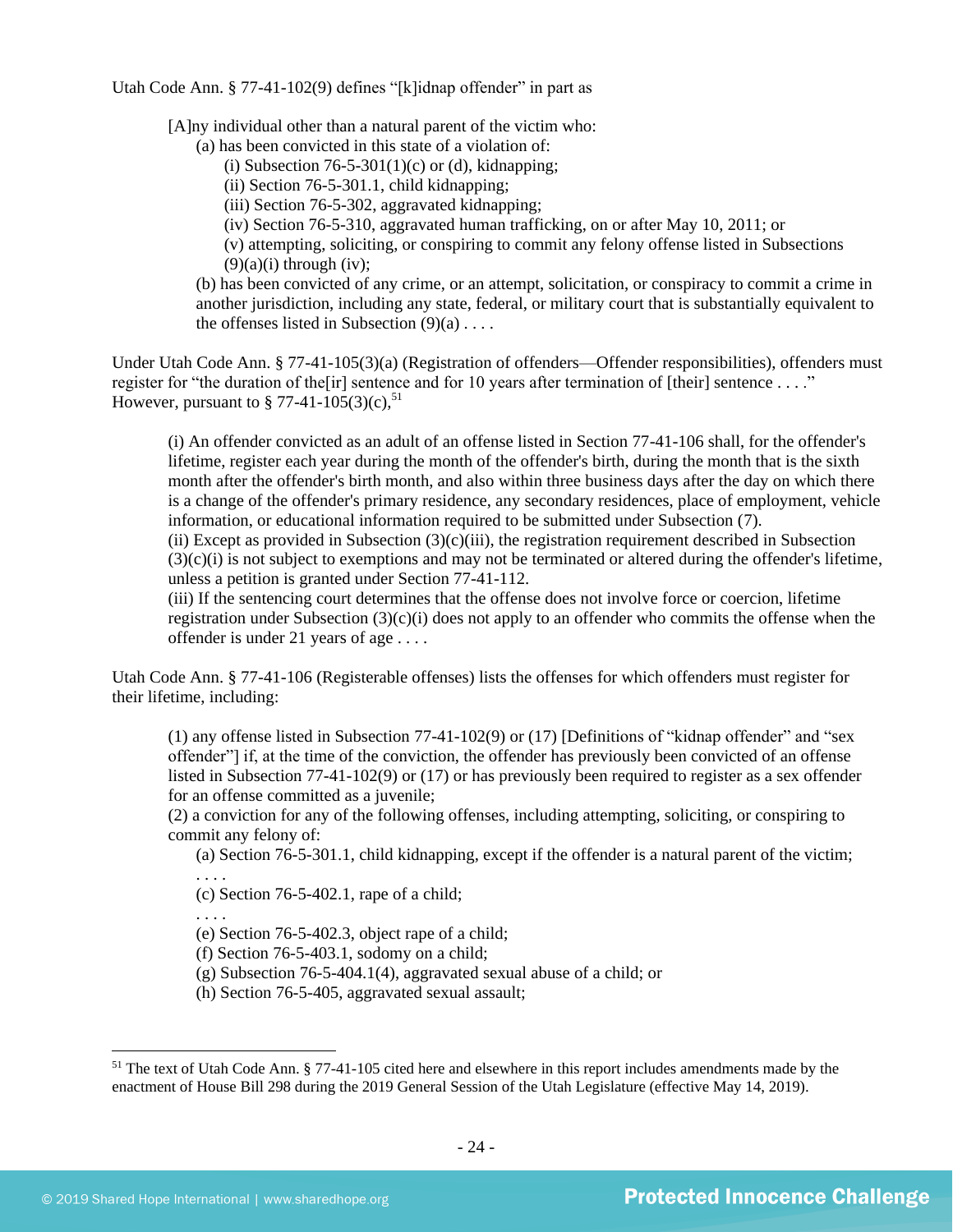(3) Section 76-4-401, a felony violation of enticing a minor over the Internet;

(4) Section 76-5-302, aggravated kidnapping, except if the offender is a natural parent of the victim;

(5) Section 76-5-403, forcible sodomy;

- (6) Section 76-5-404.1, sexual abuse of a child;
- (7) Section 76-5b-201, sexual exploitation of a minor;
- (8) Subsection 76-5b-204(4), aggravated sexual extortion; or
- (9) Section 76-10-1306, aggravated exploitation of prostitution, on or after May 10, 2011.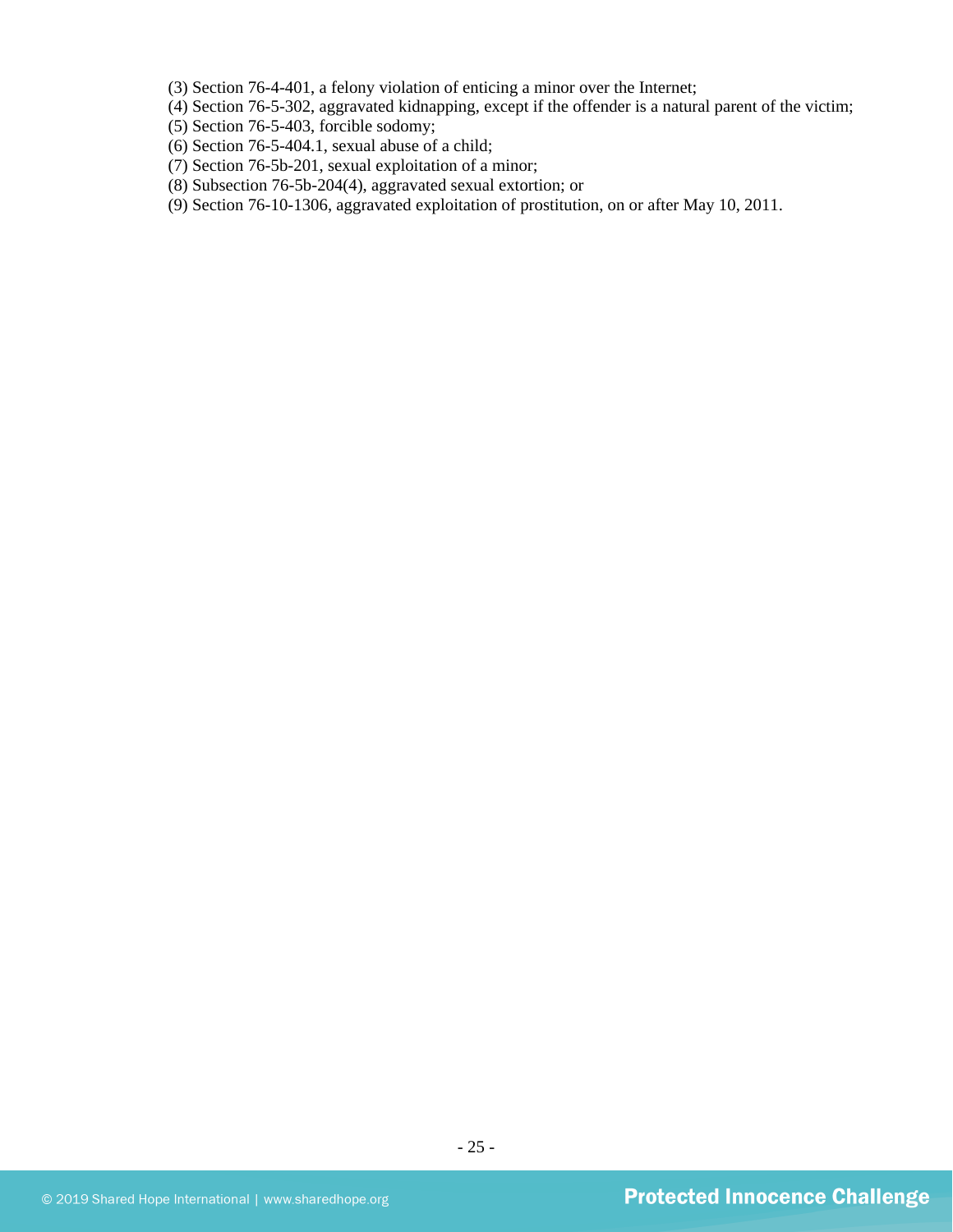## **FRAMEWORK ISSUE 3: CRIMINAL PROVISIONS FOR TRAFFICKERS**

## *Legal Components:*

- *3.1 Penalties for trafficking a child for sexual exploitation are as high as federal penalties.*
- *3.2 Creating and distributing child sexual abuse material (CSAM) carries penalties as high as similar federal offenses.*
- *3.3 Using the Internet or electronic communications to lure, entice, recruit or sell commercial sex acts with a minor is a separate crime or results in an enhanced penalty for traffickers.*
- *3.4 Financial penalties for traffickers, including asset forfeiture, are sufficiently high.*
- *3.5 Convicted traffickers are required to register as sex offenders.*
- *3.6 Laws relating to parental custody and termination of parental rights include sex trafficking or commercial sexual exploitation of children (CSEC) offenses as grounds for sole custody or termination in order to prevent traffickers from exploiting their parental rights as a form of control.*

*\_\_\_\_\_\_\_\_\_\_\_\_\_\_\_\_\_\_\_\_\_\_\_\_\_\_\_\_\_\_\_\_\_\_\_\_\_\_\_\_\_\_\_\_\_\_\_\_\_\_\_\_\_\_\_\_\_\_\_\_\_\_\_\_\_\_\_\_\_\_\_\_\_\_\_\_\_\_\_\_\_\_\_\_\_\_\_\_\_\_\_\_\_\_*

## *Legal Analysis:*

*3.1 Penalties for trafficking a child for sexual exploitation are as high as federal penalties.* 52

A trafficker may be prosecuted under Utah Code Ann. § 76-5-308.5 (Human trafficking of a child—Penalties) which is a first degree felony punishable by 5 years to life imprisonment and a possible fine not to exceed \$10,000. Utah Code Ann. §§ 76-5-308.5(4), 76-3-203(1), 76-3-301(1)(a). Under certain circumstances, a trafficker could be prosecuted pursuant to Utah Code Ann. § 76-5-310 (Aggravated human trafficking — Penalties),<sup>53</sup> which is also a first degree felony punishable by 5 years to life imprisonment and a possible fine not to exceed \$10,000. Utah Code Ann. §§ 76-5-310(4)(a), 76-3-203(1), 76-3-301(1)(a).

Traffickers may also be prosecuted under Utah Code Ann. § 76-10-1306 (Aggravated exploitation of prostitution), which specifically references Utah Code Ann. § 76-5-308 (Human trafficking-human smuggling). Aggravated prostitution involving a child is a first degree felony punishable by 5 years to life imprisonment and a possible fine not to exceed \$10,000. Utah Code Ann. §§ 76-10-1306(3), 76-3-203(1), 76-3-301(1)(a). Further, Utah Code Ann. § 76-10-1306(4) states, "[u]pon conviction for a violation of [76-10-1306], the court shall order the maximum fine amount and may not waive or suspend the fine."

A trafficker may also be prosecuted under Utah Code Ann. § 76-5-310(4)(b) (Aggravated human smuggling), a second degree felony punishable by imprisonment for 1–15 years and a possible fine not to exceed \$10,000. Utah Code Ann. §§ 76-3-201(2), 76-3-301(1)(a).

Traffickers prosecuted under Utah Code Ann. § 76-5b-201(1)(a) (Sexual exploitation of a minor—Offenses) generally face a second degree felony punishable by imprisonment for 1–15 years and a possible fine not to exceed \$10,000. Utah Code Ann. §§ 76-5b-201(2)(a),<sup>54</sup> 76-3-203(2), 76-5-301(1)(a). However, a conviction under this statute for knowingly producing child sexual abuse material (CSAM) is punishable as a first degree felony by 5 years to life imprisonment and a possible fine not to exceed \$10,000 "if the person produces original child pornography depicting a first degree felony that involves: (1) the person or another person engaging in conduct with the minor that is a violation of" Utah Code Ann. § 76-5-402.1 (Rape of a child), § 76- 5-402.3 (Object rape of a child—Penalty), § 76-5-403.1 (Sodomy on a child), or § 76-5-404.1 (Aggravated

<sup>52</sup> *See supra* Components 1.1 and 1.2 for a discussion of the relevant statutory provisions discussed in this component.

<sup>53</sup> *See supra* Component 1.1.

<sup>54</sup> *See supra* note [9.](#page-4-1)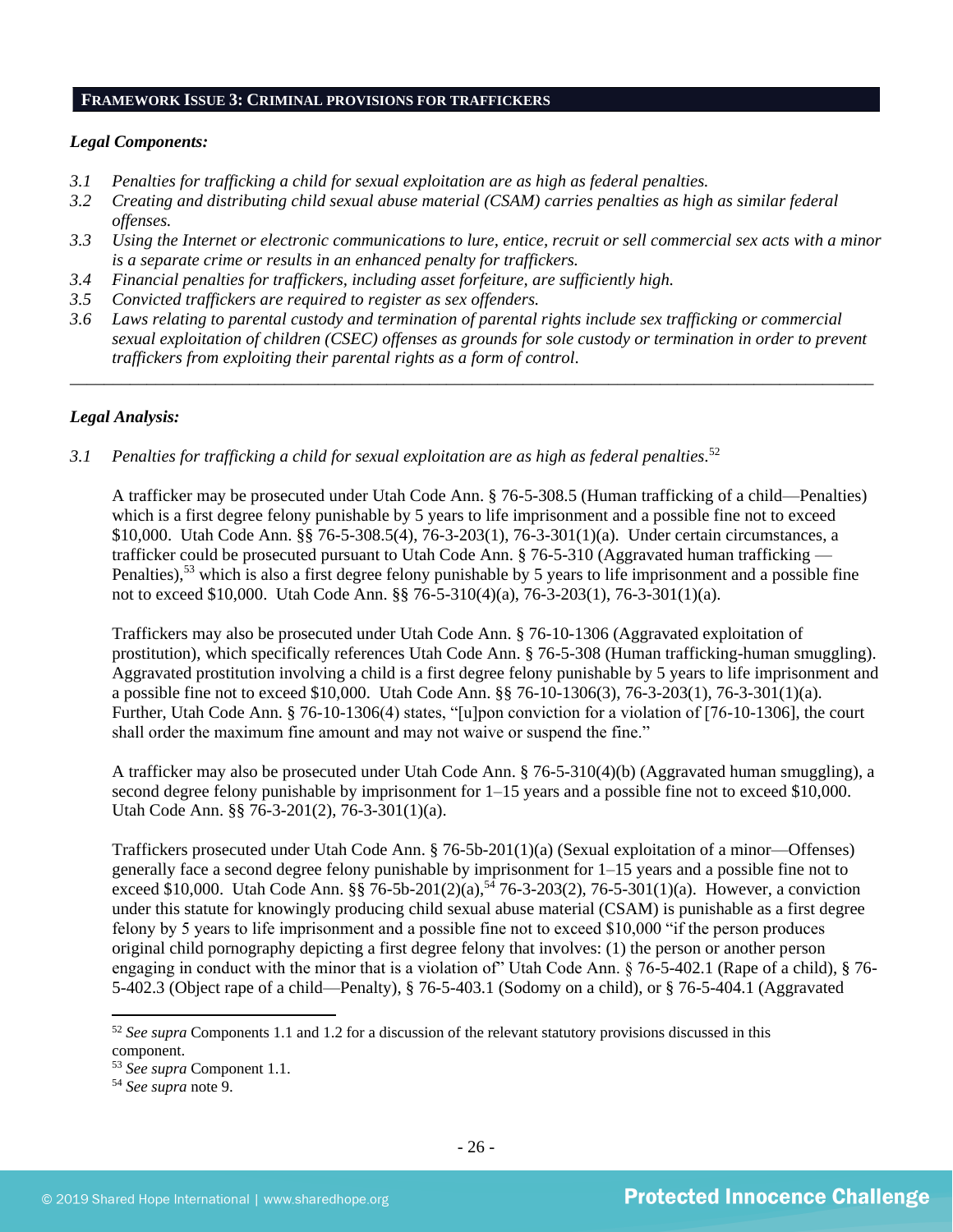sexual abuse of a child) or that involves the child being physically abused. Utah Code Ann. §§ 76-5b-201(2)(b), 76-3-203(1), 76-3-301(1)(a).

Additionally, to the extent that a trafficker "takes indecent liberties" with a child by causing the child to engage in certain sexual conduct with another individual, a trafficker may be prosecuted under Utah Code Ann. § 76-5- 404.1(4)(i) (Sexual abuse of a child—Aggravated sexual abuse of a child), which states,

An individual commits aggravated sexual abuse of a child when in conjunction with the offense [of sexual abuse under Utah Code Ann. § 76-5-404.1(2)]<sup>55</sup> . . . any of the following circumstances have been charged and admitted or found true in the action for the offense:

. . . .

(i) the accused encouraged, aided, allowed, or benefited from acts of prostitution or sexual acts by the victim with any other individual, or sexual performance by the victim before any other individual, human trafficking, or human smuggling . . . .

A conviction under Utah Code Ann. § 76-5-404.1(4) is a first degree felony punishable by 15 years to life imprisonment, unless the defendant "caused serious bodily injury" during the commission of the crime or has a prior conviction for a "grievous sexual offense," in which case a conviction is punishable by life imprisonment without the possibility of parole. Utah Code Ann. § 76-5-404.1(5). However, offenders who have not been previously convicted of a "grievous sexual offense," even those who have "caused serious bodily injury" during the commission of aggravated sexual abuse of a child, are eligible to receive lesser sentences<sup>56</sup> if the court determines that it "is in the interests of justice" and states why on the record. Utah Code Ann. § 76-5-404.1(6). The defendant is also subject to a possible fine not to exceed \$10,000. Utah Code Ann. § 76-3-301(1)(a).

Utah Code Ann. § 76-5-302(1)(b)(vi) (Aggravated kidnapping) makes it a first degree felony for a trafficker to, among other things, "in the course of committing unlawful detention or kidnapping, . . . act[] with [the] intent . . . to commit a sexual offense as described in [Utah Code Ann. § 76-5-404.1(4) (Sexual abuse of a child— Aggravated sexual abuse of a child)]." A conviction under Utah Code Ann. § 76-5-302(1) is punishable by 15 years to life imprisonment and a possible fine not to exceed \$10,000, unless the trafficker "caused serious bodily injury" in the commission of the offense or has a prior conviction for a "grievous sexual offense," in which case the trafficker may receive life imprisonment without the possibility of parole. Utah Code Ann. §§ 76-5-302(4),<sup>57</sup> 76-3-203(1), 76-3-301(1)(a). However, in instances where a convicted defendant caused "serious bodily injury," or has no prior sex offense convictions, the court may imprison the defendant for a lesser term (either 10 years to life imprisonment or 6 years to life imprisonment) if "the interests of justice" so require and the court states the reasons why on the record. Utah Code Ann. § 76-5-302(5).

<span id="page-26-0"></span>A trafficker may also face penalties under Utah Code Ann. § 76-10-1304(1) (Aiding prostitution), which states,

An individual is guilty of aiding prostitution if the individual:

(a) (i) solicits an individual to patronize a prostitute, or to patronize an individual the actor believes to be a prostitute;

(ii) procures or attempts to procure a prostitute, or an individual the actor believes to be a prostitute, for a patron;

(iii) leases, operates, or otherwise permits a place controlled by the actor, alone or in association with another, to be used for prostitution or the promotion of prostitution; or

<sup>55</sup> *See supra* note [5.](#page-3-0)

<sup>56</sup> *See supra* note [7.](#page-3-2) 

 $57$  The text of Utah Code Ann. § 76-5-302 cited here and elsewhere in this report includes amendments made by the enactment of House Bill 82 during the 2019 General Session of the Utah Legislature (effective May 14, 2019).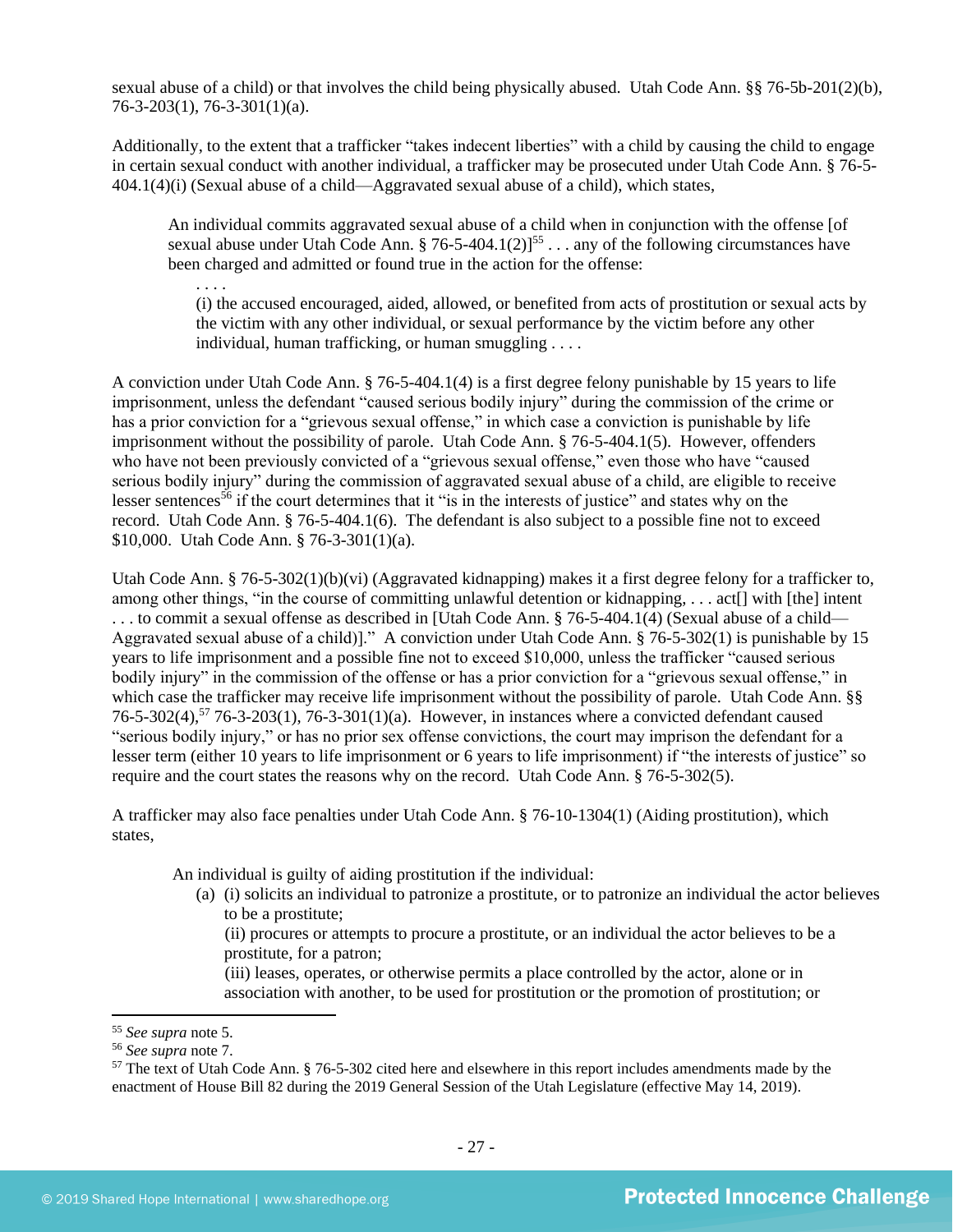(iv) provides any service or commits any act that enables another individual to commit a violation of this Subsection (1)(a) or facilitates another individual's ability to commit any violation of this Subsection (1)(a); or

(b) solicits, receives, or agrees to receive any benefit for committing any of the acts prohibited by Subsection (1)(a).

A first conviction under Utah Code Ann. § 76-10-1304(1) is punishable as a class A misdemeanor by imprisonment for up to 364 days and a possible fine not to exceed \$2,500. Utah Code Ann. §§ 76-10- 1304(2), 76-3-204(1),<sup>58</sup> 76-3-301(1)(c). "An individual who is convicted a second time, and on all subsequent convictions, under this section or under a local ordinance adopted in compliance with Section 76-10-1307 is guilty of a third degree felony" punishable by imprisonment up to 5 years and a possible fine not to exceed \$5,000. Utah Code Ann. §§ 76-10-1304(3), 76-3-203(3), 76-3-301(1)(b).

Further, a trafficker may be prosecuted under Utah Code Ann. § 76-5b-204(4)(g) (Sexual extortion—Penalties), which states,

An individual commits aggravated sexual extortion when, in conjunction with the offense described in Subsection  $(2)$ ,<sup>59</sup> any of the following circumstances have been charged and admitted or found true in the action for the offense:

. . . .

(g) the individual encouraged, aided, allowed, or benefitted from acts of prostitution or sexual acts by the victim with any other individual, or sexual performance by the victim before any other individual, human trafficking, or human smuggling . . . .

When the victim is a minor, aggravated sexual extortion is punishable as a first degree felony by 5 years to life imprisonment and a possible fine not to exceed \$10,000. Utah Code Ann. §§ 76-5b-204(3)(c), 76-3-203(1), 76-  $3-301(1)(a)$ .

Lastly, traffickers may face prosecution under Utah Code Ann. § 76-10-1903(1) (Money laundering), which states,

A person commits the offense of money laundering who:

(a) transports, receives, or acquires the property which is in fact proceeds of the specified unlawful activity, knowing that the property involved represents the proceeds of some form of unlawful activity;

(b) makes proceeds of unlawful activity available to another by transaction, transportation, or other means, knowing that the proceeds are intended to be used for the purpose of continuing or furthering the commission of specified unlawful activity;

sexually explicit conduct . . . communicates in person or by electronic means a threat:

- (ii) to distribute an intimate image or video of the victim; or
- (b) knowingly causes a victim to engage in sexual contact, in sexually explicit conduct, or in simulated sexually explicit conduct . . . by means of a threat:
	- (i) to the victim's person, property, or reputation; or
	- (ii) to distribute an intimate image or video of the victim.

<sup>58</sup> *See supra* note [13.](#page-7-1)

<sup>59</sup> Utah Code Ann. § 76-5b-204(2) states,

An individual who is 18 years old or older commits the offense of sexual extortion if the individual: (a) with an intent to coerce a victim to engage in sexual contact, in sexually explicit conduct, or in simulated

<sup>(</sup>i) to the victim's person, property, or reputation; or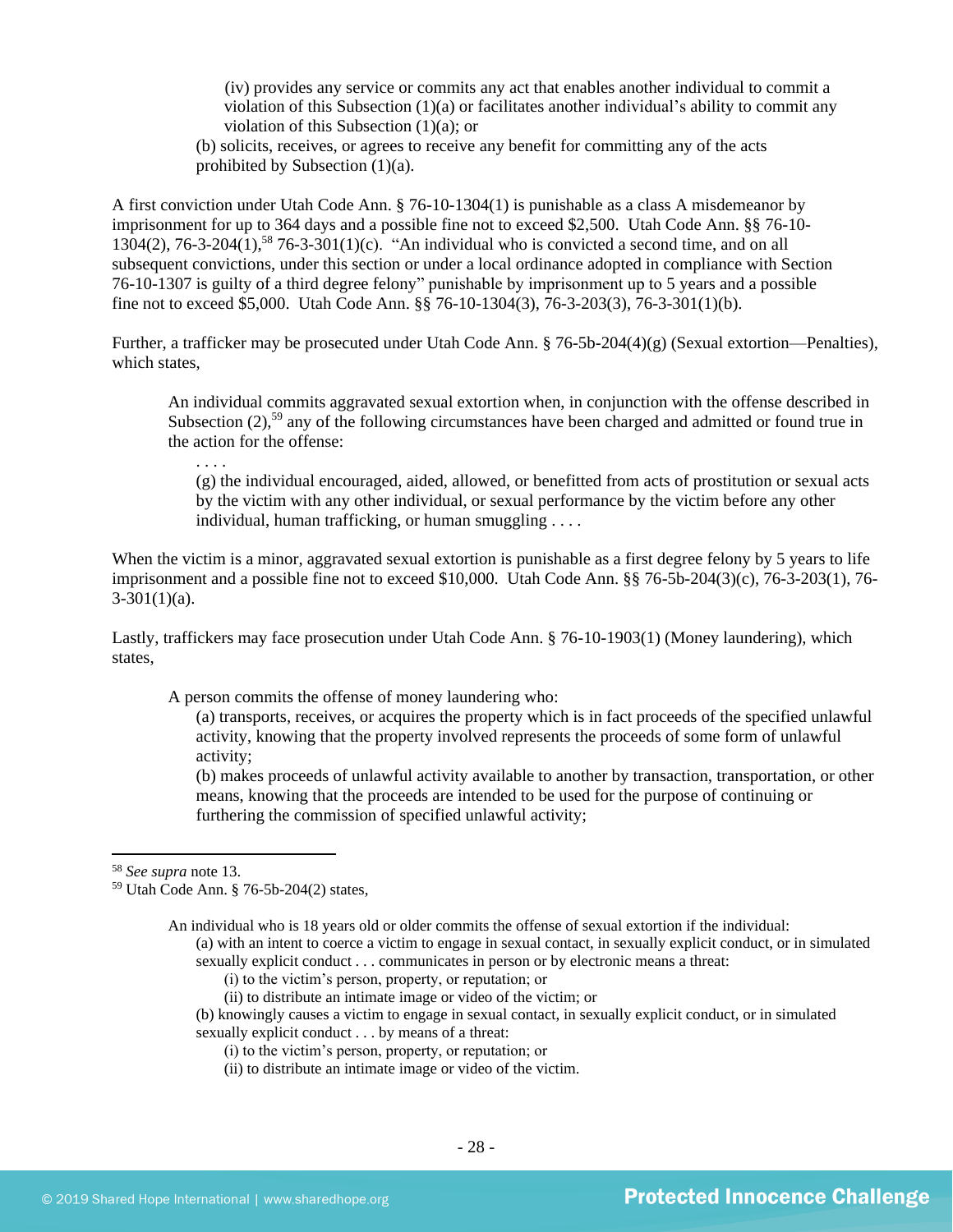(c) conducts a transaction knowing the property involved in the transaction represents the proceeds of some form of unlawful activity with the intent:

(i) to promote the unlawful activity;

(ii) to conceal or disguise the nature, location, source, ownership, or control of the property; or

(iii) to avoid a transaction reporting requirement under this chapter or under federal law; or

(d) knowingly accepts or receives property which is represented to be proceeds of unlawful activity.

"Specified unlawful activity" includes "an unlawful activity defined as an unlawful activity in Section 76-10- 1602," which includes violations of Utah Code Ann. § 76-5b-201 (Sexual exploitation of a minor—Offenses), § 76-5-308 (Human trafficking), § 76-5-308.5 (Human trafficking of a child—Penalties), § 76-5-309 (Human smuggling), § 76-5-310 (Aggravated human trafficking and aggravated human smuggling—Penalties ), § 76- 10-1304 (Aiding prostitution), § 76-10-1305 (Exploiting prostitution), and § 76-10-1306 (Aggravated exploitation of prostitution). Utah Code Ann.  $\S$  $\S$  76-10-1902(12), 76-10-1602(4)(n), (o), (eeee)–(gggg).<sup>60</sup> A conviction under Utah Code Ann. § 76-10-1903(1)(a), (b), or (c) is punishable as a second degree felony by imprisonment for 1–15 years and a possible fine not to exceed \$10,000, while a conviction under Utah Code Ann. § 76-10-1903(1)(d) (Knowingly accepting or receiving property) is punishable as a third degree felony by imprisonment up to 5 years and a possible fine not to exceed \$5,000. Utah Code Ann. §§ 76-10-1904, 76-3- 203(2), (3), 76-3-301(1)(a), (b).

Traffickers may also be subject to enhanced penalties for repeat offenses under certain circumstances. According to Utah's habitual violent offender statute, buyers who have two prior violent felony convictions are subject to an enhanced penalty if convicted of a third violent felony.<sup>61</sup> Utah Code Ann. § 76-3-203.5(2) (Habitual violent offender—Definition—Procedure—Penalty) states,

If a person is convicted in this state of a violent felony by plea or by verdict and the trier of fact determines beyond a reasonable doubt that the person is a habitual violent offender under this section, the penalty for a:

- (a) third degree felony is as if the conviction were for a first degree felony;
- (b) second degree felony is as if the conviction were for a first degree felony; or
- (c) first degree felony remains the penalty for a first degree penalty except:

(i) the convicted person is not eligible for probation; and

(ii) the Board of Pardons and Parole shall consider that the convicted person is a habitual violent offender as an aggravating factor in determining the length of incarceration.

In comparison, if the victim is under the age of 14, a conviction under the Trafficking Victims Protection Act (TVPA) for child sex trafficking is punishable by 15 years to life imprisonment and a fine not to exceed \$250,000. 18 U.S.C. §§ 1591(b)(1), 3559(a)(1), 3571(b)(3). If the victim is between the ages of 14–17, a conviction is punishable by 10 years to life imprisonment and a fine not to exceed \$250,000. 18 U.S.C. §§ 1591(b)(2), 3559(a)(1), 3571(b)(3). A conviction is punishable by mandatory life imprisonment, however, if the trafficker has a prior conviction for a federal sex offense<sup>62</sup> against a minor. 18 U.S.C. § 3559(e)(1).

<sup>60</sup> *See supra* note [27.](#page-11-0)

<sup>&</sup>lt;sup>61</sup> Utah Code Ann. § 76-3-203.5(c)(i) defines a "violent felony" as "any of the following offenses, or any attempt, solicitation, or conspiracy to commit any of the following offenses punishable as a felony: . . . (W) aggravated sexual abuse of a child or sexual abuse of a child, Section  $76-5-404.1$ ; ... (Y) sexual exploitation of a minor, Section  $76-5b-201$ ; ... (LL) aggravated exploitation of prostitution under Subsection  $76-10-1306(1)(a)$ ; ..." <sup>62</sup> *See supra* note [38](#page-18-0) for the definition of "federal sex offense."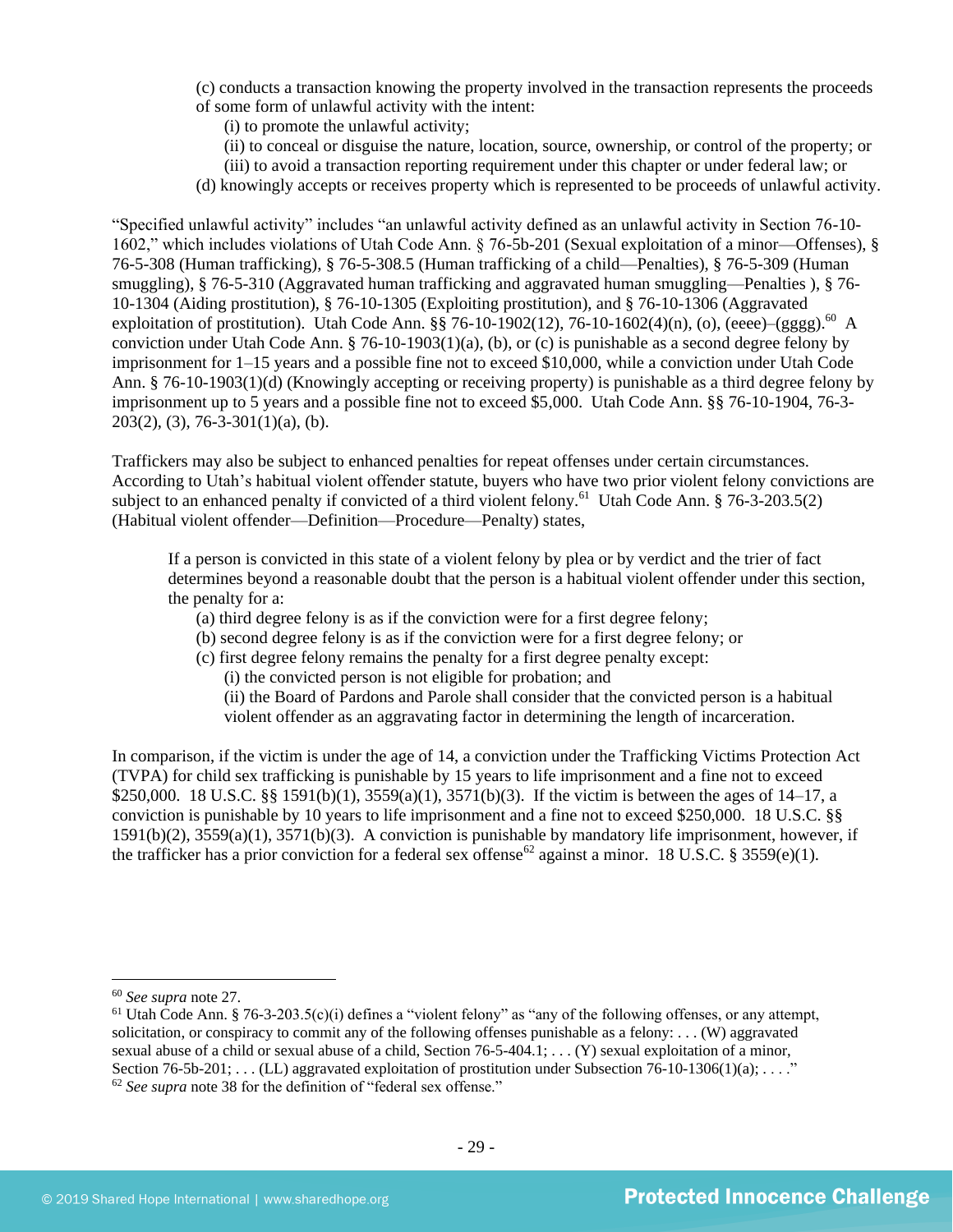## *3.2 Creating and distributing child sexual abuse material (CSAM) carries penalties as high as similar federal offenses.*

Utah Code Ann. § 76-5b-201(1) (Sexual exploitation of a minor—Offenses) makes it a crime if a person "knowingly produces . . . or possesses with intent to distribute child pornography . . . [or] intentionally distributes child pornography."<sup>63</sup> A conviction under this statute is generally punishable by imprisonment for 1–15 years and a possible fine not to exceed \$10,000. Utah Code Ann.  $\S$ § 76-5b-201(2)(a), <sup>64</sup> 76-3-203(2), 76-3-301(1)(a). However, a conviction under this statute for knowingly producing child sexual abuse material (CSAM) is punishable as a first degree felony by 5 years to life imprisonment and a possible fine not to exceed \$10,000 "if the person produces original child pornography depicting a first degree felony that involves: (1) the person or another person engaging in conduct with the minor that is a violation of" Utah Code Ann. § 76-5-402.1 (Rape of a child), § 76-5-402.3 (Object rape of a child— Penalty), § 76-5-403.1 (Sodomy on a child), or § 76-5-404.1 (Aggravated sexual abuse of a child) or that involves the child being physically abused. Utah Code Ann. §§ 76-5b-201(2)(b), 76-3-203(1), 76-3-  $301(1)(a)$ .

Further, Utah Code Ann. § 76-5b-204(2) (Sexual extortion—Penalties) states,

- An individual who is 18 years old or older commits the offense of sexual extortion if the individual: (a) with an intent to coerce a victim to engage in sexual contact, in sexually explicit conduct, or in simulated sexually explicit conduct, or to produce, provide, or distribute an image, video, or other recording of any individual naked or engaged in sexually explicit conduct, communicates in person or by electronic means a threat:
	- (i) to the victim's person, property, or reputation; or
	- (ii) to distribute an intimate image or video of the victim; or
	- (b) knowingly causes a victim to engage in sexual contact, in sexually explicit conduct, or in simulated sexually explicit conduct, or to produce, provide, or distribute any image, video, or other recording of any individual naked or engaged in sexually explicit conduct by means of a threat:
		- (i) to the victim's person, property, or reputation; or
		- (ii) to distribute an intimate image or video of the victim.

When the victim is a minor, a conviction under this statute is punishable as a first degree felony by 5 years to life imprisonment and a possible fine not to exceed \$10,000. Utah Code Ann. §§ 76-5b-204(3)(c), (4)(a), 76-3- 203(1), 76-3-301(1)(a).

In comparison, if the victim is under the age of 14, a conviction under the TVPA for child sex trafficking is punishable by 15 years to life imprisonment and a fine not to exceed \$250,000. 18 U.S.C. §§ 1591(b)(1),  $3559(a)(1)$ ,  $3571(b)(3)$ . If the victim is between the ages of  $14-17$ , a conviction is punishable by 10 years to life imprisonment and a fine not to exceed \$250,000. 18 U.S.C. §§ 1591(b)(2), 3559(a)(1), 3571(b)(3). A conviction is punishable by mandatory life imprisonment, however, if the trafficker has a prior conviction for a federal sex offense<sup>65</sup> against a minor. 18 U.S.C. § 3559(e)(1). Additionally, a federal conviction for distribution of  $CSAM^{66}$  is generally punishable by imprisonment for  $5-20$  years and a fine not to exceed \$250,000.<sup>67</sup> Subsequent convictions, however, are punishable by imprisonment up to 40 years and a fine not to

<sup>63</sup> *See supra* note [8.](#page-4-0)

<sup>64</sup> *See supra* note [9.](#page-4-1)

<sup>65</sup> *See supra* note [38](#page-18-0) for the definition of "federal sex offense."

<sup>&</sup>lt;sup>66</sup> 18 U.S.C. §§ 2252(a)(1), (a)(2), (a)(3) (Certain activities relating to material involving the sexual exploitation of minors),  $2252A(a)(2)$ , (a)(3) (Certain activities relating to material constituting or containing child pornography), 1466A(a) (Obscene visual representations of the sexual abuse of children).

<sup>&</sup>lt;sup>67</sup> 18 U.S.C. §§ 2252(b) (stating that a conviction under subsection (a)(1), (a)(2), or (a)(3) is punishable by imprisonment for 5–20 years and a fine), 2252A(b)(1) (a conviction is punishable by imprisonment for 5–20 years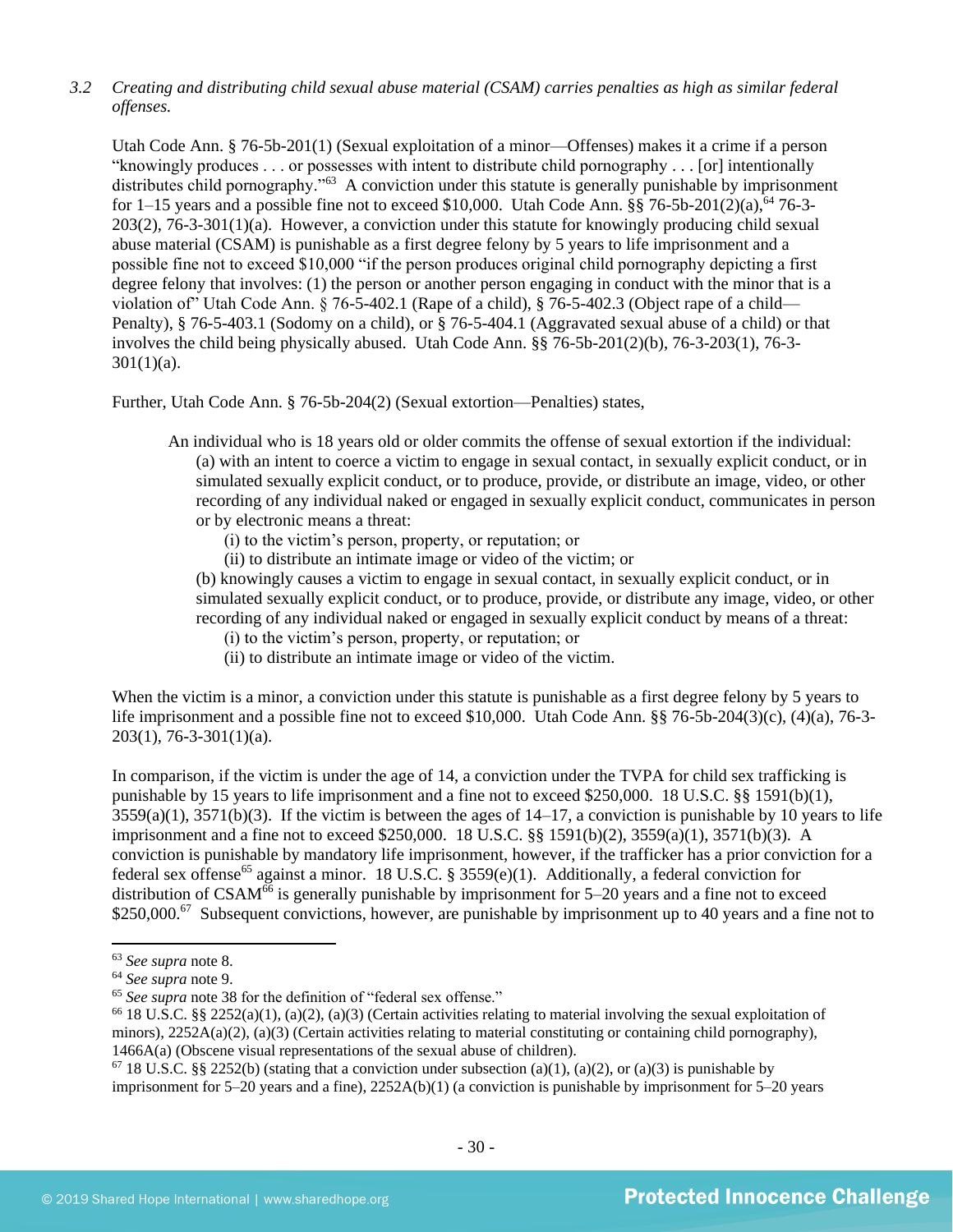exceed \$250,000.<sup>68</sup>

*3.3 Using the Internet or electronic communications to lure, entice, recruit or sell commercial sex acts with a minor is a separate crime or results in an enhanced penalty for traffickers.*

Although Utah Code Ann. § 76-4-401(2) (Enticing a minor—Elements—Penalties) is not expressly commercial in nature, it states,

(a) A person commits enticement of a minor when the person knowingly uses the Internet or text messaging to solicit, seduce, lure, or entice a minor, or to attempt to solicit, seduce, lure, or entice a minor, or another person that the actor believes to be a minor to engage in any sexual activity which is a violation of state criminal law.

(b) A person commits enticement of a minor when the person knowingly uses the Internet or text messaging to:

(i) initiate contact with a minor or a person the actor believes to be a minor; and (ii) subsequently to the action under Subsection  $(2)(b)(i)$ , by any electronic or written means, solicits, seduces, lures, or entices, or attempts to solicit, seduce, lure, or entice the minor or a person the actor believes to be the minor to engage in any sexual activity which is a violation of state criminal law.

Penalties for convictions under Utah Code Ann. § 76-4-401(2) are determined by the severity of the crime the defendant enticed or attempted to entice. Utah Code Ann. § 76-4-401(4). Generally, a conviction is a felony one degree lower than the felony intended to be committed (e.g., a defendant who enticed a minor with the intent to commit a second degree felony will be convicted of a third degree felony, etc.). Utah Code Ann. § 76- 4-401(4). However, in instances of enticement of a first degree felony when the defendant has a prior conviction under this statute, the defendant will be guilty of a first degree felony punishable by imprisonment for 3 years to life. Utah Code Ann. § 76-4-401(4).

Further, Utah Code Ann. § 76-5b-204(2)(a) (Sexual extortion—Penalties) states,

- An individual who is 18 years old or older commits the offense of sexual extortion if the individual: (a) with an intent to coerce a victim to engage in sexual contact, in sexually explicit conduct, or in simulated sexually explicit conduct . . . communicates in person or by electronic means a threat: (i) to the victim's person, property, or reputation; or
	- (ii) to distribute an intimate image or video of the victim  $\dots$

When the victim is a minor, a conviction under this statute is punishable as a first degree felony by 5 years to life imprisonment and a possible fine not to exceed \$10,000. Utah Code Ann. §§ 76-5b-204(3)(c), (4)(a), 76-3- 203(1), 76-3-301(1)(a).

and a fine), 1466A(a), (b) (stating that a conviction under subsection (a) is "subject to the penalties provided in section 2252A(b)(1)," imprisonment for 5–20 years and a fine, while a conviction under subsection (b) is "subject to the penalties provided in section 2252A(b)(2)," imprisonment up to 10 years, a fine, or both); *see also* 18 U.S.C. §§ 3559(a)(1) (classifying all of the above listed offenses as felonies), 3571(b)(3) (providing a fine up to \$250,000 for any felony conviction).

<sup>&</sup>lt;sup>68</sup> 18 U.S.C. §§ 2252(b) (stating if a person has a prior conviction under subsection (a)(1), (a)(2), or (a)(3) or a list of other statutes, a conviction is punishable by a fine and imprisonment for 15–40 years), 2252A(b)(1) (stating if a person has a prior conviction under subsection (a)(2), (a)(3), or a list of other statutes, a conviction is punishable by a fine and imprisonment for  $15-40$  years),  $1466A(a)$ , (b) (stating that the penalty scheme for section  $2252A(b)$ applies); *see also* 18 U.S.C. §§ 3559(a)(1) (classifying all of the above listed offenses as felonies), 3571(b)(3) (providing a fine up to \$250,000 for any felony conviction).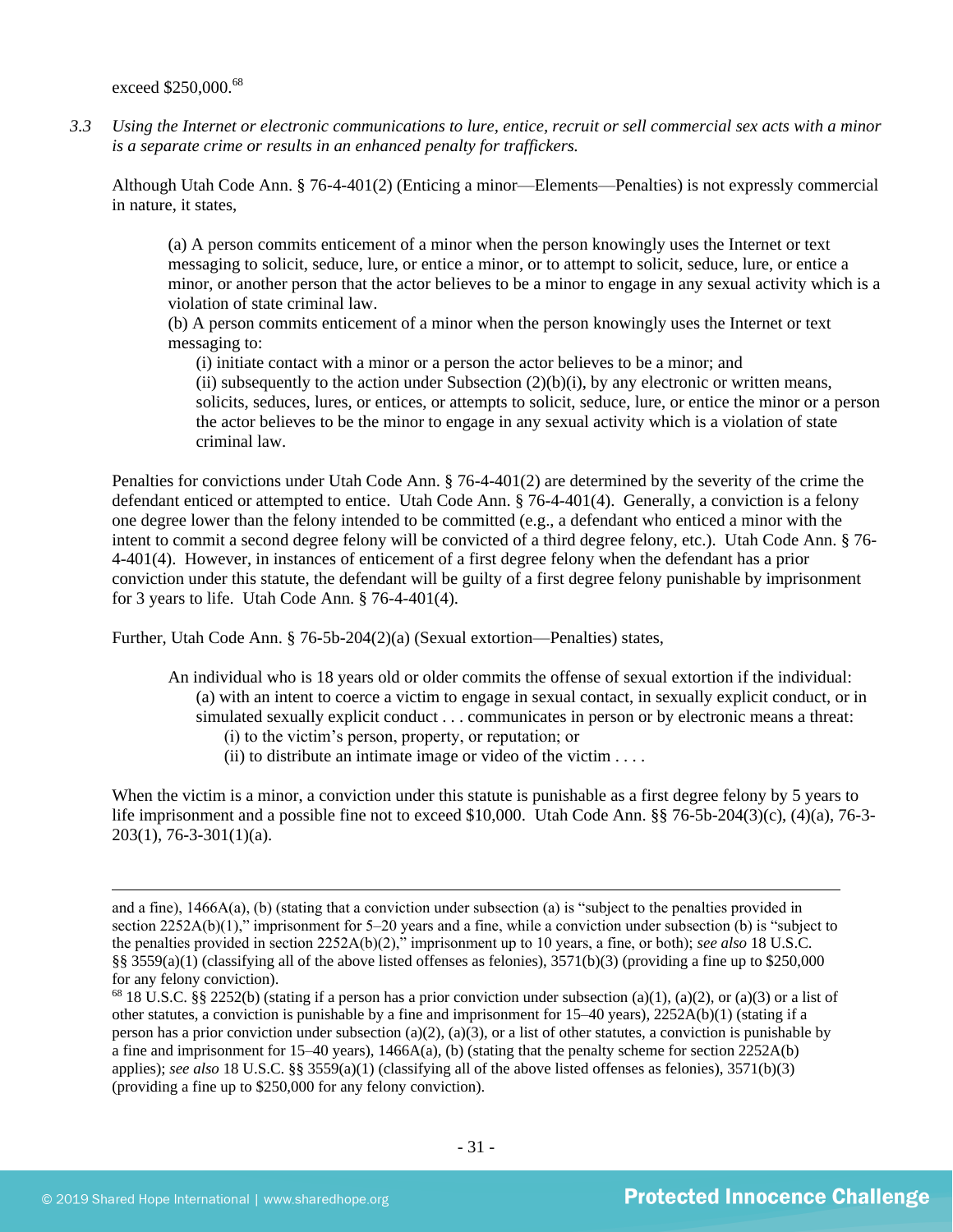## *3.4 Financial penalties for traffickers, including asset forfeiture, are sufficiently high.*

Financial penalties for traffickers include fines, asset forfeiture, and victim restitution. Specifically, traffickers convicted under Utah Code Ann. § 76-5-308.5 (Human trafficking of a child—Penalties), § 76-5-310 (Aggravated human trafficking and aggravated human smuggling—Penalties), § 76-10-1306 (Aggravated exploitation of prostitution), § 76-5b-201 (Sexual exploitation of a minor—Offenses), § 76-5-404.1(4) (Sexual abuse of a child—Aggravated sexual abuse of a child), § 76-5-302 (Aggravated kidnapping), § 76-10-1603(1) (Unlawful acts), § 76-5b-204 (Sexual extortion—Penalties), or § 76-10-1903(1)(a)–(c) (Money laundering) are subject to a possible fine not to exceed \$10,000.<sup>69</sup> Utah Code Ann. § 76-3-301(1)(a).

A trafficker convicted under Utah Code Ann. § 76-10-1903(1)(d) (Money laundering), a third degree felony, is subject to a possible fine not to exceed \$5,000. Utah Code Ann. §§ 76-10-1904(2), 76-3-301(1)(b). A trafficker convicted under Utah Code Ann. § 76-10-1304 (Aiding prostitution), a class A misdemeanor, is subject to a possible fine not to exceed \$2,500. Utah Code Ann. §§ 76-10-1304(2), 76-3-301(1)(c).

In addition to the fines listed above, traffickers can be subjected to Utah's general forfeiture law, Utah Code Ann. § 24-1-101 through § 24-4-118. These forfeiture provisions cover property "used to facilitate the commission of a federal or state criminal offense and any proceeds of criminal activity." Utah Code Ann. § 24-4-102(1) (Property subject to forfeiture). The property subject to forfeiture under Utah Code Ann. § 24-4-102(1) includes:

(a) real property, including things growing on, affixed to, and found in land; and (b) tangible and intangible personal property, including money, rights, privileges, interests, claims, and securities of any kind.

A court may also order traffickers to pay restitution. Utah Code Ann. § 77-38a-301 (Restitution—Convicted defendant may be required to pay), authorizes the court to order "a defendant who enters into a plea disposition or is convicted to make restitution." Convicted defendants, including traffickers, whose criminal activity results in pecuniary damages are subject to mandatory restitution. Utah Code Ann. § 77-38a-302(1) (Restitution criteria), states in part,

<span id="page-31-0"></span>When a defendant enters into a plea disposition or is convicted of criminal activity that has resulted in pecuniary damages, in addition to any other sentence or term of a plea in abeyance it may impose, the court shall order that the defendant make restitution to victims<sup>70</sup> of crime as provided in this chapter, or for conduct for which the defendant has agreed to make restitution as part of a plea disposition . . . .

In determining restitution, the court shall determine "court-ordered restitution,"<sup>71</sup> and "complete restitution"<sup>72</sup> using the criteria provided in subsection (5). Utah Code Ann. § 77-38a-302(1), (2).

Pursuant to Utah Code Ann.  $\S 77-38a-302(5)(b)$ ,  $^{73}$ 

 $69$  These statutes are either first or second degree felonies and, pursuant to Utah Code Ann. § 76-3-301(1)(a), are subject to a possible fine not to exceed \$10,000. Utah Code. Ann. § 76-5-308.5. Utah Code Ann. §§ 76-5- 310(4)(a), 76-10-1306(3), 76-5b-201(2), 76-5-404.1(5), 76-5-302(4), 76-10-1603.5(1), 76-10-1904(1). *See supra* note [57.](#page-26-0)

<sup>&</sup>lt;sup>70</sup> "Victim" is defined as "any person whom the court determines has suffered pecuniary damages as a result of the defendant's criminal activities" and it "may not include a codefendant or accomplice." Utah Code Ann. § 77-38a-102(14).

<sup>&</sup>lt;sup>71</sup> Utah Code Ann. § 77-38a-302(2)(b) defines "court-ordered restitution" as "the restitution the court having criminal jurisdiction orders the defendant to pay as a part of the criminal sentence."

 $72$  Utah Code Ann. § 77-38a-302(2)(a) defines "complete restitution" as the "restitution necessary to compensate a victim for all losses caused by the defendant."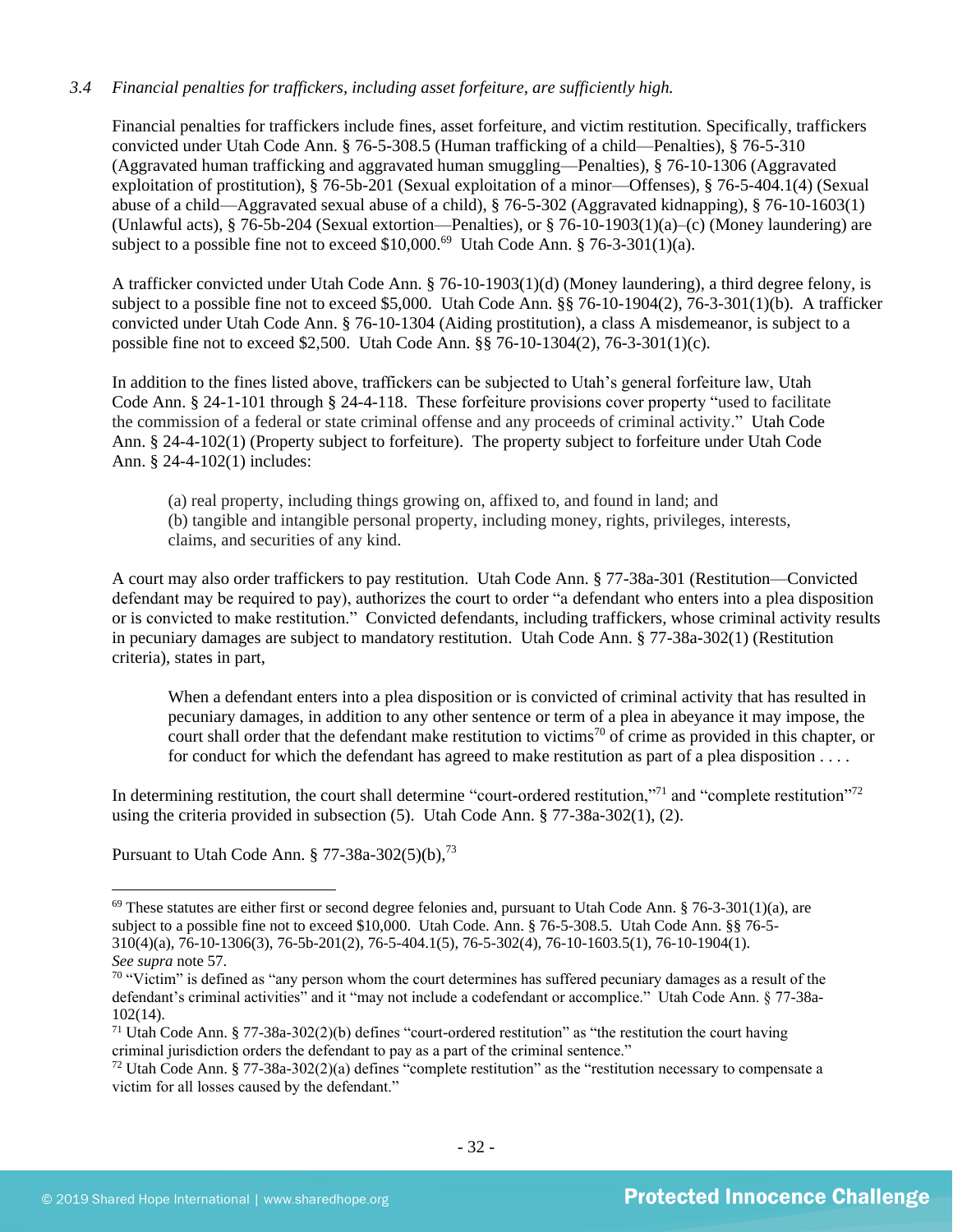In determining the monetary sum and other conditions for complete restitution, the court shall consider all relevant facts, including:

(i) the cost of the damage or loss if the offense resulted in damage to or loss or destruction of property of a victim of the offense;

(ii) the cost of necessary medical and related professional services and devices relating to physical or mental health care, including nonmedical care and treatment rendered in accordance with a method of healing recognized by the law of the place of treatment;

(iii) the cost of necessary physical and occupational therapy and rehabilitation;

(iv) the income lost by the victim as a result of the offense if the offense;

. . . .

(vii) expenses incurred by a victim in implementing reasonable security measures in response to the offense.

In determining court-ordered restitution, pursuant to Utah Code Ann. § 77-38a-302(5)(c), the court must consider the following factors:

 $(i)$  the factors listed in Subsection  $(5)(a)$  and  $(b)$ :

(ii) the financial resources of the defendant, as disclosed in the financial declaration described in Section 77-38a-204;

(iii) the burden that payment of restitution will impose, with regard to the other obligations of the defendant;

(iv) the ability of the defendant to pay restitution on an installment basis or on other conditions to be fixed by the court;

(v) the rehabilitative effect on the defendant of the payment of restitution and the method of payment; and

(vi) other circumstances which the court determines may make restitution inappropriate.

If a trafficker disobeys an order to make restitution, and the "victim . . . elects to pursue collection of the order by civil process, the victim shall be entitled to recover collection and attorney's fees." Utah Code Ann. § 77- 38a-401(3).

In addition, any property that is part of the "net proceeds"<sup>74</sup> of a trafficker's conviction under Utah Code Ann. § 76-10-1903 (Money laundering), may also be seized and forfeited.

#### *3.5 Convicted traffickers are required to register as sex offenders.*

Traffickers convicted under Utah's human trafficking of a child law are required to register as child abuse offenders. Utah Code Ann. § 77-43-102(2) (Definitions) defines "child abuse offender" as,

(a) has been convicted in this state of a felony violation of:

(i) Subsection  $76-5-109(2)(a)$  or (b), child abuse;

(ii) Section 76-5-308.5, human trafficking of a child; or

(iii) attempting, soliciting, or conspiring to commit any felony offense listed in Subsections  $(2)(a)(i)$ or  $(ii)$ ;

. . . .

<sup>. . .</sup> any person who:

<sup>&</sup>lt;sup>73</sup> The text of Utah Code Ann. § 77-38a-302 cited here and elsewhere in this report includes amendments made by the enactment of Senate Bill 88 during the 2019 General Session of the Utah Legislature (effective May 14, 2019). <sup>74</sup> For purposes of Utah Code Ann. § 76-10-1603.5(5) "net proceeds" is defined as "property acquired as a result of the violation minus the direct costs of acquiring the property."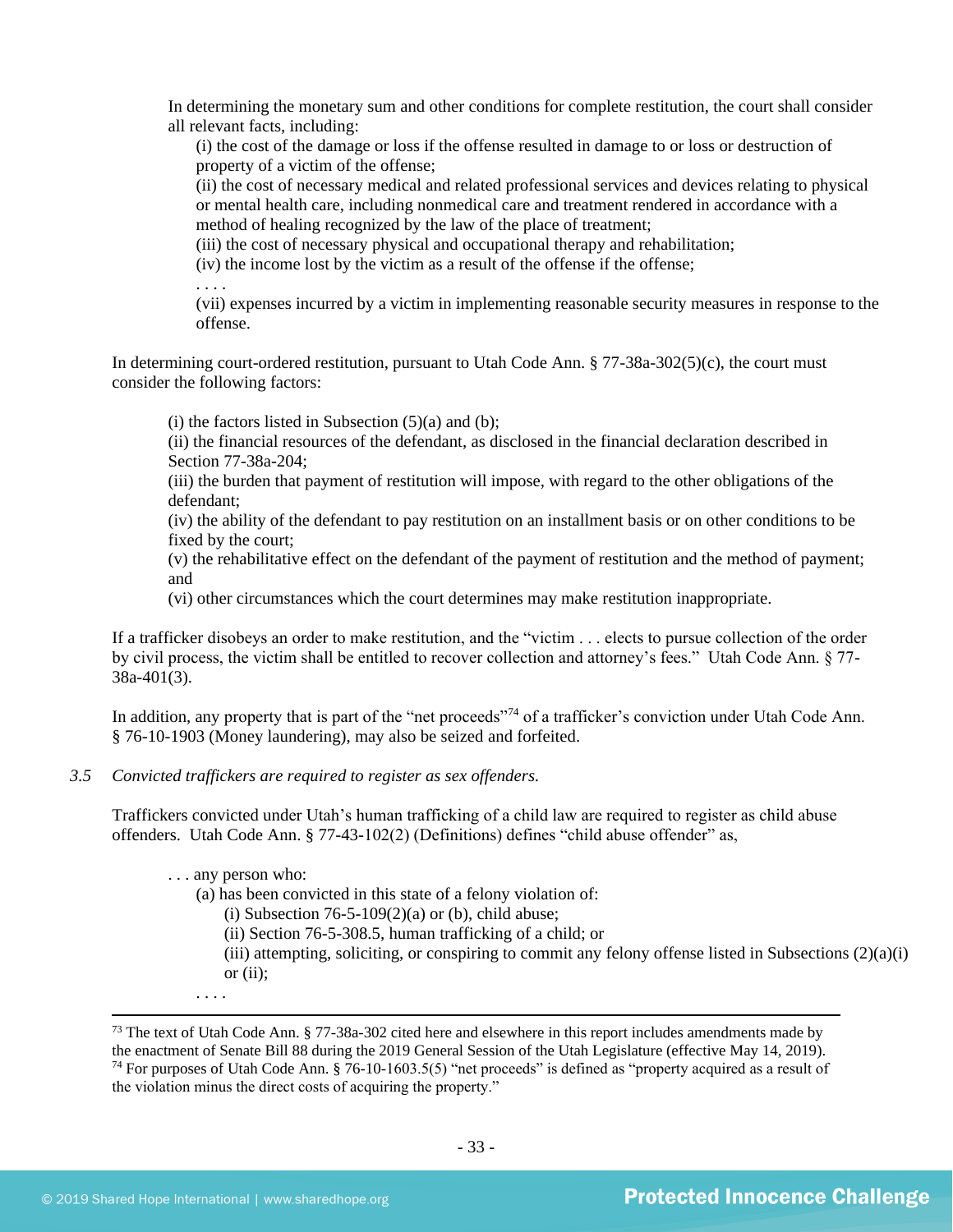(f) is adjudicated delinquent based on one or more offenses listed in Subsection (2)(a) and who has been committed to the division for secure confinement for that offense and remains in the division's custody 30 days before the person's 21st birthday.

Under Utah Code Ann. § 77-43-105(3)(a), (c) (Registration of offenders—Offender responsibilities),

(a) Except as provided in Subsection (3)(b), (c), and (4), an offender shall, for the duration of the sentence and for 10 years after termination of sentence or custody of the division, register every year during the month of the offender's date of birth, during the month that is the sixth month after the offender's birth month, and also within three business days of every change of the offender's primary residence, any secondary residences, place of employment, vehicle information, or educational information required to be submitted under Subsection (6).

. . . .

(c) (i) An offender convicted as an adult of any first degree felony offense listed in Subsection 77-43-  $102(2)(a)$  shall, for the offender's lifetime, register every year .... (ii) This registration requirement is not subject to exemptions and may not be terminated or altered during the offender's lifetime.

Further, Utah law requires sex and kidnap offenders to register. Utah Code Ann. §§ 77-41-105, 77-41-  $102(11)$ .<sup>75</sup> Utah Code Ann. § 77-41-102(17)(a)<sup>76</sup> (Definitions) defines "sex offender" in part as

[A]ny individual:

(a) convicted in this state of:

(i) a felony or class A misdemeanor violation of Section 76-4-401, enticing a minor;

(iv) Section 76-5-401.1, sexual abuse of a minor, except as provided in Subsection 76-5- 401.1(3);

. . . .

. . . .

. . . .

(xiii) Section 76-5-404.1, sexual abuse of a child or aggravated sexual abuse of a child;

(xvi) Section 76-5b-201, sexual exploitation of a minor;

(xvii) Section 76-5b-204, sexual extortion or aggravated sexual extortion;

. . . . (xxii) Section 76-9-702.5, lewdness involving a child;

. . . . (xxiv) Section 76-10-1306, aggravated exploitation of prostitution; or (xxv) attempting, soliciting, or conspiring to commit any felony offense listed in this Subsection  $(17)(a)$ ;

Traffickers convicted of certain trafficking crimes are also required to register as a "kidnap offender." Utah Code Ann. § 77-41-105(1) (Registration of offenders—Offenders responsibilities). Utah Code Ann.  $§ 77-41-102(9)(a)$  defines "kidnap offender" in part as

[A]ny individual other than the natural parent of the child who:

- (a) has been convicted in this state of a violation of:
	- (i) Subsection 76-5-301(1)(c) or (d), kidnapping;
	- (ii) Section 76-5-301.1, child kidnapping;

<sup>75</sup> *See supra* note [49.](#page-22-0)

<sup>76</sup> *See supra* note [50.](#page-22-1)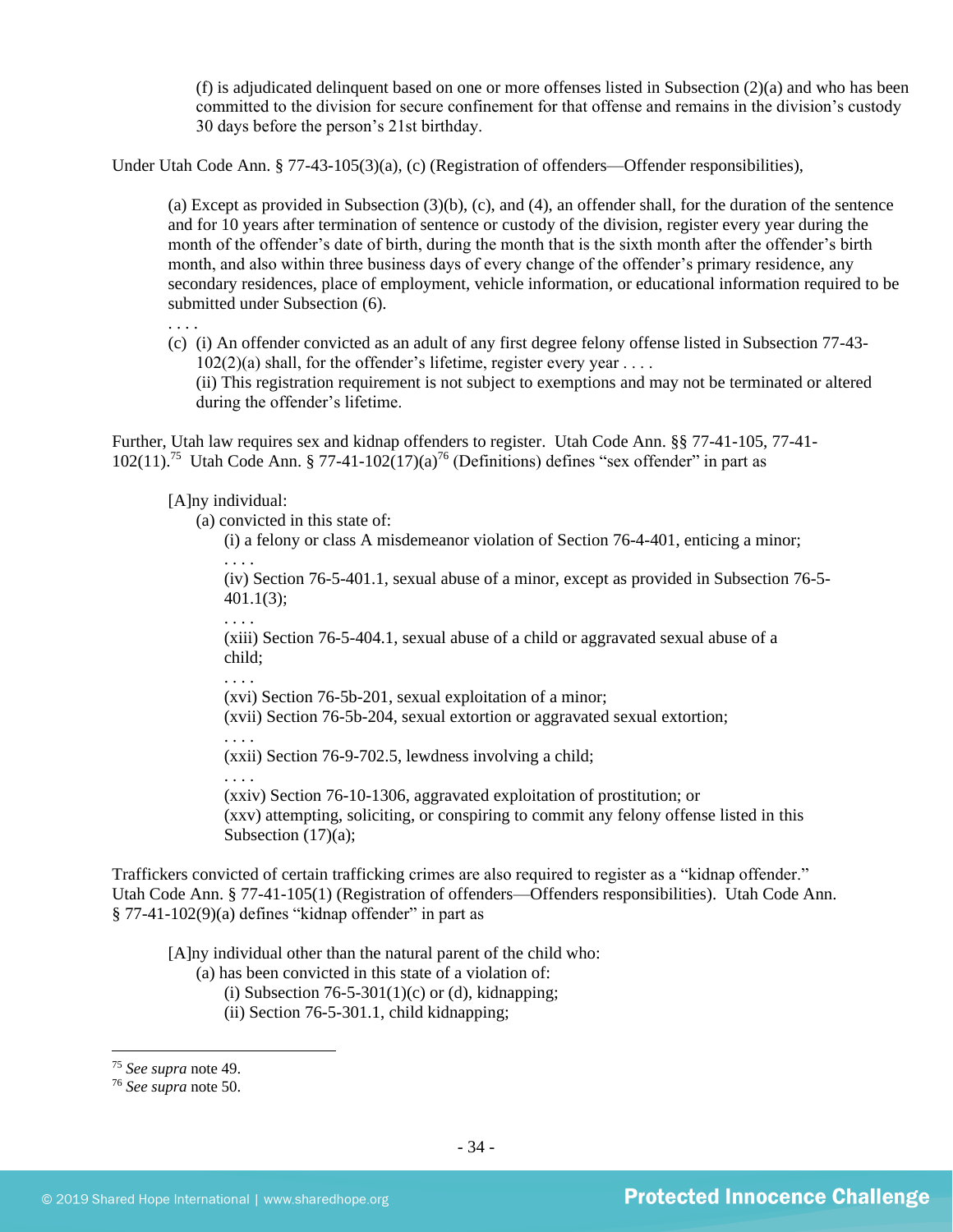(iii) Section 76-5-302, aggravated kidnapping; (iv) Section 76-5-310, aggravated human trafficking, on or after May 10, 2011; or (v) attempting, soliciting, or conspiring to commit any felony offense listed in Subsections  $(9)(a)(i)$  through (iv);

. . . .

Under Utah Code Ann. § 77-41-105(3)(a), offenders must register for "the duration of the[ir] sentence and for 10 years after termination of [their] sentence . . . ." However, Utah Code Ann. § 77-41-105(3)(c)(i) requires certain offenders to register for life; pursuant to Utah Code Ann. § 77-41-106 (Registerable offenses), lifetime registration will be required for those convicted of following:

(1) any offense listed in Subsection 77-41-102(9) or (17) [Definitions of "kidnap offender" and "sex offender"] if, at the time of the conviction, the offender has previously been convicted of an offense listed in Subsection 77-41-102(9) or (17) or has previously been required to register as a sex offender for an offense committed as a juvenile;

(2) a conviction for any of the following offenses, including attempting, soliciting, or conspiring to commit any felony of:

(a) Section 76-5-301.1, child kidnapping, except if the offender is a natural parent of the victim;

. . . .

(c) Section 76-5-402.1, rape of a child;

. . . .

- (e) Section 76-5-402.3, object rape of a child;
- (f) Section 76-5-403.1, sodomy on a child;
- (g) Subsection 76-5-404.1(4), aggravated sexual abuse of a child; or
- (h) Section 76-5-405, aggravated sexual assault;
- (3) Section 76-4-401, a felony violation of enticing a minor over the Internet;
- (4) Section 76-5-302, aggravated kidnapping, except if the offender is a natural parent of the victim;
- (5) Section 76-5-403, forcible sodomy;
- (6) Section 76-5-404.1, sexual abuse of a child;
- (7) Section 76-5b-201, sexual exploitation of a minor;
- (8) Subsection 76-5b-204(4), aggravated sexual extortion; or
- (9) Section 76-10-1306, aggravated exploitation of prostitution, on or after May 10, 2011.
- *3.6 Laws relating to parental custody and termination of parental rights include sex trafficking or commercial sexual exploitation of children (CSEC) offenses as grounds for sole custody or termination in order to prevent traffickers from exploiting their parental rights as a form of control.*

Utah's statutes relating to the termination of parental rights expressly permit the termination of parental rights for convictions under Utah Code Ann. § 76-5-308.5 (Human trafficking of a child—Penalties) or § 76-5-310 (Aggravated human trafficking and aggravated human smuggling—Penalties). <sup>77</sup> Utah Code Ann. § 78A-6-507 (Grounds for termination of parental rights—Findings regarding reasonable efforts) and Utah Code Ann. § 62A-

- (ii) committed manslaughter of another child of that parent;
- (iii) aided, abetted, attempted, conspired, or solicited to commit murder, child abuse homicide, or manslaughter against another child of that parent; or

<sup>77</sup> Utah Code Ann. § 62A-4a-203.5(2)(b) (Mandatory petition for termination of parental rights) requires the Division of Child and Family Services to file a petition seeking the termination of parental rights when a child's parent has, among other things,

<sup>(</sup>iv) committed a felony assault or abuse that has resulted in serious physical injury to another child of that parent, or to the other parent of that child.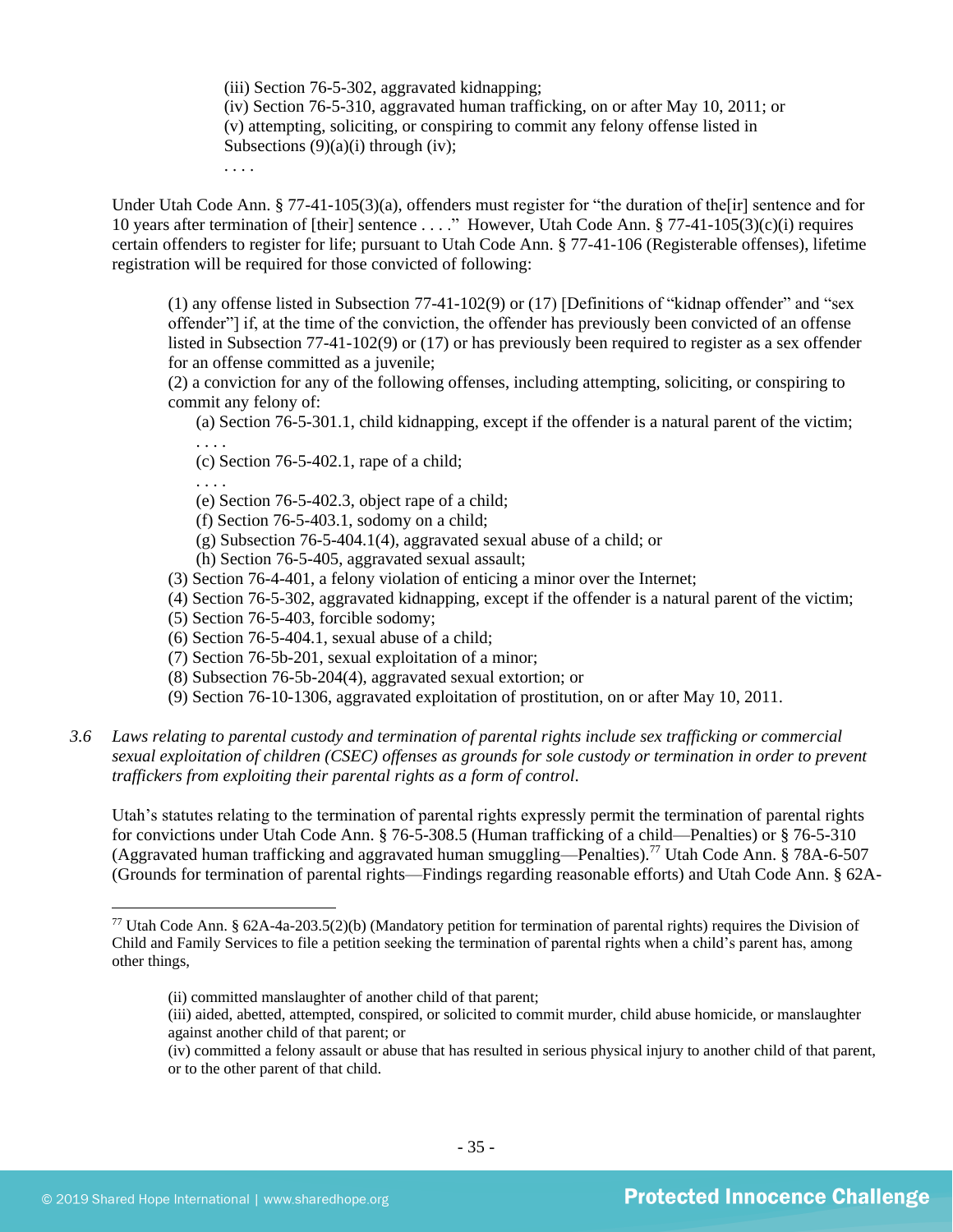4a-203.5 (Mandatory petition for termination of parental rights) provide the potential grounds that may be used to petition for termination of parental rights of a convicted trafficker.

Utah Code Ann. § 78A-6-507(1)(b), (c) provides that the court may terminate parental rights if it finds "that the parent has neglected or abused the child" or "that the parent is unfit or incompetent." For purposes of Utah's Juvenile Court Act of 1996, both commercial sexual exploitation and human trafficking are expressly identified as types of child abuse. Specifically, Utah Code Ann. § 78A-6-105(1)(a) (Definitions) defines "abuse" as

- <span id="page-35-0"></span>(i) (A) nonaccidental harm<sup>78</sup> of a child;
	- (B) threatened harm of a child;
	- (C) sexual exploitation;
	- (D) sexual abuse; or
	- (E) human trafficking of a child in violation of Section 76-5-308.5 . . .

. . . .

Utah Code Ann. § 78A-6-105 $(52)^{79}$  defines "sexual exploitation" as knowingly:

(a) employing, using, persuading, inducing, enticing, or coercing any child to:

<span id="page-35-1"></span>(i) pose in the nude for the purpose of sexual arousal of any individual; or

(ii) engage in any sexual or simulated sexual conduct for the purpose of photographing, filming, recording, or displaying in any way sexual or simulated sexual conduct;

(b) displaying, distributing, possessing for the purpose of distribution, or selling material depicting a child:

(i) in the nude, for the purpose of sexual arousal of any individual; or

(ii) engaging in sexual or simulated sexual conduct; or

(c) engaging in any conduct that would constitute an offense under Section 76-5b-201, Sexual Exploitation of a Minor, regardless of whether the individual who engages in the conduct is actually charged with, or convicted of, the offense.

A person commits an offense under Utah Code Ann. § 76-5-308.5(2) (Human trafficking of a child – penalties) when, "[T]he actor recruits, harbors, transports obtains, patronizes, or solicits a child for sexual exploitation or forced labor."

Additionally, Utah Code Ann. § 78A-6-508(2) (Evidence of grounds for termination) lists circumstances that a court must examine in order to determine whether a parent is unfit or neglected a child, including, "conduct toward a child of a physically, emotionally, or sexually cruel or abusive in nature", "whether the parent is incarcerated as a result of conviction of a felony, and the sentence is of such length that the child will be deprived of a normal home for more than one year", and "whether the parent has exposed the child to pornography or material harmful to a minor, as defined in Section 76-10-1201." Utah Code Ann. § 78A-6- 508(2)(b), (e), (g). Furthermore, Utah Code Ann. § 78A-6-508(7)(a) provides that "sexual abuse, sexual

- (b) emotional damage that results in a serious impairment of the child's growth, development, behavior, or
- psychological functioning;

(d) sexual exploitation.

 $79$  The text of Utah Code Ann. § 78A-6-105 cited here and elsewhere in this report includes amendments made by the enactment of House Bill 330 during the 2019 General Session of the Utah Legislature (effective May 14, 2019).

<sup>78</sup> Utah Code Ann. § 78A-6-105(28) (Definitions) defines "harm" as

<sup>(</sup>a) physical or developmental injury or damage;

<sup>(</sup>c) sexual abuse; or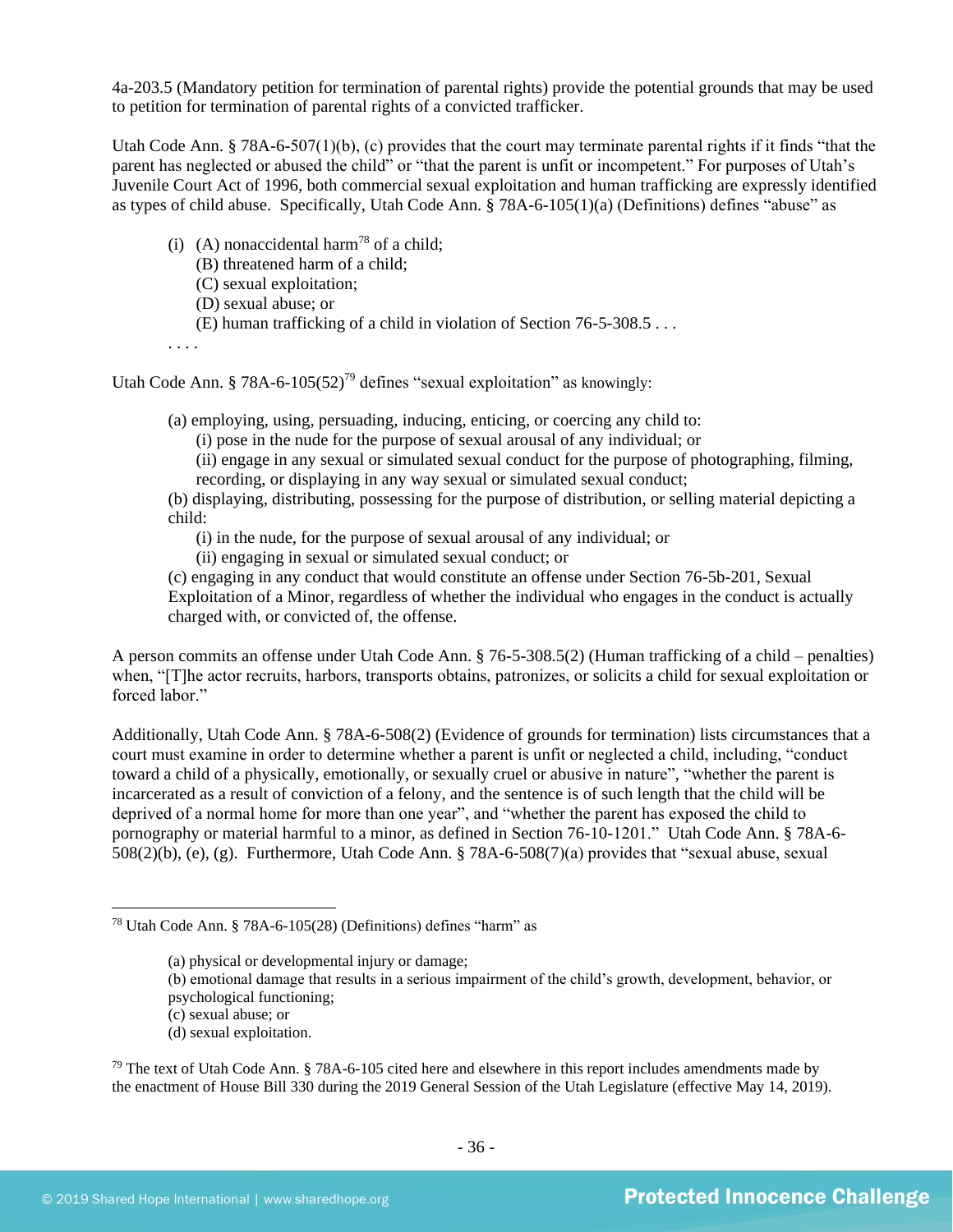exploitation, injury, or death of a sibling of the child, or of any child, due to known or substantiated abuse or neglect by the parent or parents" is "prima facie evidence of unfitness."

Lastly, under Utah Code Ann. § 78A-6-302(3)(a) (Court-ordered protective custody of a child following petition filing–grounds), the court is mandated to "consider the division's safety and risk assessments described in Section 62A-4a-203<sup>80</sup> to determine whether a child should be removed from the custody of the child's parent or guardian or should otherwise be taken into protective custody." Furthermore, under Utah Code Ann. § 78A-6-302(3)(b), "The division shall make a diligent effort to provide the safety and risk assessment described in Section 62A-4a-203 to the court, guardian ad litem, and counsel for the parent or guardian, as soon as practicable before the shelter hearing described in Section 78A-6-306."

<sup>80</sup> The safety and risk assessment pursuant to Utah Code Ann. § 62A-4a-203.1 includes an assessment of the,

<sup>(</sup>a) threat to the child's safety;

<sup>(</sup>b) protective capabilities of a parent or guardian, including the parent or guardian's readiness, willingness, and ability to plan for the child's safety;

<sup>(</sup>c) a child's particular vulnerabilities;

<sup>(</sup>d) interventions required to protect a child; and

<sup>(</sup>e) likelihood of future harm to a child.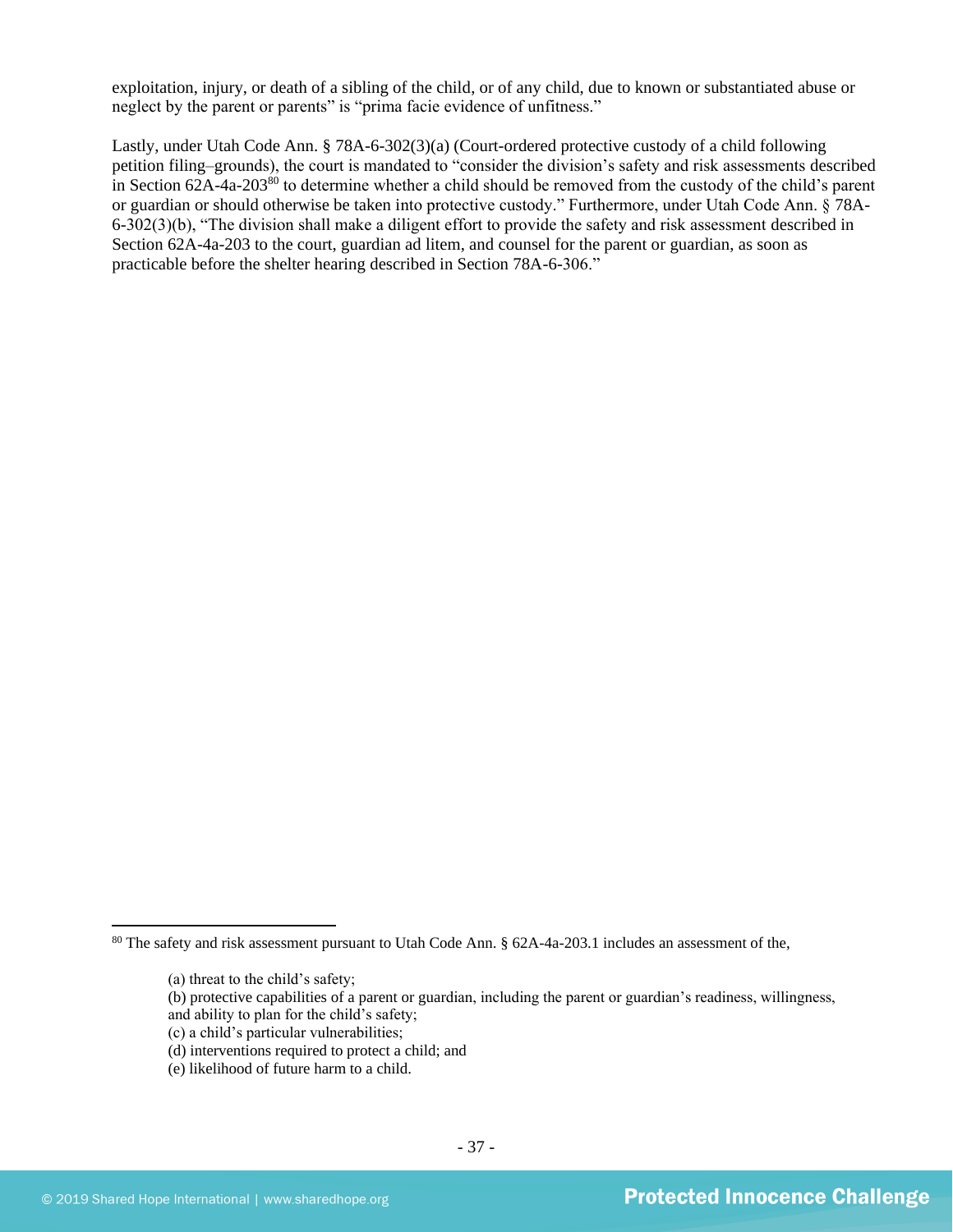#### **FRAMEWORK ISSUE 4: CRIMINAL PROVISIONS FOR FACILITATORS**

#### *Legal Components:*

- *4.1 The acts of assisting, enabling, or financially benefitting from child sex trafficking are included as criminal offenses in the state sex trafficking statute.*
- *4.2 Financial penalties, including asset forfeiture laws, are in place for those who benefit financially from or aid and assist in committing domestic minor sex trafficking.*
- *4.3 Promoting and selling child sex tourism is illegal.*
- *4.4 Promoting and selling child sexual abuse material (CSAM) carries penalties as high as similar federal offenses. \_\_\_\_\_\_\_\_\_\_\_\_\_\_\_\_\_\_\_\_\_\_\_\_\_\_\_\_\_\_\_\_\_\_\_\_\_\_\_\_\_\_\_\_\_\_\_\_\_\_\_\_\_\_\_\_\_\_\_\_\_\_\_\_\_\_\_\_\_\_\_\_\_\_\_\_\_\_\_\_\_\_\_\_\_\_\_\_\_\_\_\_\_\_*

## *Legal Analysis:*

*4.1 The acts of assisting, enabling, or financially benefitting from child sex trafficking are included as criminal offenses in the state sex trafficking statute*. 81

Multiple provisions with Utah's human trafficking law could apply to facilitators. Pursuant to Utah Code  $§ 76-5-309(4)^{82}$  (Human trafficking and human smuggling—Penalties),

Under circumstances not amounting to aggravated sexual abuse of a child, a violation of Subsection (4)(h), a person who benefits, receives, or exchanges anything of value from knowing participation in:

(a) human trafficking for forced labor or for forced sexual exploitation in violation of Section 76-5-308 is guilty of a second degree felony . . . .

- . . . .
- (c) human trafficking of a child is guilty of a first degree felony.

A second degree felony punishable by imprisonment for 1–15 years and a possible fine not to exceed \$10,000 while a first degree felony is punishable by imprisonment for 5 years to life and a possible fine not to exceed \$10,000. Utah Code Ann. §§ 76-3-203(1), (2), 76-3-301(1)(a).

A facilitator who "recruits, harbors, transports, obtains, patronizes, or solicits a child for sexual exploitation . . ." could be held liable directly under Utah Code Ann. § 76-5-308.5 (Human trafficking of a child—Penalties), a violation of which is a first degree felony, punishable by 5 years to life imprisonment and a possible fine not to exceed \$10,000. Utah Code Ann. §§ 76-3-203(1), 76-3-301(1)(a).

A facilitator who "recruits, harbors, transports, obtains, patronizes, or solicits a person through the use of force, fraud, or coercion" could also be held accountable under Utah Code Ann. § 76-5-308 (Human trafficking—Human Smuggling).

Also, under Utah Code Ann. § 76-10-1306 (Aggravated exploitation of prostitution), a facilitator who commits the act of exploiting prostitution will be guilty of aggravated exploitation if "the person procured transported, or persuaded . . . is a child." Aggravated exploitation of prostitution involving a child is a first degree felony punishable by 5 years to life imprisonment and a possible fine not to exceed \$10,000. Utah Code Ann. §§ 76-10-1306(3), 76-3-203(1), 76-3-301(1)(a). Further, Utah Code Ann. § 76-10-

<sup>81</sup> *See supra* Components 1.1 and 1.2 for a discussion of the relevant statutory provisions discussed in this component.  $82$  The text of Utah Code Ann. § 76-5-309 cited here and elsewhere in this report includes amendments made by the enactment of House Bill 20 during the 2019 General Session of the Utah Legislature (effective May 14, 2019).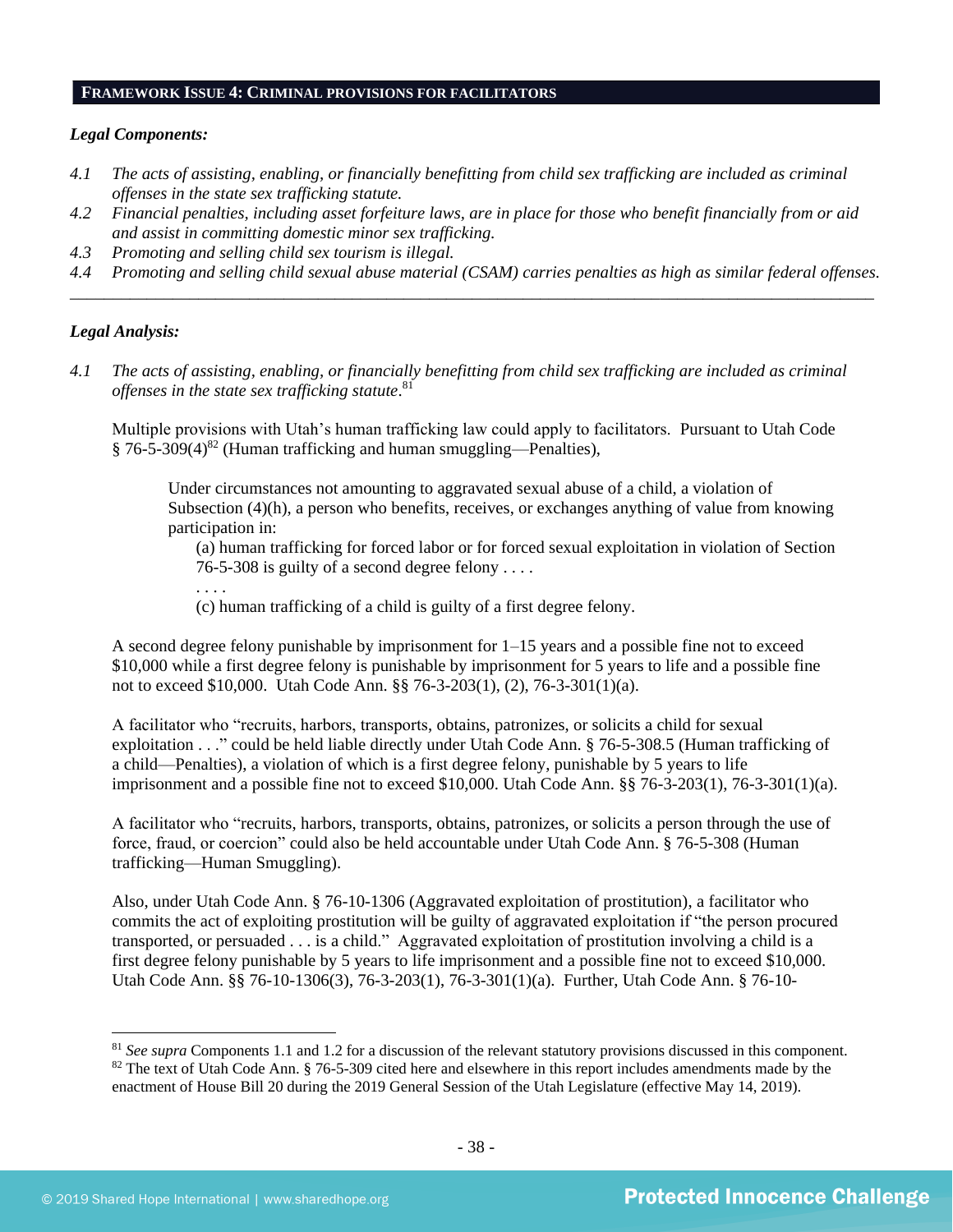1306(4) states, "[u]pon conviction for a violation of [76-10-1306], the court shall order the maximum fine amount and may not waive or suspend the fine."

Further, a facilitator may face penalties under Utah Code Ann. § 76-10-1304(1) (Aiding prostitution), which states.

An individual is guilty of aiding prostitution if the individual:

(a) (i) solicits an individual to patronize a prostitute, or to patronize an individual the actor believes to be a prostitute;

(ii) procures or attempts to procure a prostitute, or an individual the actor believes to be a prostitute, for a patron;

(iii) leases, operates, or otherwise permits a place controlled by the actor, alone or in association with another, to be used for prostitution or the promotion of prostitution; or (iv) provides any service or commits any act that enables another individual to commit a violation of this Subsection  $(1)(a)$  or facilitates another individual's ability to commit any violation of this Subsection  $(1)(a)$ ; or

(b) solicits, receives, or agrees to receive any benefit for committing any of the acts prohibited by Subsection  $(1)(a)$ .

Additionally, a facilitator may be prosecuted under Utah Code Ann. § 76-5b-204(4)(g) (Sexual extortion— Penalties), which states,

An individual commits aggravated sexual extortion when, in conjunction with the offense described in Subsection  $(2)$ ,<sup>83</sup> any of the following circumstances have been charged and admitted or found true in the action for the offense:

. . . . (g) the individual encouraged, aided, allowed, or benefitted from acts of prostitution or sexual acts by the victim with any other individual, or sexual performance by the victim before any other individual, human trafficking, or human smuggling . . . .

When the victim is a minor, aggravated sexual extortion is punishable as a first degree felony by 5 years to life imprisonment and a possible fine not to exceed \$10,000. Utah Code Ann. §§ 76-5b-204(3)(c), 76-3-203(1), 76-  $3-301(1)(a)$ .

Lastly, facilitators may face prosecution under Utah Code Ann. § 76-10-1903(1) (Money laundering), which states,

A person commits the offense of money laundering who:

sexually explicit conduct . . . communicates in person or by electronic means a threat:

- (i) to the victim's person, property, or reputation; or
- (ii) to distribute an intimate image or video of the victim; or
- (b) knowingly causes a victim to engage in sexual contact, in sexually explicit conduct, or in simulated sexually explicit conduct . . . by means of a threat:
	- (i) to the victim's person, property, or reputation; or
	- (ii) to distribute an intimate image or video of the victim.

<sup>83</sup> Utah Code Ann. § 76-5b-204(2) states,

An individual who is 18 years old or older commits the offense of sexual extortion if the individual: (a) with an intent to coerce a victim to engage in sexual contact, in sexually explicit conduct, or in simulated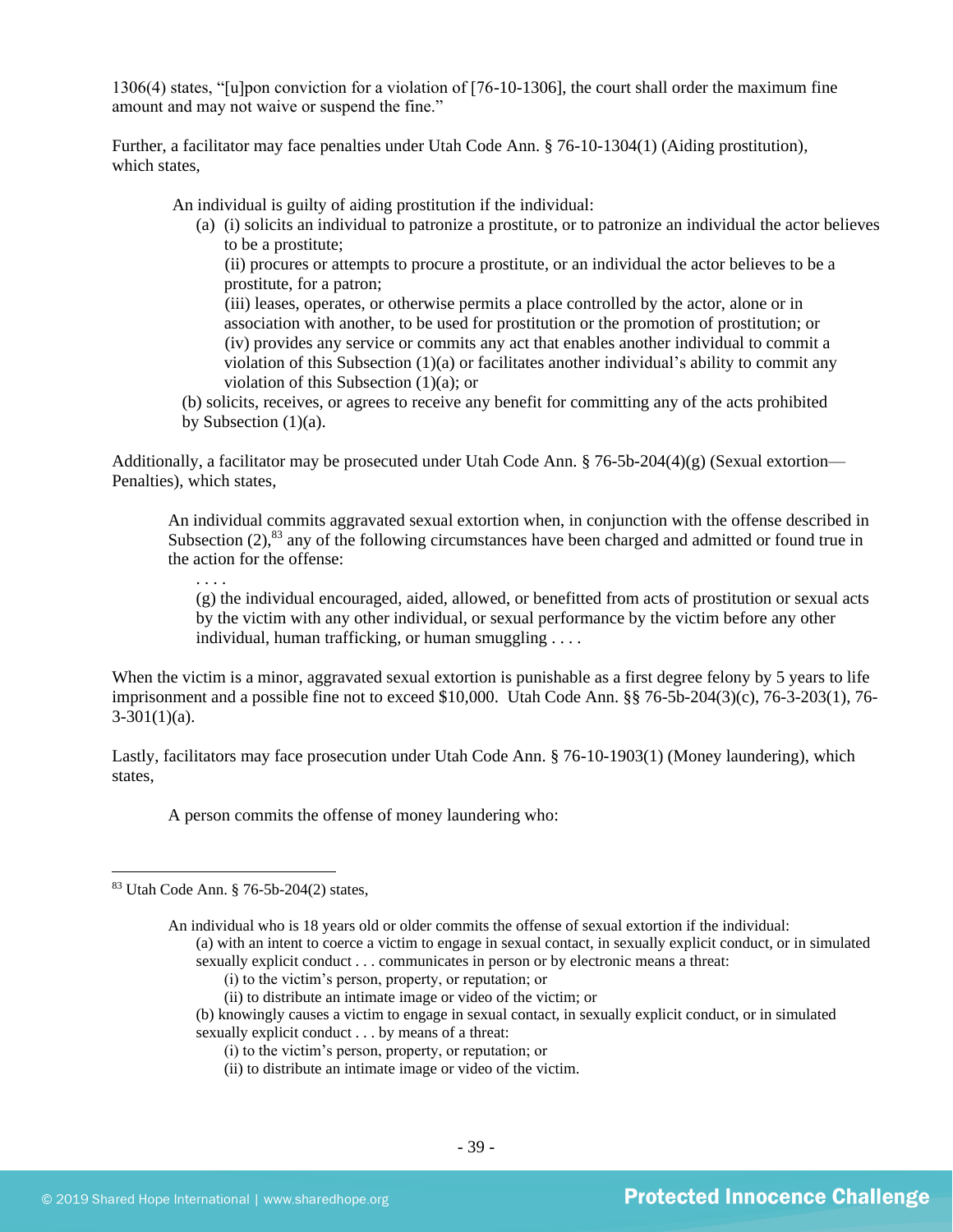(a) transports, receives, or acquires the property which is in fact proceeds of the specified unlawful activity, knowing that the property involved represents the proceeds of some form of unlawful activity;

(b) makes proceeds of unlawful activity available to another by transaction, transportation, or other means, knowing that the proceeds are intended to be used for the purpose of continuing or furthering the commission of specified unlawful activity;

(c) conducts a transaction knowing the property involved in the transaction represents the proceeds of some form of unlawful activity with the intent:

(i) to promote the unlawful activity;

(ii) to conceal or disguise the nature, location, source, ownership, or control of the property; or

(iii) to avoid a transaction reporting requirement under this chapter or under federal law; or (d) knowingly accepts or receives property which is represented to be proceeds of unlawful activity.<sup>84</sup>

A conviction under Utah Code Ann. § 76-10-1903(1)(a), (b), or (c) is a second degree felony punishable by imprisonment for 1–15 years and a possible fine not to exceed \$10,000, while a conviction under Utah Code Ann. § 76-10-1903(1)(d) (Knowingly accepting or receiving property) is a third degree felony punishable by imprisonment up to 5 years and a possible fine not to exceed \$5,000. Utah Code Ann. §§ 76-10-1904, 76-3-  $203(2)$ , (3), 76-3-301(1)(a), (b).

*4.2 Financial penalties, including asset forfeiture laws, are in place for those who benefit financially from or aid and assist in committing domestic minor sex trafficking.*

Convicted facilitators are subject to fines ranging from \$1,000 to \$10,000. Specifically, facilitators convicted under Utah Code Ann. § 76-5-309(4) (Human trafficking and human smuggling—Penalties), § 76-10-1306 (Aggravated exploitation of prostitution), § 76-5b-201 (Sexual exploitation of a minor—Offenses), § 76-5b-204, or § 76-10-1903(1)(a)–(c) (Money laundering) are subject to a possible fine not to exceed \$10,000.<sup>85</sup> Utah Code Ann. § 76-3-301(1)(a).

Facilitators can be subjected to Utah's general forfeiture law, Utah Code Ann. § 24-1-101 through § 24-4- 118. Pursuant to Utah Code Ann. § 24-4-102(1) (Property subject to forfeiture), property "used to facilitate the commission of a federal or state criminal offense and any proceeds of criminal activity" will be subject to forfeiture. Property subject to forfeiture under Utah Code Ann. § 24-4-102(1) includes:

(a) real property, including things growing on, affixed to, and found in land; and (b) tangible and intangible personal property, including money, rights, privileges, interests, claims, and securities of any kind.

In addition to asset forfeiture, facilitators convicted under Utah Code Ann. § 76-10-1304 (Aiding prostitution) are guilty of a class A misdemeanor, which is punishable by imprisonment for up to 364 days and a possible fine not to exceed \$2,500. Utah Code Ann. §§ 76-10-1304(2), 76-3-204(1),<sup>86</sup> 76-3- $301(1)(c)$ . "An individual who is convicted a second time, and on all subsequent convictions, under this section or under a local ordinance adopted in compliance with Section 76-10-1307 is guilty of a third

<sup>84</sup> "Specified unlawful activity" includes "any unlawful activity defined as an unlawful activity in Section 76-10- 1602," which includes violations of Utah Code Ann. § 76-5b-201 (Sexual exploitation of a minor—Offenses), § 76- 5-308.5 (Human trafficking of a child—Penalties), § 76-10-1304 (Aiding prostitution), § 76-10-1305 (Exploiting prostitution), and § 76-10-1306 (Aggravated exploitation of prostitution). Utah Code Ann. § 76-10-1902(12). <sup>85</sup> These statutes are either first or second degree felonies and, pursuant to Utah Code Ann. § 76-3-301(1)(a), are subject to a possible fine not to exceed \$10,000. Utah Code Ann. §§ 76-10-1306(3), 76-5b-201(2), 76-10-1603.5(1), 76-10-1904(1).

<sup>86</sup> *See supra* note [13.](#page-7-1)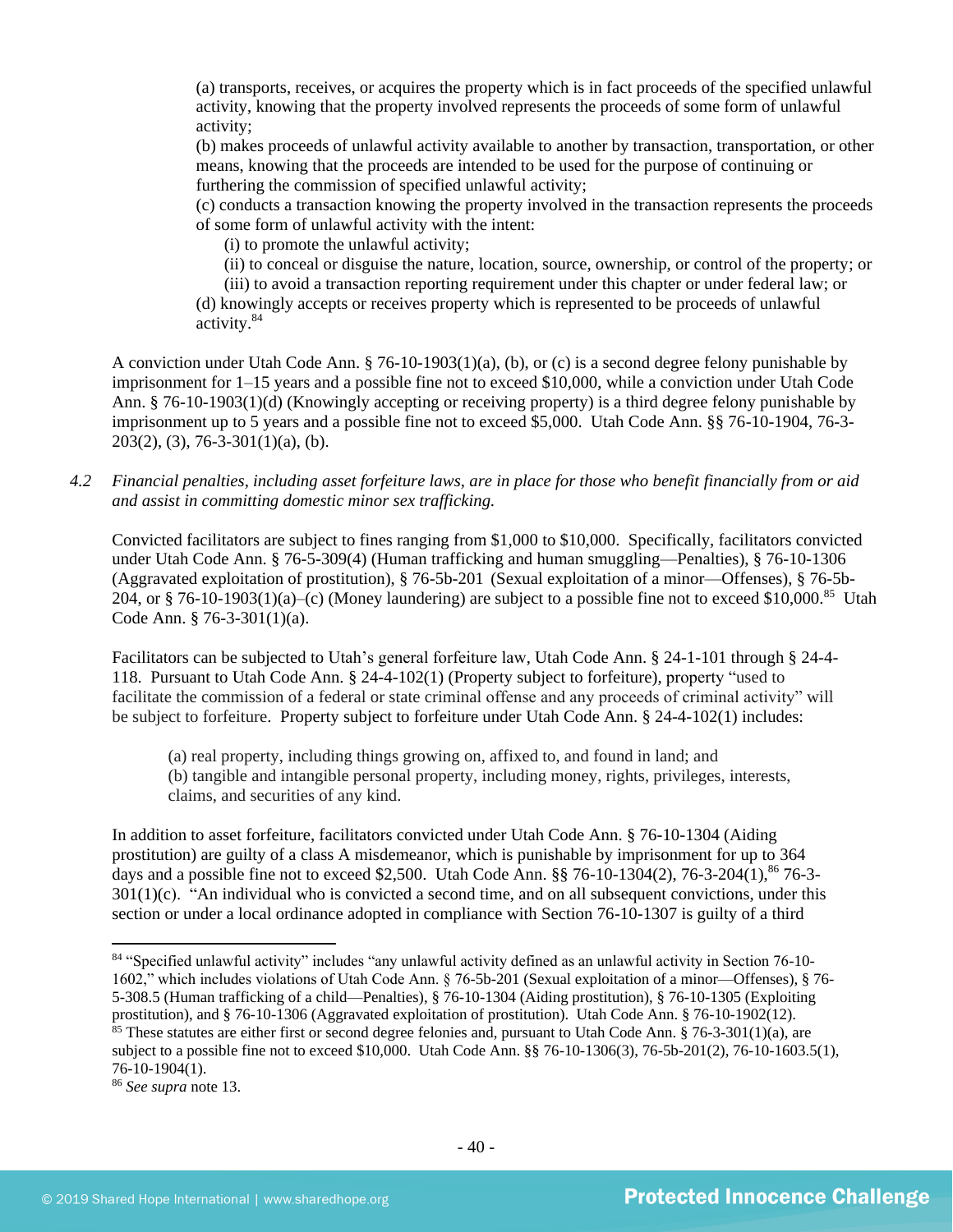degree felony" punishable by imprisonment up to 5 years and a possible fine not to exceed \$5,000. Utah Code Ann. §§ 76-10-1304(3), 76-3-203(3), 76-3-301(1)(b).

A facilitator convicted under Utah Code Ann. § 76-10-1903(1)(d) (Money laundering), a third degree felony, is subject to a possible fine not to exceed \$5,000. Utah Code Ann. §§ 76-10-1904(2); 76-3-301(1)(b).

In addition to possible fines, a court may order facilitators to pay restitution. Utah Code Ann. § 77-38a-301 (Restitution—Convicted defendant may be required to pay) authorizes the court to order "a defendant who enters into a plea disposition or is convicted to make restitution." Convicted defendants, including facilitators, whose criminal activity results in pecuniary damages are subject to mandatory restitution. Utah Code Ann. § 77-38a-302(1) (Restitution criteria), states in part, "When a defendant enters into a plea disposition or is convicted of criminal activity that has resulted in pecuniary damages, in addition to any other sentence or term of a plea in abeyance it may impose, the court shall order that the defendant make restitution to victims<sup>87</sup> of crime as provided in this chapter, or for conduct for which the defendant has agreed to make restitution as part of a plea disposition . . . ." In determining restitution, the court shall determine "court-ordered restitution,"<sup>88</sup> and "complete restitution"<sup>89</sup> using the criteria provided in subsection (5). Utah Code Ann. § 77-38a-302(1), (2).

Pursuant to Utah Code Ann.  $\S 77-38a-302(5)(b)$ , <sup>90</sup>

In determining the monetary sum and other conditions for complete restitution, the court shall consider all relevant facts, including:

(i) the cost of the damage or loss if the offense resulted in damage to or loss or destruction of property of a victim of the offense;

(ii) the cost of necessary medical and related professional services and devices relating to physical or mental health care, including nonmedical care and treatment rendered in accordance with a method of healing recognized by the law of the place of treatment;

(iii) the cost of necessary physical and occupational therapy and rehabilitation;

(iv) the income lost by the victim as a result of the offense if the offense resulted in bodily injury to a victim as a result of the offense;

. . . .

(vii) expenses incurred by a victim in implementing reasonable security measures in response to the offense.

In determining court-ordered restitution, pursuant to Utah Code Ann. § 77-38a-302(5)(c), the court must consider the following factors:

 $(i)$  the factors listed in Subsection  $(5)(a)$  and  $(b)$ ;

(ii) the financial resources of the defendant, as disclosed in the financial declaration described in Section 77-38a-204;

(iii) the burden that payment of restitution will impose, with regard to the other obligations of the defendant;

<sup>&</sup>lt;sup>87</sup> "Victim" is defined as "any person whom the court determines has suffered pecuniary damages as a result of the defendant's criminal activities" and it "may not include a codefendant or accomplice." Utah Code Ann. § 77-38a-102(14).

<sup>88</sup> Utah Code Ann. § 77-38a-302(2)(b) defines "court-ordered restitution" as "the restitution the court having criminal jurisdiction orders the defendant to pay as a part of the criminal sentence."

<sup>89</sup> Utah Code Ann. § 77-38a-302(2)(a) defines "complete restitution" as the "restitution necessary to compensate a victim for all losses caused by the defendant."

<sup>90</sup> *See supra* note [73.](#page-31-0)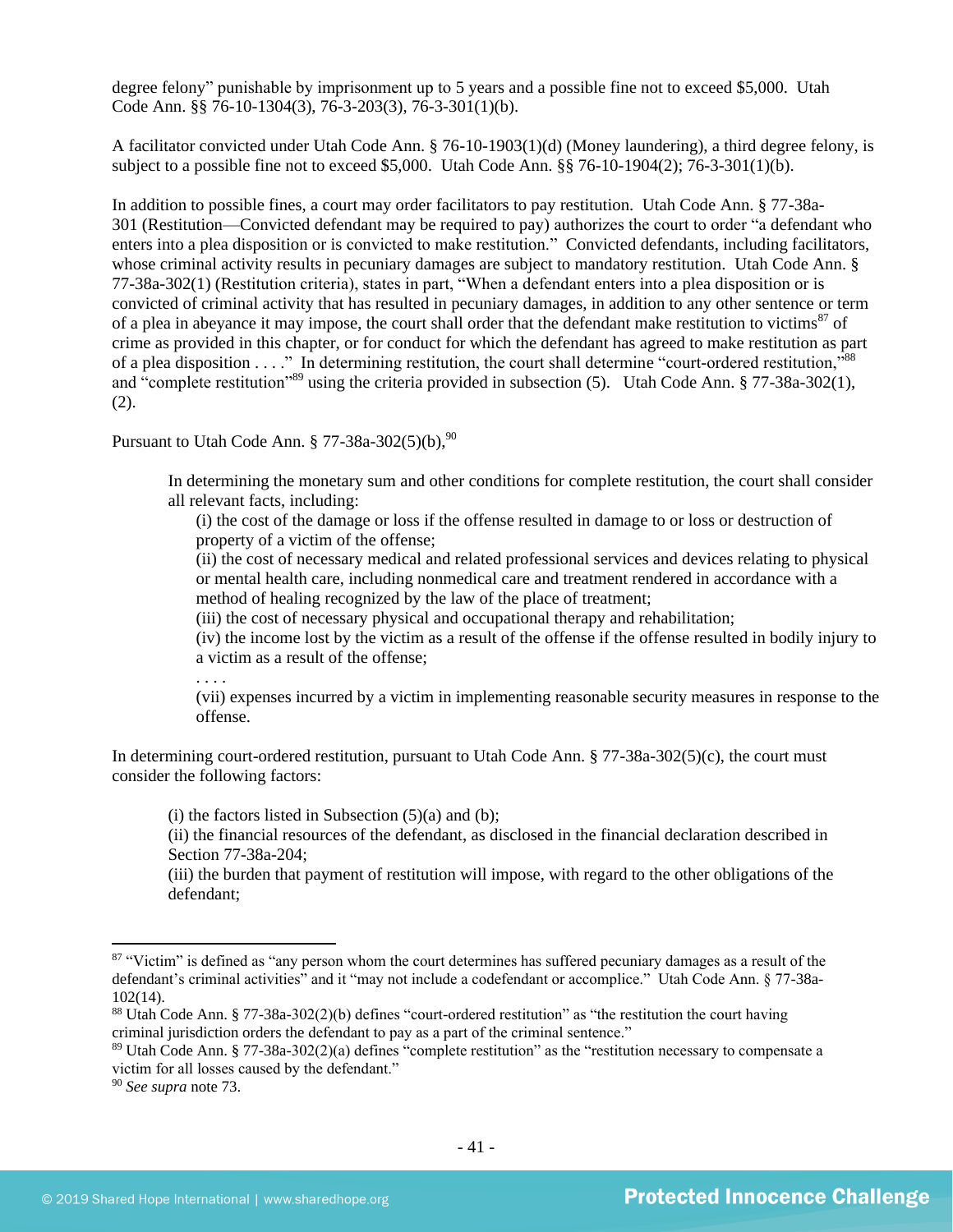(iv) the ability of the defendant to pay restitution on an installment basis or on other conditions to be fixed by the court;

(v) the rehabilitative effect on the defendant of the payment of restitution and the method of payment; and

(vi) other circumstances which the court determines may make restitution inappropriate.

If a facilitator disobeys an order to make restitution, and the "victim . . . elects to pursue collection of the order by civil process, the victim shall be entitled to recover collection and attorney's fees." Utah Code Ann. § 77- 38a-401(3).

*4.3 Promoting and selling child sex tourism is illegal*.

There is no specific provision in Utah law criminalizing the promotion or selling of child sex tourism.

- 4.3.1 Recommendation: Enact a law that prohibits the selling or offering to sell travel services that include or facilitate travel for the purpose of engaging in commercial sexual exploitation of a minor or prostitution of a minor, if occurring in Utah.
- *4.4 Promoting and selling child sexual abuse material (CSAM) carries penalties as high as similar federal offenses*.

Utah Code Ann. § 76-5b-201(1) (Sexual exploitation of a minor—Offenses) states, "A person is guilty of sexual exploitation of a minor: (a) when the person: (i) knowingly produces, possesses, or possesses with intent to distribute child pornography; or (ii) intentionally distributes or views child pornography."<sup>91</sup> A conviction under this statute is generally punishable as a second degree felony by imprisonment for 1–15 years and a possible fine not to exceed \$10,000. Utah Code Ann. §§ 76-5b-201(2)(a),<sup>92</sup> 76-3-203(2), 76-3-301(1)(a).

<sup>91</sup> *See supra* note [8.](#page-4-0)

<sup>92</sup> *See supra* note [9.](#page-4-1)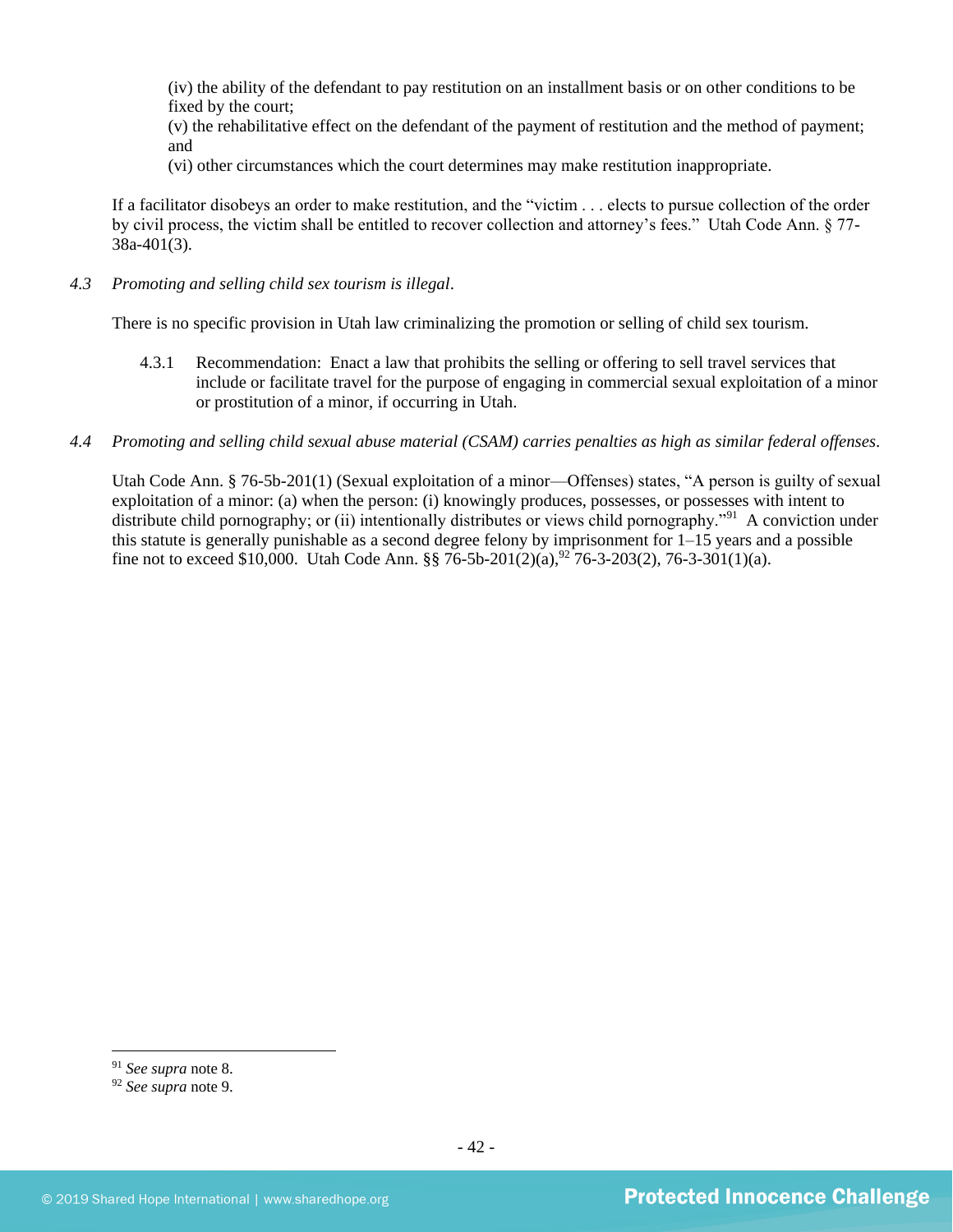#### **FRAMEWORK ISSUE 5: PROTECTIVE PROVISIONS FOR THE CHILD VICTIMS**

#### *Legal Components:*

- *5.1 Victims under the core child sex trafficking offense include all commercially sexually exploited children.*
- *5.2 The state sex trafficking statute expressly prohibits a defendant from asserting a defense based upon the willingness of a minor under 18 to engage in the commercial sex act.*
- *5.3 State law prohibits the criminalization of minors under 18 for prostitution offenses.*
- *5.4 State law provides a non-punitive avenue to specialized services through one or more points of entry.*
- *5.5 Child sex trafficking is identified as a type of abuse and neglect within child protection statutes.*
- *5.6 The definition of "caregiver" or another related term in the child welfare statutes is not a barrier to a sex trafficked child accessing the protection of child welfare.*
- *5.7 Crime victims' compensation is specifically available to a child victim of sex trafficking or commercial sexual exploitation (CSEC).*
- *5.8 Victim-friendly procedures and protections are provided in the trial process for minors under 18.*
- *5.9 Child sex trafficking victims may vacate delinquency adjudications and expunge related records for prostitution and other offenses arising from trafficking victimization, without a waiting period.*
- *5.10 Victim restitution and civil remedies for victims of domestic minor sex trafficking or commercial sexual exploitation of children (CSEC) are authorized by law.*
- *5.11 Statutes of limitations for civil and criminal actions for child sex trafficking or commercial sexual exploitation of children (CSEC) offenses are eliminated or lengthened to allow prosecutors and victims a realistic opportunity to pursue criminal action and legal remedies.*

*\_\_\_\_\_\_\_\_\_\_\_\_\_\_\_\_\_\_\_\_\_\_\_\_\_\_\_\_\_\_\_\_\_\_\_\_\_\_\_\_\_\_\_\_\_\_\_\_\_\_\_\_\_\_\_\_\_\_\_\_\_\_\_\_\_\_\_\_\_\_\_\_\_\_\_\_\_\_\_\_\_\_\_\_\_\_\_\_\_\_\_\_\_*

## *Legal Analysis:*

*5.1 Victims under the core child sex trafficking offense include all commercially sexually exploited children. 93*

Utah's core sex trafficking statute, Utah Code Ann. § 76-5-308.5 (Human trafficking of a child—Penalties) includes all commercially sexually exploited children. Under Utah Code Ann. § 76-5-308.5, when the victim is a minor, the means of force, fraud, or coercion are not required.<sup>94</sup> Additionally, the child human trafficking law applies to buyers; thus, buying commercial sex with a person who is under the age of eighteen constitutes human trafficking.<sup>95</sup> Utah Code Ann. § 76-5-308.5. Finally, the offense of human trafficking under Utah Code Ann. § 76-5-308.5 does not require that a trafficker or controlling third party be identified. Resultantly, Utah's child human trafficking offense includes any child who is bought for sex, regardless of whether force, fraud, or coercion is used, regardless of whether a buyer exploited the youth without a trafficker's involvement, and regardless of whether the victim identifies a trafficker. Utah Code Ann. § 76-5-308.5.

*5.2 The state sex trafficking statute expressly prohibits a defendant from asserting a defense based upon the willingness of a minor under 18 to engage in the commercial sex act.* 

Utah Code Ann. § 76-5-308.5 (Human trafficking of a child—Penalties), § 76-5-310 (Aggravated human trafficking and aggravated human smuggling—Penalties), and § 76-10-1306(1)(b) and (3)

<sup>93</sup> *See generally* **SHARED HOPE INTERNATIONAL**, "Eliminating the Third Party Control Barrier to Identifying Juvenile Sex Trafficking Victims," JuST Response Policy Paper (2015), [http://sharedhope.org/wp](http://sharedhope.org/wp-content/uploads/2015/08/Policy-Paper_Eliminating-Third-Party-Control_Final1.pdf)[content/uploads/2015/08/Policy-Paper\\_Eliminating-Third-Party-Control\\_Final1.pdf](http://sharedhope.org/wp-content/uploads/2015/08/Policy-Paper_Eliminating-Third-Party-Control_Final1.pdf) (discussing need to include all commercially sexually exploited children within sex trafficking definitions and corresponding need to include buyer conduct in core sex trafficking offenses regardless of whether victim is under control of a third party and explaining negative impact on victims and victim-identification when buyers are excluded as sex trafficking offenders). <sup>94</sup> *See supra* discussion in Component 1.1.

<sup>95</sup> *See supra* discussion of buyer applicability in Component 2.1.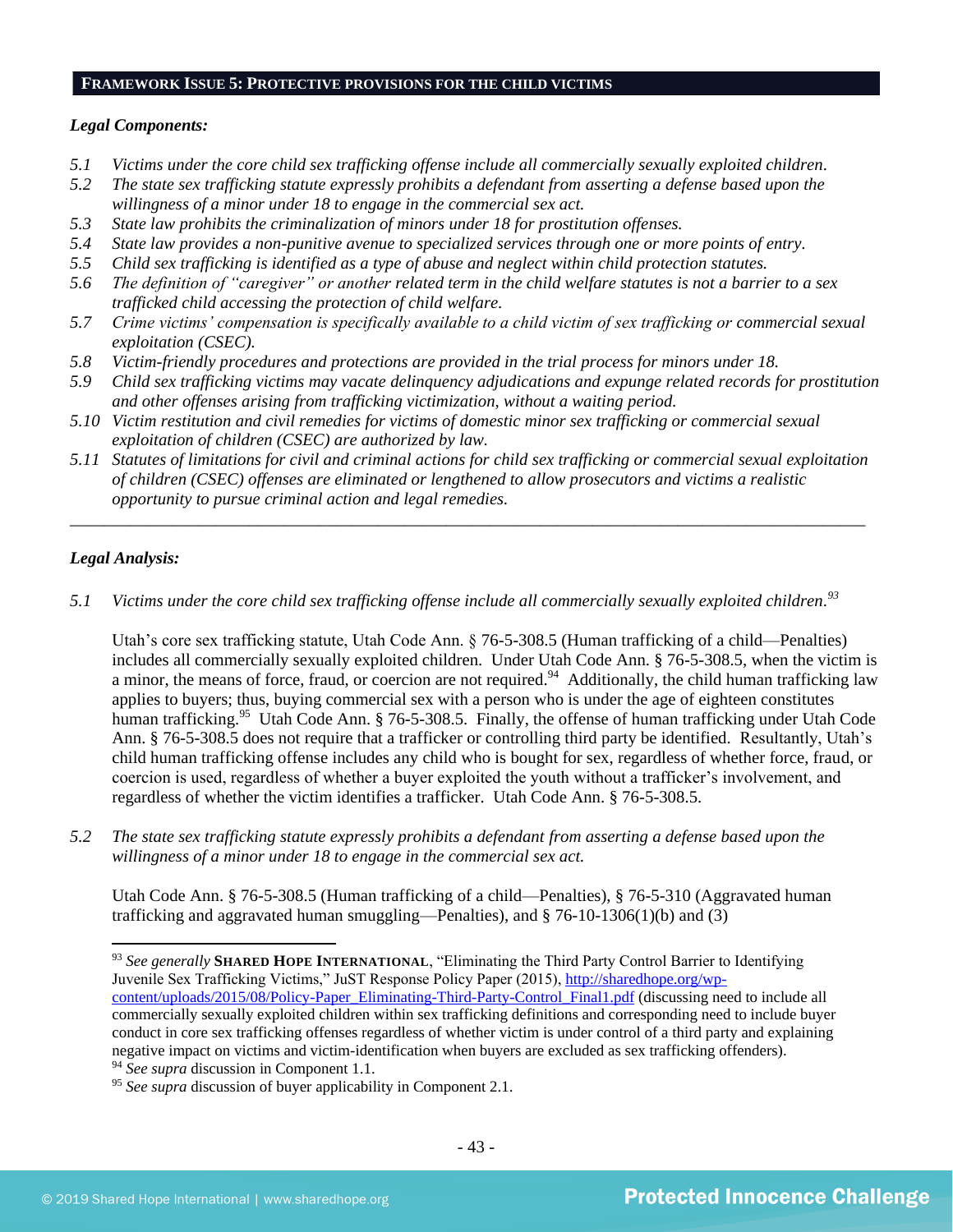(Aggravated exploitation of prostitution) are silent regarding the availability of a defense based on the minor's willingness to engage in the commercial sex act.

While not directly related to the victim's consent, Utah Code Ann. § 76-5-305(2) (Defenses) prohibits an offender from asserting a defense based on "the reasonable belief that the custodian, guardian, legal guardian, custodial parent, or person acting in loco parentis to the victim would, if present, have consented to the actor's conduct" during a prosecution of Utah Code Ann. § 76-5-308.5 (Human trafficking of a child—Penalties). This defense would, however, be permissible in cases related to Utah Code Ann. § 76-5-310 (Aggravated human trafficking and aggravated human smuggling—Penalties) and § 76-10-1306(1)(b) and (3) (Aggravated exploitation of prostitution).

In contrast, Utah Code Ann. § 76-5b-102(c) (Legislative determinations—Purpose of this chapter) expresses, as part of the Utah Legislature's determination and purpose of Utah's Sexual Exploitation Act,<sup>96</sup> that "a minor cannot intelligently and knowingly consent to sexual exploitation."

- 5.2.1 Recommendation: Amend Utah Code Ann. § 76-5-305 (Defenses) to clarify that a minor's willingness to engage in commercial sex is not a defense to Utah Code Ann. § 76-5-308.5 (Human trafficking of a child—Penalties), § 76-5-310 (Aggravated human trafficking and aggravated human smuggling—Penalties), and § 76-10-1306(1)(b) and (3) (Aggravated exploitation of prostitution).
- *5.3 State law prohibits the criminalization of minors under 18 for prostitution offenses. 97*

Utah Code Ann. § 76-10-1302<sup>98</sup> (Prostitution) prohibits the criminalization of minors for prostitution offenses, stating,

(1) An individual is guilty of prostitution when the individual:

(a) engages, offers, or agrees to engage in any sexual activity<sup>99</sup> with another individual for a fee, or the functional equivalent of a fee;

(b) takes steps in arranging a meeting through any form of advertising, agreeing to meet, and meeting at an arranged place<sup>100</sup> for the purpose of sexual activity in exchange for a fee or the functional equivalent of a fee; or

(c) loiters in or within view of any public place for the purpose of being hired to engage in sexual activity.

 $(4)$  A child<sup>101</sup> may not be subjected to delinguency proceedings under Title 62A, Chapter 7, Juvenile Justice Services, and Section 78A-6-601 [Transfer to juvenile court] through Section 78A-6-704 [Appeals from serious youth offender and certification proceedings].

. . . .

"Sexual activity" means, regardless of the gender of either participant:

- (a) acts of masturbation, sexual intercourse, or any sexual act involving the genitals of one individual and the mouth or anus of another individual; or
- (b) touching the genitals, female breast, or anus of one individual with any other body part of another individual with the intent to sexually arouse or gratify either individual.

<sup>100</sup> For purposes of this statute, "place of prostitution" is defined as "a place or business where prostitution or promotion of prostitution is arranged, regularly carried on, or attempted by one or more individuals under the control, management, or supervision of another." Utah Code Ann. § 76-10-1301(3).

<sup>96</sup> Utah Code Ann. § 76-5b-201 *et seq*.

 $97$  For more information regarding recent federal legislation impacting this component see:

http://go.sharedhope.org/stateimpactmemo.

<sup>98</sup> *See supra* note [26.](#page-10-0)

 $99$  For purposes of this statute, Utah Code Ann. § 76-10-1301(6) (Definitions) states,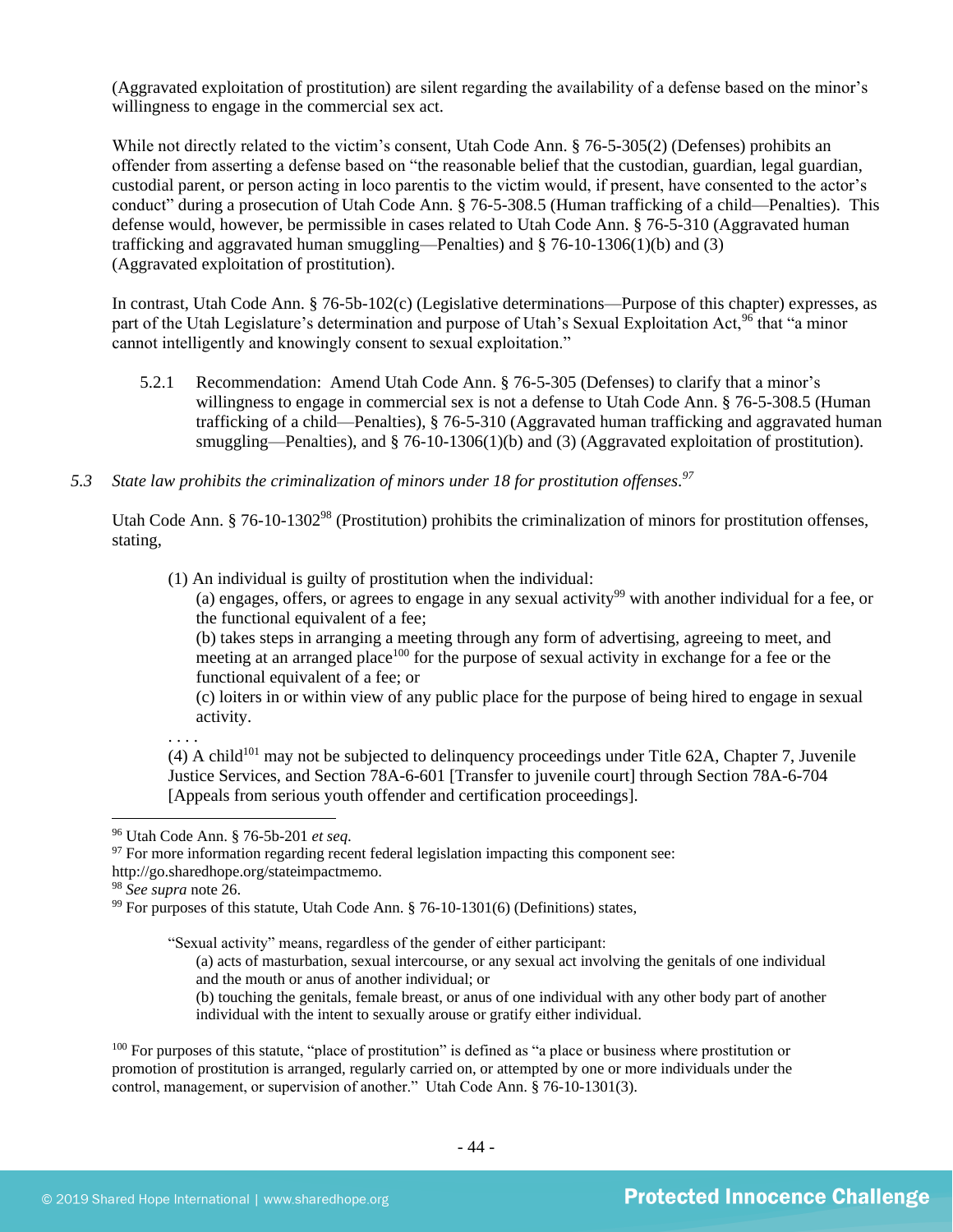Similarly, Utah Code Ann. § 76-10-1313(6)<sup>102</sup> (Sexual solicitation—Penalty) prohibits the criminalization of minors for sexual solicitation, stating in part, "A child engaged in commercial sex or sexual solicitation shall be referred to the Division of Child and Family Services for services and may not be subjected to delinquency proceedings."<sup>103</sup>

#### *5.4 State law provides a non-punitive avenue to specialized services through one or more points of entry.*

#### **System response to child engaged in commercial sex act**

Pursuant to Utah Code Ann.  $\S 76-10-1302(4)^{104}$  (Prostitution), minors are not subject to delinquency proceedings for prostitution offenses;<sup>105</sup> instead, law enforcement must refer commercially sexually exploit

<sup>101</sup> Utah Code Ann. § 76-10-1301 (Definitions) defines "child" as "an individual younger than 18 years of age." <sup>102</sup> *See supra* not[e 10.](#page-5-0)

. . . .

(a) assault, Section 76-5-102;

(b) aggravated assault, Section 76-5-103;

(c) mayhem, Section 76-5-105;

(d) aggravated murder, murder, manslaughter, negligent homicide, child abuse homicide, or homicide by assault under Title 76, Chapter 5, Part 2, Criminal Homicide;

(e) kidnapping, child kidnapping, aggravated kidnapping, human trafficking or aggravated human trafficking, human smuggling or aggravated human smuggling, or human trafficking of a child under Title 76, Chapter 5, Part 3, Kidnapping, Trafficking, and Smuggling;

(f) rape, Section 76-5-402;

(g) rape of a child, Section 76-5-402.1;

(h) object rape, Section 76-5-402.2;

(i) forcible sodomy, Section 76-5-403;

(k) sodomy on a child, Section 76-5-403.1;

(l) forcible sexual abuse, Section 76-5-404;

(m) aggravated sexual abuse of a child or sexual abuse of a child; Section 76-5-404.1;

(n) aggravated sexual assault, Section 76-5-405;

(o) sexual exploitation of a minor, Section 76-5b-201;

(p) sexual exploitation of a vulnerable adult, Section 76-5b-202;

(q) aggravated burglary or burglary of a dwelling under Title 76, Chapter 6, Part 2, Burglary and Criminal Trespass;

(r) aggravated robbery or robbery under Title 76, Chapter 6, Part 3, Robbery; or

(s) theft by extortion under Subsection 76-6-406(2)(a) or (b).

Utah Code Ann. §§ 76-10-1302(5), 76-10-1313(7).

<sup>104</sup> *See supra* not[e 26.](#page-10-0)

<sup>105</sup> If a minor is charged with and adjudicated for another offense related to his or her victimization, Utah Code Ann. § 78A-6-123(1) (Case planning and appropriate responses) provides,

For a minor adjudicated and placed on probation or into the custody of the Division of Juvenile Justice Services under Section 78A-6-117, a case plan shall be created and shall be:

(b) individualized to the minor;

(c) informed by the results of a validated risk and needs assessment; and

<sup>&</sup>lt;sup>103</sup> The non-criminalization provisions outlined above apply broadly to all minors regardless of victim status; in addition, Utah law prohibits the prosecution of adults for prostitution and sexual solicitation offenses if that person engaged in the prohibited conduct "at or near the time the individual witnesses or is a victim of any of the following offenses, or an attempt to commit any of the following offenses, and the individual reports the offense or attempt to law enforcement in good faith: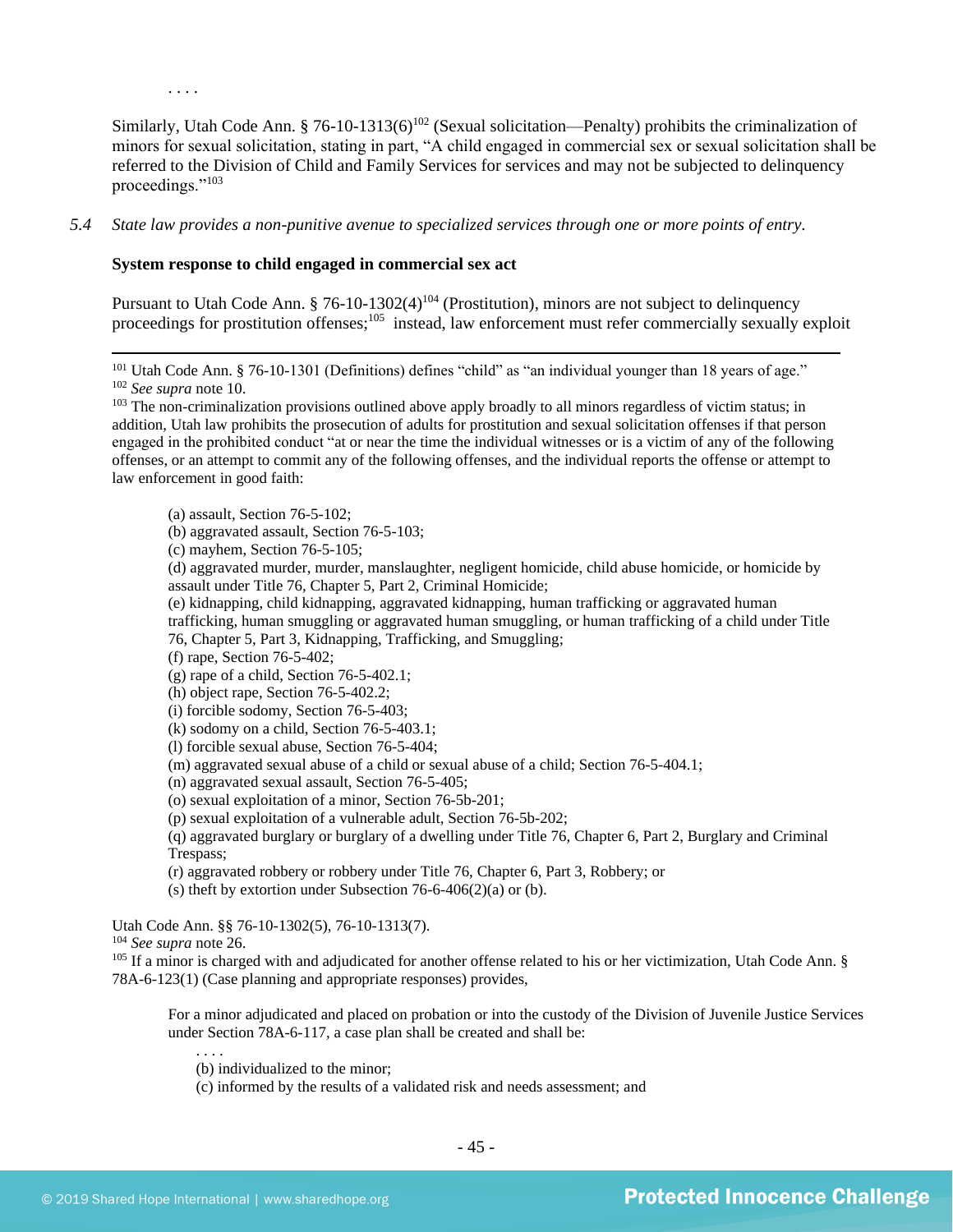youth to the Division of Child and Family Services (DCFS). Specifically, Utah Code Ann. § 76-10-1302(3)(b), (c) provides,

(b) Upon encountering a child engaged in commercial sex or sexual solicitation, a law enforcement officer shall:

(i) conduct an investigation regarding possible human trafficking of the child pursuant to Sections 76-5-308 and 76-5-308.5;

(ii) refer the child to the division;

(iii) bring the child to a receiving center, if available; and

(iv) contact the child's parent or guardian, if practicable.

(c) When law enforcement has referred the child to the division under Subsection  $(3)(b)(ii)$  the division shall provide services to the child under Title 62A, Chapter 4a, Child and Family Services.

Similarly, Utah Code Ann. § 76-10-1313(6)<sup>106</sup> (Sexual Solicitation—Penalty) states,

Upon encountering a child engaged in commercial sex or sexual solicitation, a law enforcement officer shall follow the procedure described in Subsection 76-10-1302(3)(b) [Prostitution]. A child engaged in commercial sex or sexual solicitation shall be referred to the Division of Child and Family Services for services and may not be subjected to delinquency proceedings.

Pursuant to Utah Code Ann. § 62A-4a-105(1) (Division responsibilities),

The division shall:

. . . .

(b) provide the following services:

. . . . (ix) services for minors who are victims of human trafficking or human smuggling as described in Sections 76-5-308 through 76-5-310 or who have engaged in prostitution or sexual solicitation as defined in Section 76-10-1302 . . . .

. . . . . . . .

Further, Utah Code Ann. § 62A-4a-203.1 (Safety and Risk Assessments) states that child welfare caseworkers are required to use "evidence-informed and evidence-based safety and risks assessments to guide decisions concerning a child throughout a child protection investigation or proceeding." In particular, under Utah Code Ann. § 62A-4a-203.1(2), the assessment must include the following,

(a) threat to a child's safety;

(b) protective capabilities of a parent or guardian, including the parent or guardian's readiness,

willingness, and ability to plan for the child's safety;

(c) a child's particular vulnerabilities;

(d) interventions required to protect a child; and

(e) likelihood of future harm to a child.

Lastly, if a child goes missing from DCFS' custody and is later located, DCFS must "determine the child's experiences while absent from care, including screening the child to determine if the child is a sex trafficking

<sup>106</sup> *See supra* not[e 10.](#page-5-0)

<sup>(</sup>d) tailored to the minor's offense and history.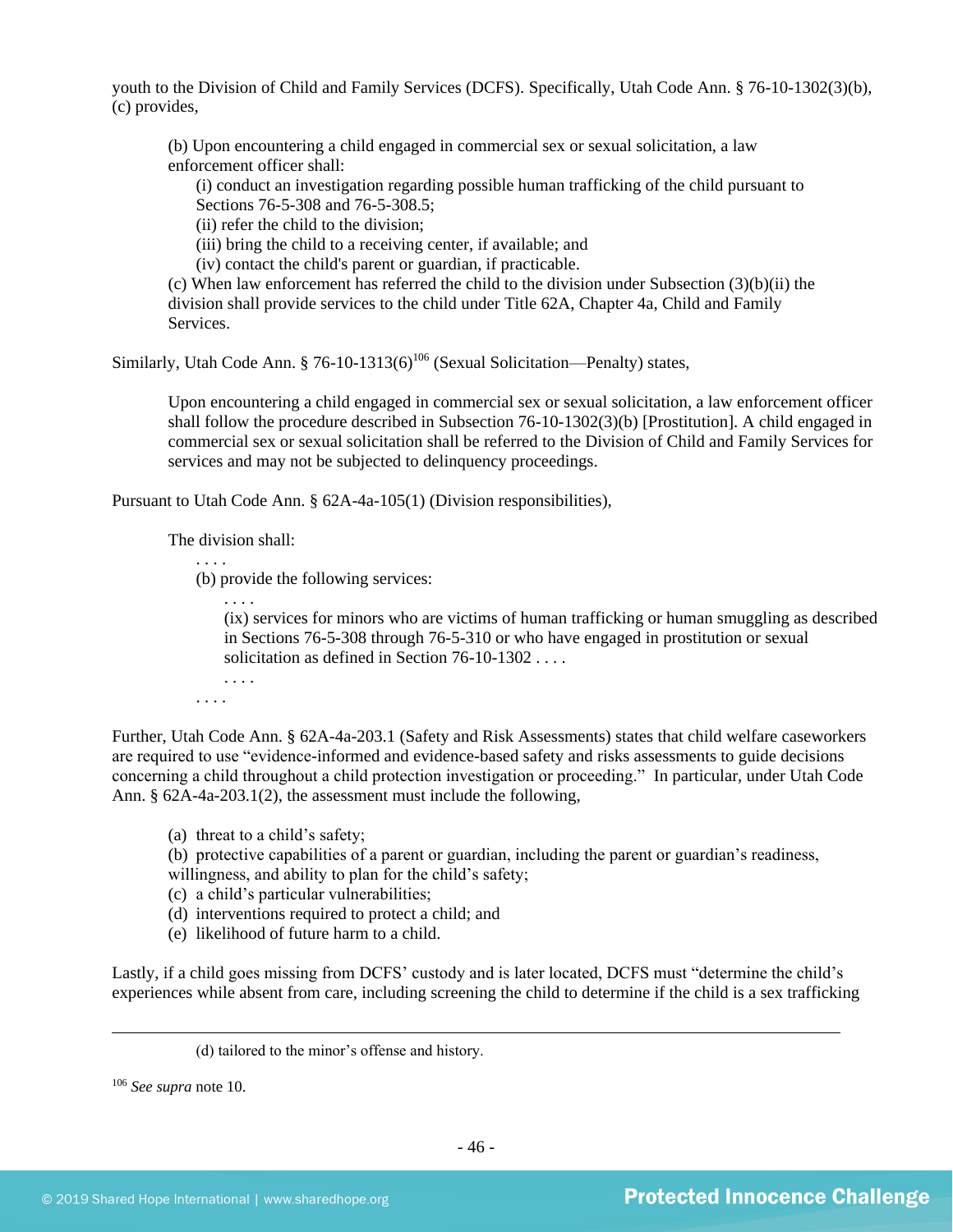victim" and "to the extent possible, select a placement for the child that accommodates the child's needs and takes [those experiences] into consideration . . . ." Utah Code Ann. § 62A-4a-206.5 (Child missing from state custody).

## **Summary**

Law enforcement must refer commercially sexually exploited children to DCFS for specialized services, and the child will not face delinquency proceedings for prostitution or sexual solicitation offenses.

*5.5 Child sex trafficking is identified as a type of abuse and neglect within child protection statutes. 107*

For purposes of Utah's Juvenile Court Act of 1996, and for Utah's "Child and Family Services" chapter, which refers back to the Juvenile Court Act definition, commercial sexual exploitation and sex trafficking are expressly identified as a type of abuse.<sup>108</sup>

Specifically, Utah Code Ann. § 78A-6-105(1)(a)(i) (Definitions) defines "abuse" as

"Abuse" means:

- (i) (A) nonaccidental harm<sup>109</sup> of a child;
	- (B) threatened harm of a child;
	- (C) sexual exploitation;
	- (D) sexual abuse; or
	- (E) human trafficking of a child in violation of Section 76-5-308.5 . . .

Utah Code Ann. § 78A-6-105 $(52)^{110}$  defines "sexual exploitation" as knowingly:

(a) employing, using, persuading, inducing, enticing, or coercing any child to:

(i) pose in the nude for the purpose of sexual arousal of any individual; or

(ii) engage in any sexual or simulated sexual conduct for the purpose of photographing, filming, recording, or displaying in any way sexual or simulated sexual conduct;

(b) displaying, distributing, possessing for the purpose of distribution, or selling material depicting a child:

(i) in the nude, for the purpose of sexual arousal of any individual; or

(ii) engaging in sexual or simulated sexual conduct; or

(c) engaging in any conduct that would constitute an offense under Section 76-5b-201 [Sexual exploitation of a minor—Offenses], regardless of whether the individual who engages in the conduct is actually charged with, or convicted of, the offense.

Additionally, human trafficking of a child occurs under Utah Code Ann. § 76-5-308.5(2) when, "the actor recruits, harbors, transports, obtains, patronizes, or solicits a child for sexual exploitation or forced labor." Furthermore, "human trafficking of a child for sexual exploitation" includes all forms of commercial sexual activity with a child, including sexual explicit performance, prostitution, participation in the production of pornography, performance in a strip club, an exotic dancing or display." Utah Code Ann. § 76-5-308.5(2)(b).

<sup>107</sup> For more information regarding recent federal legislation impacting this component see: http://go.sharedhope.org/stateimpactmemo.

<sup>108</sup> Utah Code Ann. § 78A-6-105(14) (Definitions) provides that a "dependent child" includes a child who is homeless or without proper care through no fault of the child's parent, guardian, or custodian.

<sup>109</sup> *See supra* not[e 78.](#page-35-0)

<sup>110</sup> *See supra* not[e 79.](#page-35-1)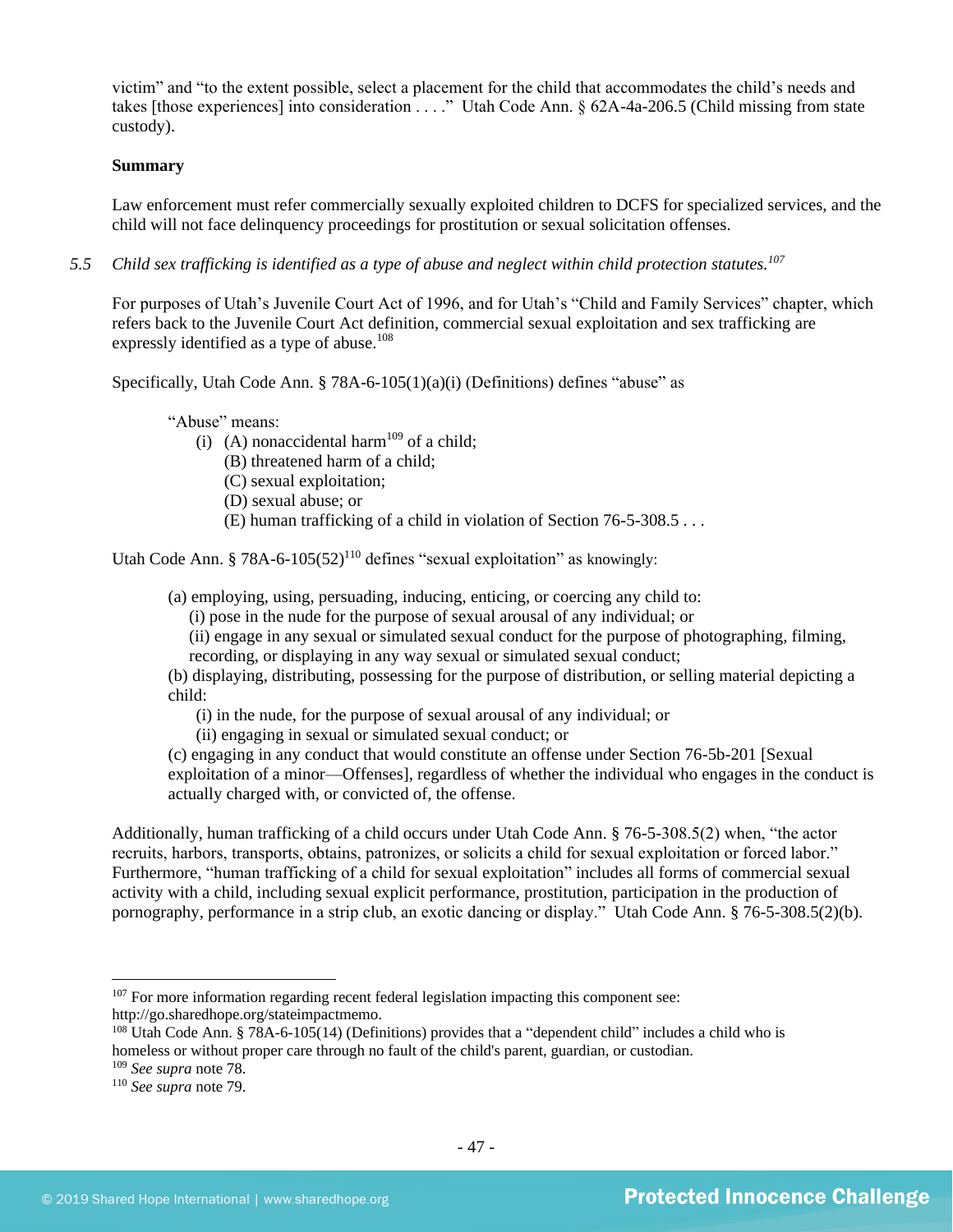*5.6 The definition of "caregiver" or another related term in the child welfare statutes is not a barrier to a sex trafficked child accessing the protection of child welfare.*

Utah's child protective statutes do not use the term "caregiver." Although, Utah's child protective statutes frequently refer to a child's parent, guardian, or custodian, these terms are not defined in Utah Code Ann. § 78A-6-105 (Definitions) of the Juvenile Court Act of 1996 or § 62A-4a-101 (Definitions) of the Utah Human Services Code. However, jurisdictional statutes appear to provide the Division broad authority to provide services to minor victims of sex trafficking and commercial sexual exploitation.<sup>111</sup> Pursuant to Utah Code Ann. § 62A-4a-105(1) (Division responsibilities),

The division shall:

. . . .

. . . .

(b) provide the following services:

(ix) services for minors who are victims of human trafficking or human smuggling as described in Sections 76-5-308 through 76-5-310 or who have engaged in prostitution or sexual solicitation as defined in Section 76-10-1302 . . . .

Therefore, child victims of commercial sexual exploitation are eligible to receive child welfare protection and services irrespective of the perpetrator of the abuse.

*5.7 Crime victims' compensation is specifically available to a child victim of sex trafficking or commercial sexual exploitation of children (CSEC).*

The Utah Crime Victim Reparations and Assistance Board may award reparations to victims of criminally injurious conduct that occurred in Utah, or, if the claimant is a Utah resident, for criminally injurious conduct<sup>112</sup> that occurred outside of Utah if the location where the conduct occurred "does not provide a crime victims' compensation program." Utah Code Ann. §§  $63M-7-509(1)(a)$ ,  $(2)$ ,  $63M-7-506(1)(h)$ . For purposes of awarding victim reparations, a "victim" includes "a person who suffers bodily or psychological injury or death as a direct result of criminally injurious conduct or of the production of pornography in violation of Section 76- 5b-201 [Sexual exploitation of a minor—Offenses] if the person is a minor." Utah Code Ann. § 63M-7- 502(35)(a).

The requirement under Utah Code Ann. § 63M-7-502(9)(a)(iii) that the criminal conduct must "cause[], or pose[] a substantial threat of causing, bodily injury or death" to the victim, could prevent some domestic minor sex trafficking victims from being eligible to receive a reparations award.

Additionally, under Utah Code Ann. § 63M-7-509(4), (5)(a) (Grounds for eligibility), to be eligible to receive a reparations award, a victim must report the criminally injurious conduct to "law enforcement, or other federal or

. . . .

<sup>111</sup> Utah Code Ann. § 78A-6-105(14) (Definitions) provides that a "dependent child" includes a child who is

homeless or without proper care through no fault of the child's parent, guardian, or custodian.

<sup>112</sup> Pursuant Utah Code Ann. § 63M-7-502(9)(a) (Definitions), "criminally injurious conduct" is defined as conduct that:

<sup>(</sup>i) is or would be subject to prosecution in this state under section 76-1-201;

<sup>(</sup>ii) occurs or is attempted;

<sup>(</sup>iii) causes or poses a substantial threat of causing bodily injury or death;

<sup>(</sup>iv) is punishable by fine, imprisonment, or death if the person engaging in the conduct possessed the capacity to commit the conduct; and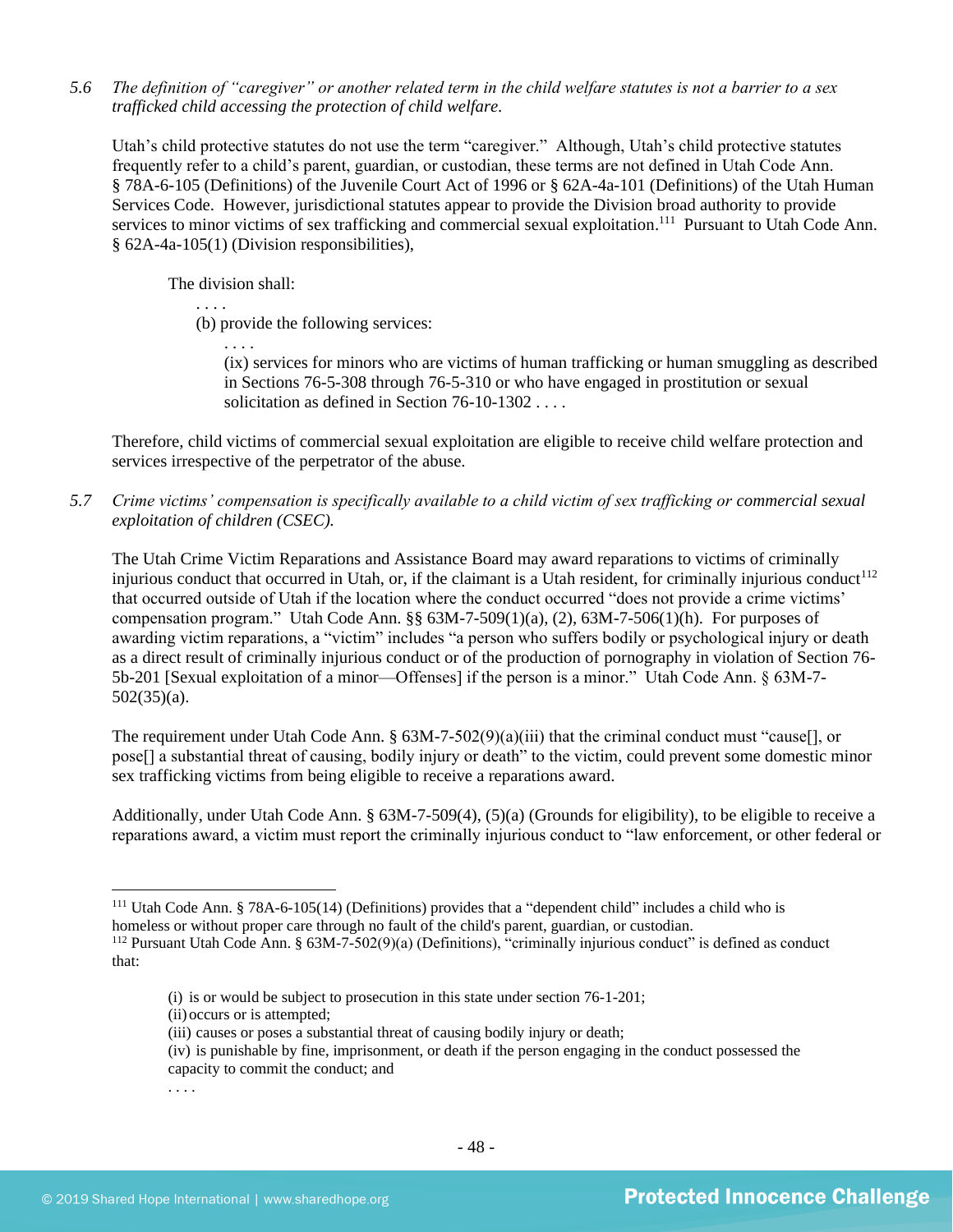state investigative agencies," and "cooperate with the appropriate law enforcement agencies and prosecuting attorneys in their efforts to apprehend or convict the perpetrator of the alleged offense."

Even when a domestic minor sex trafficking victim qualifies as a victim under Utah Code Ann. § 63M-7- 502(35)(a), (b) and meets the eligibility requirements of Utah Code Ann. § 63M-7-509, several other requirements in Utah Code Ann. § 63M-7-510 (Ineligible persons—Fraudulent claims—Penalties) and Utah Code Ann. § 63M-7-512(1) (Reparations reduction) could present difficulties for domestic minor sex trafficking victims. Utah Code Ann. § 63M-7-510(1)(f) provides that "any convicted offender serving a sentence of imprisonment in any prison or jail or residing in any other correctional facility" is ineligible to receive a reparations award. Consequently, to the extent a domestic minor sex trafficking victim has been sentenced for a crime in connection with his or her exploitation, that victim may be ineligible to receive a reparations award. Similarly, under Utah Code Ann. § 63M-7-512(1), even an eligible victim's reparations award can be reduced or denied if:

(a) the economic loss upon which the claim is based has been or could be recouped from other persons, including collateral sources;

(b) the reparations officer considers the claim unreasonable because of the misconduct of the claimant or of a victim through whom the claimant claims;

. . . .

No provision of Utah's laws regarding reparation awards provides guidance as to when the reparations officer may consider a victim's claim "unreasonable" or exempt commercially sexually exploited child victims from the eligibility requirements or the award reduction factors. Moreover, under Utah Code Ann. § 63M-7- 511.5(1)(a) (Limitations of awards), most reparations awards cannot exceed \$25,000. In contrast, "claims involving homicide, attempted homicide, aggravated assault, or DUI offenses," provide victim reparation awards up to \$50,000. Utah Code Ann. § 63M-7-511.5(1)(b).

- 5.7.1 Recommendation: Amend Utah Code Ann. § 63M-7-509 (Grounds for eligibility) to specify that victims of Utah Code Ann. § 76-5-308.5 (Human trafficking of a child—Penalties) and § 76-5-310 (Aggravated human trafficking and human smuggling—Penalties) are eligible victims. Amend Utah Code Ann. § 63M-7-510 (Ineligible persons—Fraudulent claims—Penalties) and § 63M-7- 512(1) (Reparations reduction) to expressly exempt commercially sexually exploited children from the listed ineligibility and award reduction factors with a good cause exception from the requirement to cooperate with law enforcement.
- *5.8 Victim-friendly procedures and protections are provided in the trial process for minors under 18.*

Utah Code Ann. § 77-37-3 (Bill of rights) affords victims and witnesses in criminal justice proceedings several rights, including the following:

(a) Victims and witnesses have a right to be informed as to the level of protection from intimidation and harm available to them, and from what sources, as they participate in criminal justice proceedings as designated by Section 76-8-508, regarding witness tampering, and Section 76-8-509, regarding threats against a victim. Law enforcement, prosecution, and corrections personnel have the duty to timely provide this information in a form which is useful to the victim. . . . .

(d) Victims and witnesses should have a secure waiting area that does not require them to be in close proximity to defendants or the family and friends of defendants.

(e) Victims may seek restitution or reparations . . . .

(f) Victims and witnesses have a right to have any personal property returned . . . . Criminal justice agencies shall expeditiously return the property . . . .

. . . .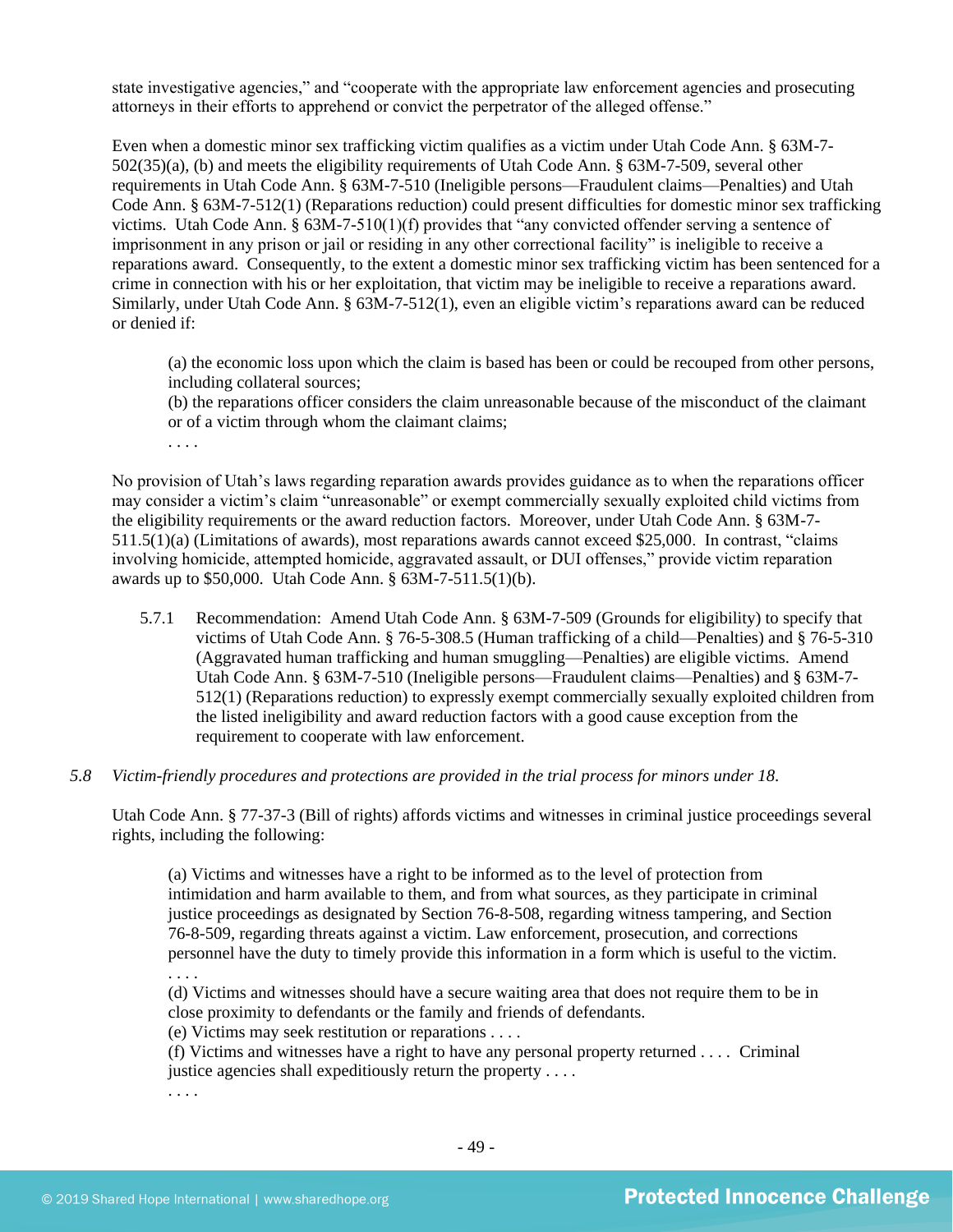(h) Victims and witnesses, particularly children, should have a speedy disposition of the entire criminal justice process. All involved public agencies shall establish policies and procedures to encourage speedy disposition of criminal cases.

. . . .

Additionally, Utah Code Ann. § 77-37-4 (Additional rights—Children) affords additional rights to child<sup>113</sup> victims<sup>114</sup> and witnesses, specifically stating,

(1) Children have the right to protection from physical and emotional abuse during their involvement with the criminal justice process.

(2) Children are not responsible for inappropriate behavior adults commit against them and have the right not to be questioned, in any manner, nor to have allegations made implying this responsibility. Those who interview children have the responsibility to consider the interests of the child in this regard. (3) Child victims and witnesses have the right to have interviews relating to criminal procedure kept to a minimum. All agencies shall coordinate interviews and ensure that they are conducted by persons sensitive to the needs of children.

(4) Child victims have the right to be informed of available community resources that might assist them and how to gain access to those resources. Law enforcement and prosecutors have the duty to ensure that child victims are informed of community resources, including counseling prior to the court proceeding, and have those services available throughout the criminal justice process.

(5) Child victims have the right, once an investigation has been initiated by law enforcement or the Division of Child and Family Services, to have their investigative interviews that are conducted at a Children's Justice Center, including both video and audio recordings, protected. Except as provided . . . [within Utah Code Ann. § 77-37-4 (5)(b), (c)], interviews may not be distributed, released, or displayed to anyone without a court order.

. . . .

. . . .

Additionally, Utah Code Ann. § 77-38-8(13) provides that when a defendant is charged with a felony offense involving kidnapping, human trafficking or human smuggling, sexual offenses, or aggravated exploitation of prostitution, the court may issue a no contact order as specified. A violation of this no contact order is a third degree felony.

(a) When a defendant is charged with a felony crime under Sections 76-5-301 through 76-5-310 regarding kidnapping, human trafficking, and human smuggling; Sections 76-5-401 through 76-5-413 regarding sexual offenses; or Section 76-10-1306 regarding aggravated exploitation of prostitution, the court may, during any court hearing where the defendant is present, issue a pretrial criminal no contact order:

(b) Violation of a pretrial criminal no contact order issued pursuant to this section is a third degree felony. Utah Code Ann. § 77-38-8(13)(a)–(b).

Furthermore, "in any criminal proceeding or juvenile court proceeding," the court may appoint an advisor to witnesses under the age of 14 to assist the witness "in understanding questions asked by counsel." Utah Code Ann. § 77-38-8(1), (2)(a). Utah Code Ann. § 77-38-8(1) also states that the person examining or crossexamining the child witness shall use "age-appropriate language."

<sup>113</sup> Utah Code Ann. § 77-37-2(1) defines "child" as "a person who is younger than 18 years of age, unless otherwise specified in statute. The rights to information as extended in this chapter also apply to the parents, custodian, or legal guardians of children."

 $^{114}$  Utah Code Ann. § 77-37-2(3) defines "victim" as "a person against whom a crime has allegedly been committed, or against whom an act has allegedly been committed by a juvenile or incompetent adult, which would have been a crime if committed by a competent adult."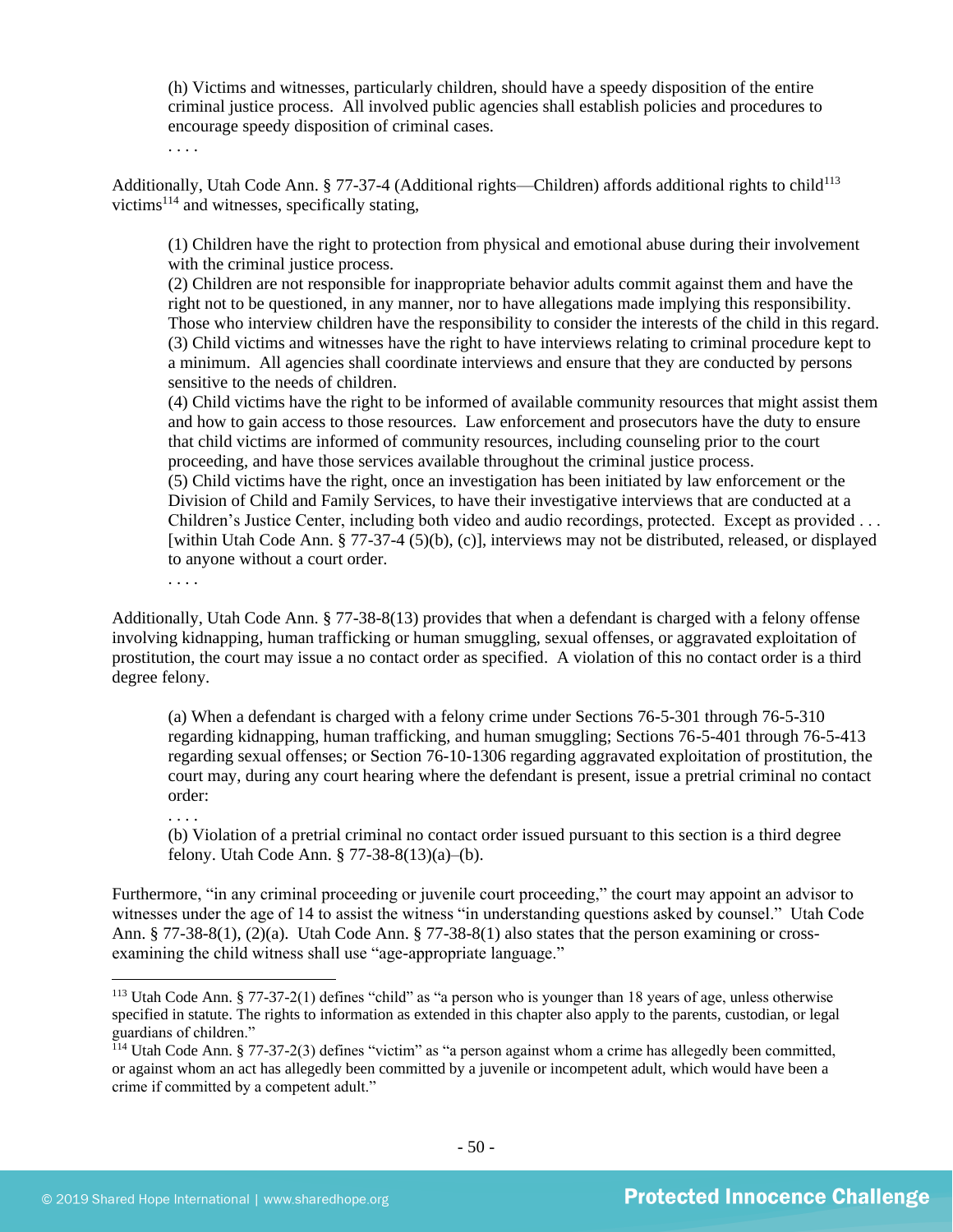Utah law does not, however, expressly authorize the court to appoint a guardian ad litem for a child victim or witness in a criminal proceeding. However, for purposes of the Juvenile Court Act of 1996,<sup>115</sup> the court "may appoint an attorney guardian ad litem to represent the best interest of a minor involved in any case before the court." Utah Code Ann. § 78A-6-902(1)(a)(i).

Children who are under the age of 14 and are victim witnesses in criminal prosecutions involving sexual or physical abuse may be allowed to give testimony outside the courtroom. Utah R. Crim. P. 15.5(a), (b). In cases of child abuse or a sexual offense against a child, Utah R. Crim. P. 15.5(a) (Out of court statement and testimony of child victims or child witnesses of sexual or physical abuse—Conditions of admissibility) allows out of court oral statements of victims or witnesses under the age of 14 that were "recorded prior to the filing of an information or indictment" to be admitted as evidence in court if certain requirements are met.<sup>116</sup>

Additionally, in cases involving child abuse or a sexual offense against a child (e.g., Utah Code Ann. § 76-5- 404.1(4) (Sexual abuse of a child—Aggravated sexual abuse of a child)), but not involving Utah Code Ann. § 76-5-308.5 (Human trafficking of a child—Penalties) or Utah's other CSEC laws,<sup>117</sup> the court may order the testimony of a child under "14 years of age to be taken in a room other than the court room, and be televised by closed circuit equipment to be viewed by the jury in the court room." Utah R. Crim. P. Rule 15.5(b). Pursuant to Utah R. Crim. P. 15.5(b)(1), when a child under 14 years of age provides testimony via closed-circuit television,

(1) Only the judge, attorneys for each party and the testifying child (if any), persons needed to operate the recording equipment and a counselor or therapist whose presence contributes to the welfare and emotional well-being of the child may be in the room during the child's testimony. A defendant who consents to be hidden from the child's view may also be present unless the court determines that the child will suffer serious emotional or mental strain if required to testify in the defendant's presence, or that the child's testimony will be inherently unreliable if required to testify in the defendant's presence. If the court makes that determination, or if the defendant consents:

(A) the defendant may not be present during the child's testimony;

(B) the court shall ensure that the child cannot hear or see the defendant;

(C) the court shall advise the child prior to his testimony that the defendant is present at the trial and may listen to the child's testimony;

<sup>115</sup> Utah Code Ann. § 78A-6-101 *et seq*.

 $116$  Pursuant to Utah R. Crim. P. 15.5(a), a child's recorded out of court oral statement may be admissible in court if

<sup>(1)</sup> the child is available to testify and to be cross-examined at trial, either in person or as provided by law, or the child is unavailable to testify at trial, but the defendant had a previous opportunity to cross-examine the child concerning the recorded statement, such that the defendant's rights of confrontation are not violated;

<sup>(2)</sup> no attorney for either party is in the child's presence when the statement is recorded;

<sup>(3)</sup> the recording is visual and aural and is recorded on film, videotape or other electronic means;

<sup>(4)</sup> the recording is accurate and has not been altered;

<sup>(5)</sup> each voice in the recording is identified;

<sup>(6)</sup> the person conducting the interview of the child in the recording is present at the proceeding and is available to testify and be cross-examined by either party;

<sup>(7)</sup> the defendant and his attorney are provided an opportunity to view the recording before it is shown to the court or jury; and

<sup>(8)</sup> the court views the recording before it is shown to the jury and determines that it is sufficiently reliable and trustworthy and that the interest of justice will best be served by admission of the statement into evidence.

<sup>117</sup> *See supra* Component 1.2 for Utah's statutes.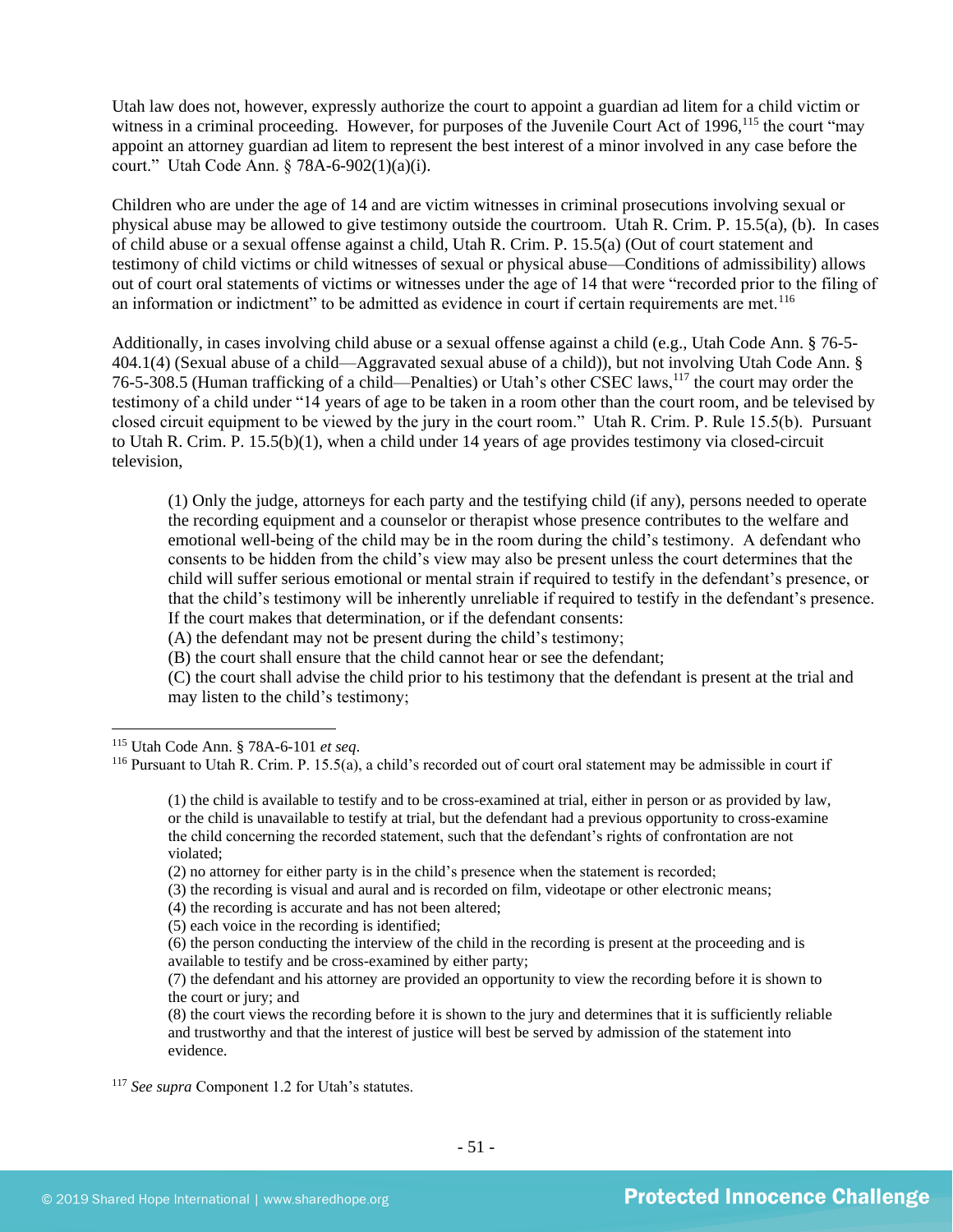(D) the defendant shall be permitted to observe and hear the child's testimony, and the court shall ensure that the defendant has a means of two-way telephonic communication with his attorney during the child's testimony; and

(E) the conditions of a normal court proceeding shall be approximated as nearly as possible.

While not limited in application to child victims, Utah R. Evid. 412(a), (b) (Admissibility of alleged victim's sexual behavior or alleged sexual predisposition) applies in "any criminal proceeding involving alleged sexual misconduct" and prohibits the admission of evidence "offered to prove that any alleged victim engaged in other sexual behavior" or "offered to prove any alleged victim's sexual predisposition," except,

The following evidence is admissible, if otherwise admissible under these rules:

(1) evidence of specific instances of sexual behavior by the alleged victim offered to prove that a person other than the accused was the source of the semen, injury, or other physical evidence; (2) evidence of specific instances of sexual behavior by the alleged victim with respect to the person accused of the sexual misconduct offered:

- (A) by the accused to prove consent; or
- (B) by the prosecution; and
- (3) evidence the exclusion of which would violate the constitutional rights of the defendant.
- *5.9 Child sex trafficking victims may vacate delinquency adjudications and expunge related records for prostitution and other offenses arising from trafficking victimization, without a waiting period.*

Utah law allows child sex trafficking victims to immediately vacate delinquency adjudications<sup>118</sup> for prostitution and other offenses related to their victimization, but proof of force, fraud, or coercion is required for nonprostitution related offenses. Juvenile records for vacated offenses will be sealed automatically.

Regarding vacatur and record sealing, Utah Code Ann. § 78A-6-1114<sup>119</sup> (Vacatur of convictions) states,

Unless precluded by Section 78B-9-106 [Preclusion of relief—Exception] or 78B-9-107 [Statute of limitations for postconviction relief], a person who has been convicted and sentenced for a criminal offense may file an action in the district court of original jurisdiction for post-conviction relief to vacate or modify the conviction or sentence upon the following grounds:

(g) the petitioner committed any of the following offenses while subject to force, fraud, or coercion, as defined in Section 76-5-308 [Human trafficking]:

- (i) Section 58-37-8, possession of a controlled substance;
- (ii) Section 76-10-1304, aiding prostitution;
- (iii) Section 76-6-206, criminal trespass;

(iv) Section 76-6-413, theft;

(v) Section 76-6-502, possession of forged writing or device for writing;

- (vi) Section 76-6-602 through 76-6-608, retail theft;
- (vii) Subsection 76-6-1105(2)(a)(i), unlawful possession of another's identification document;

(viii) Section 76-9-702, lewdness;

- (ix) Section 76-10-1302, prostitution; or
- (x) Section 76-10-1313, sexual solicitation.

Actions for vacatur must be "filed within one year after the cause of action has accrued." Utah Code Ann. § 78B-9- 107(1) (Statute of limitations for postconviction relief). The limitations period is tolled "for any period during which the petitioner was prevented from filing a petition . . . due to force, fraud, or coercion as defined in Section 76-5-308." Utah Code Ann. § 78B-9-107(3). If the action for vacatur is granted, related records will automatically be expunged. Utah Code Ann. § 78B-9-108(2) (Effect of granting relief—Notice).

. . . .

<sup>&</sup>lt;sup>118</sup> Further, victims of human trafficking may vacate criminal convictions under Utah Code Ann. § 78B-9-104(1)(g) (Grounds for relief—Retroactivity of rule), which provides,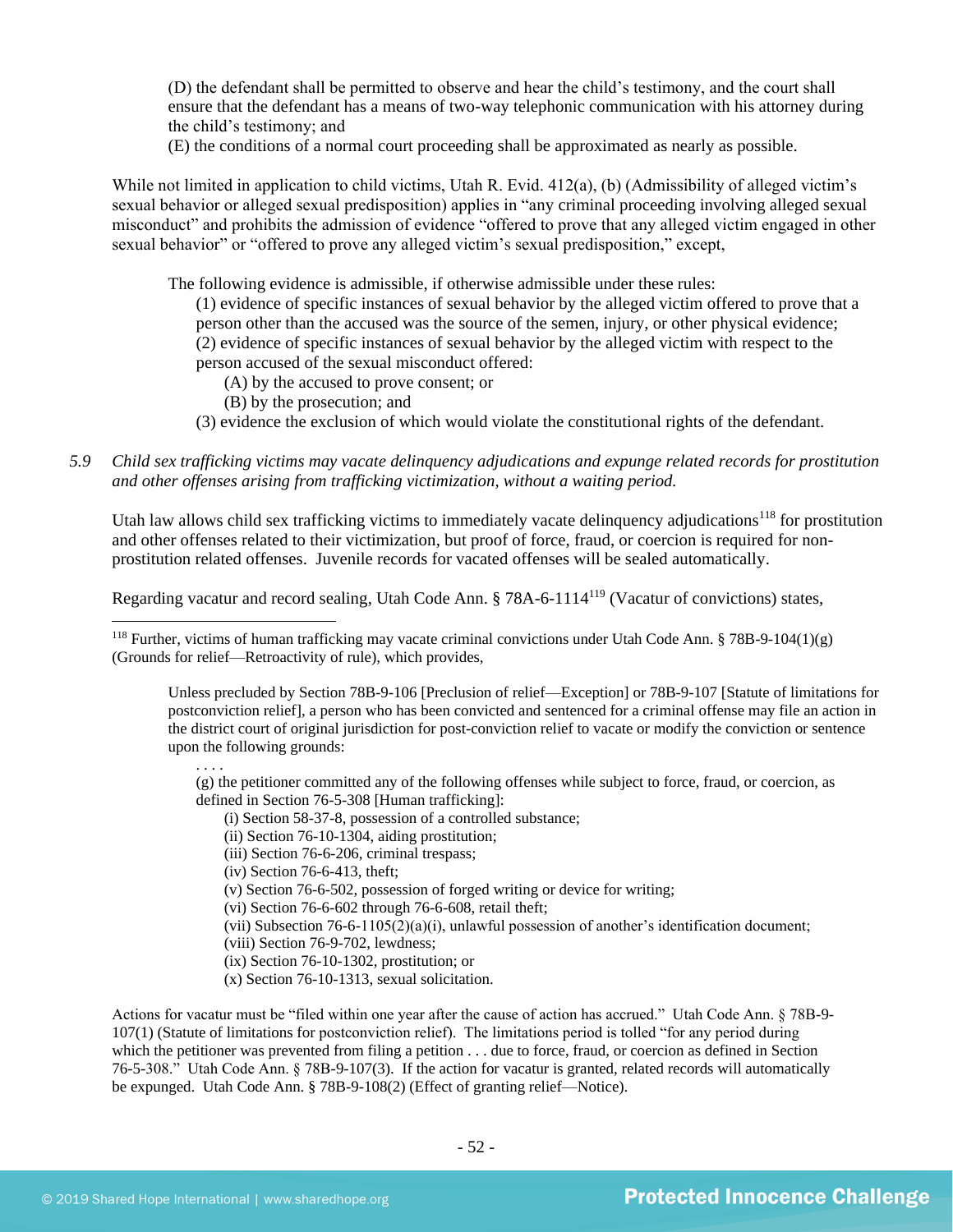(1) (a) A person who has been adjudicated under this chapter [Juvenile Court Act] may petition the court for vacatur of the person's juvenile court record and any related records in the custody of the state agency if:

(i) the petitioner was adjudicated under Section 76-10-1302, prostitution, Section 76-10-1304, aiding prostitution, or Section 76-10-1313, sex solicitation; or

(ii) the adjudication was based on conduct the petitioner engaged in while subject to force, fraud, or coercion, as defined in Section 76-5-308 [Human trafficking—Human smuggling].

. . . .  $(2) \ldots$ 

> (b) (i) In deciding whether to grant a petition for vacatur, the court shall consider whether the petitioner acted subject to force, fraud, or coercion, as defined in Section 76-5-308, at the time of the conduct giving rise to the adjudication.

(ii) If the court finds by preponderance of the evidence that the petitioner was subject to force, fraud, or coercion, as defined in Section 76-5-308 at the time of the conduct giving rise to the adjudication, the court shall grant vacatur. If the court does not find sufficient evidence, the court shall deny vacatur.

(iii) If the petition is for vacatur of any adjudication under Section 76-10-1302, prostitution, Section 76-10-1304, aiding prostitution, or Section 76-10-1313, sex solicitation, the court shall presumptively grant vacatur unless the petitioner acted as a purchaser of any sexual activity.

(c) If vacatur is granted, the court shall order sealed all of the petitioner's records under the control of the juvenile court and any of the petitioner's records under the control of any other agency or official pertaining to the petitioner's adjudicated juvenile court cases, including relevant related records contained in the Management Information System created by Section 62A-4a-1005.

(3) The petitioner shall be responsible for service of the order of vacatur to all affected state, county, and local entities, agencies, and officials. To avoid destruction or sealing of the records in whole or in part, the agency or entity receiving the vacatur order shall only vacate all references to the petitioner's name in the records pertaining to the petitioner's adjudicated juvenile court cases.

(4) Upon the entry of the order, the proceedings in the petitioner's case shall be considered never to have occurred and the petitioner may properly reply accordingly upon any inquiry in the matter. Inspection of the records may thereafter only be permitted by the court upon petition by the person who is the subject of the records, and only to persons named in the petition.

- (5) The court may not vacate a juvenile court record if the record contains an adjudication of:
	- (a) Section 76-5-202, aggravated murder; or
	- (b) Section 76-5-203, murder.

Because a child sex trafficking victim must prove he or she acted under force, fraud, or coercion in order to vacate certain offenses, Utah Code Ann. § 78A-6-1114 excludes victims who are unable to identify their exploiters, leaving these victims to face the collateral consequences associated with having delinquency adjudications.

Regarding record expungement, pursuant to Utah Code Ann. § 78A-6-1105(1)(a) (Expungement of juvenile court record—Petition—Procedure), a person adjudicated under the Juvenile Court Act of 1996 may:

petition the court for the expungement of the person's juvenile court record and any related records in the custody of a state agency, if:

(i) the person has reached the age of 18 years of age; and

<sup>&</sup>lt;sup>119</sup> The text of Utah Code Ann. § 78A-6-1114 cited here and elsewhere in this report includes amendments made by the enactment of House Bill 298 during the 2019 General Session of the Utah Legislature (effective May 14, 2019).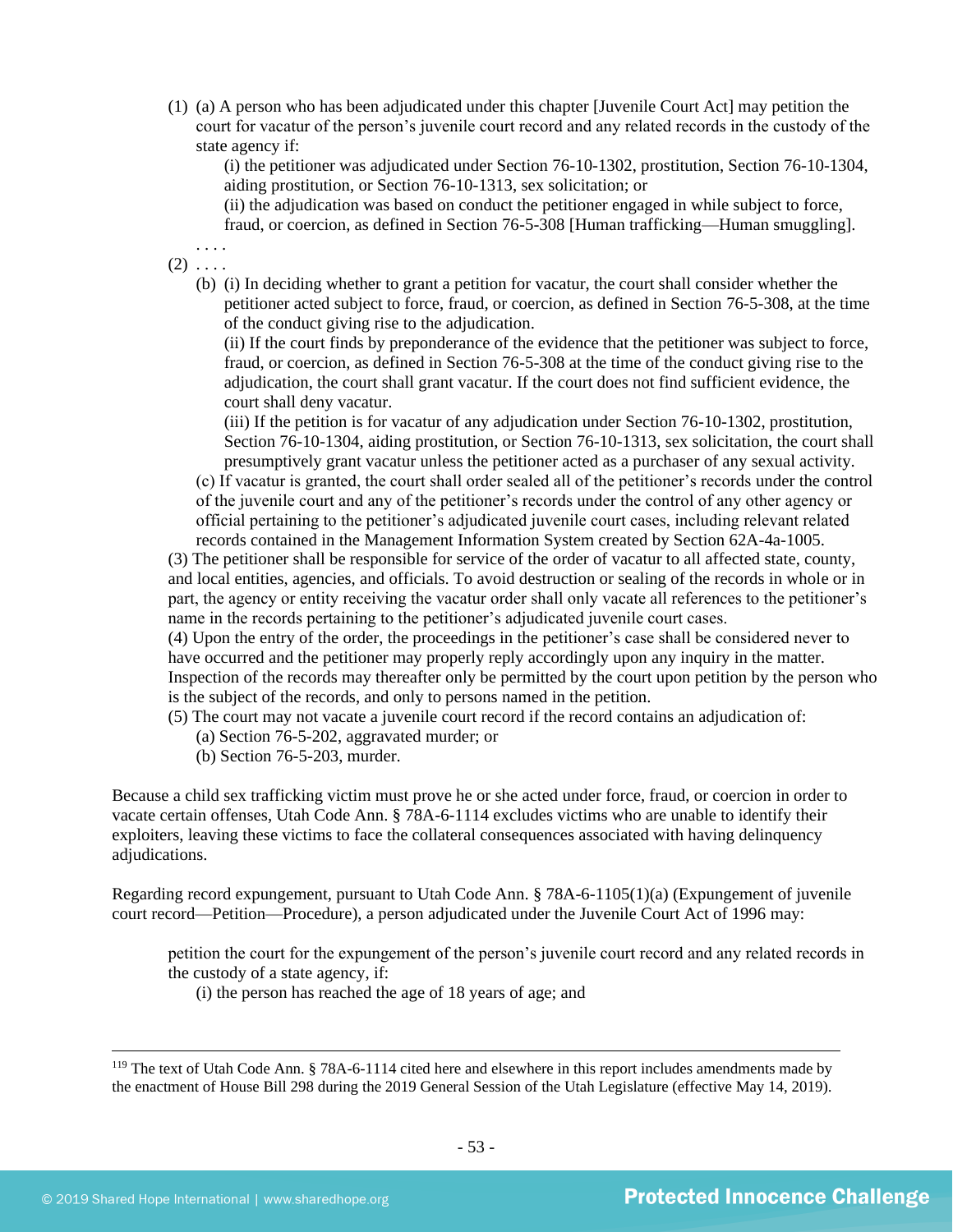(ii) one year has elapsed from the date of termination of the continuing jurisdiction of the juvenile court, or if the person was committed to a secure youth corrections facility, one year from the date of the person's unconditional release from the custody of the Division of Juvenile Justice Services.

However, the court may waive either of these requirements when it deems it appropriate. Utah Code Ann. § 78A-6-1105(1)(b). A hearing is held upon request and, pursuant to Utah Code Ann. § 78A-6-1105(2)(c),

The court may order sealed all petitioner's records under the control of juvenile court of any of petitioner's records under the control of any other agency or official pertaining to the petitioner's adjudicated juvenile court cases, including relevant related records contained in the Management Information System created by Section 62A-4a-1003 [Management information system— Requirements—Contents—Purpose—Access] and the Licensing Information System created by Section 62A-4a-1005 [Supported finding of a severe type of child abuse or neglect], if the court finds that:

(i) the petitioner has not, since the termination of the court's jurisdiction or the petitioner's unconditional release from the Division of Juvenile Justice Services, been convicted of a:

(A) felony; or

(B) misdemeanor involving moral turpitude;

(ii) no proceeding involving a felony or misdemeanor is pending or being instituted against the petitioner; and

(iii) a judgment for restitution entered by the court on the conviction for which the expungement is sought has been satisfied.

If however, the petitioner's juvenile court records consist "solely of nonjudicial adjustments as provided in Section 78A-6-602 [Petition—Preliminary inquiry—Nonjudicial adjustments—Formal referral—Citation— Failure to appear]," the juvenile may only petition the court for expungement after turning 18 years old and only if they have "completed the conditions of the nonjudicial adjustments" in which case the court shall, without a hearing, order the records relating to the petitioner's nonjudicial adjustments to be sealed. Utah Code Ann. § 78A-6-1105(6).

Once the court orders the person's records sealed, the person's case will "be considered never to have occurred and the petitioner may properly reply accordingly upon any inquiry in the matter. Inspection of the records may thereafter only be permitted by the court upon petition by the person who is the subject of the records, and only to persons named in the petition." Utah Code Ann. § 78A-6-1105(4).

- 5.9.1 Recommendation: Amend Utah Code Ann. § 78A-6-1114 (Vacatur of convictions) to remove the force, fraud, or coercion requirement for vacatur of non-prostitution related offenses.
- *5.10 Victim restitution and civil remedies for victims of domestic minor sex trafficking or commercial sexual exploitation of children (CSEC) are authorized by law.*

Victims of crimes in Utah may be eligible to receive restitution from their offender pursuant to Utah's Crime Victims Restitution Act. Specifically, Utah Code Ann. § 77-38a-301 (Restitution—Convicted defendant may be required to pay) authorizes the court to order "a defendant who enters into a plea disposition or is convicted to make restitution." Convicted offenders who caused pecuniary damages are subject to mandatory restitution. Utah Code Ann. § 77-38a-302(1) (Restitution criteria), states in part, "When a defendant enters into a plea disposition or is convicted of criminal activity that has resulted in pecuniary damages, in addition to any other sentence or term of a plea in abeyance it may impose, the court shall order that the defendant make restitution to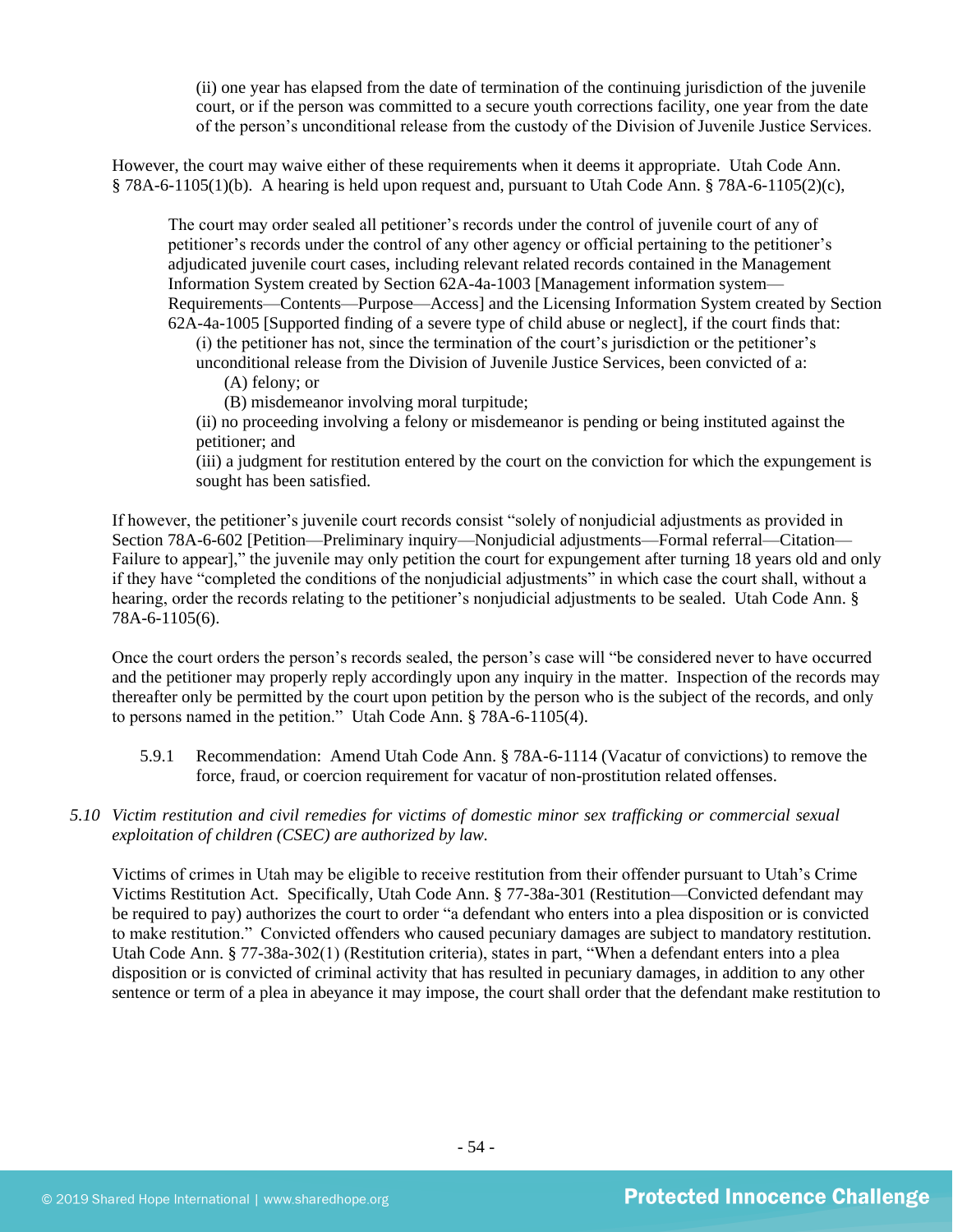victims<sup>120</sup> of crime as provided in this chapter, or for conduct for which the defendant has agreed to make restitution as part of a plea disposition . . . ." In determining restitution, the court shall determine "court-ordered restitution,"<sup>121</sup> and "complete restitution"<sup>122</sup> using the criteria provided in subsection (5). Utah Code Ann. § 77-38a-302(1), (2).

Restitution is also provided under Utah Code Ann.  $\S$  24-3-103(1)(a), which states,

When the prosecuting attorney determines that property no longer needs to be held as evidence, the prosecuting attorney may:

(a) petition the court to apply any property that is money towards restitution, fines, fees, or monetary judgments owed by the owner of the property;

For purposes of the Crime Victims Restitution Act, a "victim" is defined as "any person whom the court determines has suffered pecuniary damages as a result of the defendant's criminal activities," who is not "a codefendant or accomplice." Utah Code Ann. § 77-38a-102(14). Pursuant to Utah Code Ann. § 77-38a-102(6), a victim's pecuniary damages include

all demonstrable economic injury, whether or not yet incurred, which a person could recover in a civil action arising out of the facts or events constituting the defendant's criminal activities and includes the fair market value of property taken, destroyed, broken, or otherwise harmed, and losses including lost earnings and medical expenses, but excludes punitive or exemplary damages and pain and suffering.

Pursuant to Utah Code Ann. § 77-38a-302(5)(b),<sup>123</sup> the court considers a number of factors in determining the amount of complete restitution, several of which are as follows:

(i) the cost of the damage or loss if the offense resulted in damage to or loss or destruction of property of a victim of the offense;

(ii) the cost of necessary medical and related professional services and devices relating to physical or mental health care, including nonmedical care and treatment rendered in accordance with a method of healing recognized by the law of the place of treatment;

(iii) the cost of necessary physical and occupational therapy and rehabilitation;

(iv) the income lost by the victim as a result of the offense if the offense resulted in bodily injury to a victim as a result of the offense;

. . . .

(vii) expenses incurred by a victim in implementing reasonable security measures in response to the offense.

In determining court-ordered restitution, pursuant to Utah Code Ann. § 77-38a-302(5)(c), the court shall consider the following factors:

 $(i)$  the factors listed in Subsection  $(5)(a)$  and  $(b)$ ;

(ii) the financial resources of the defendant, as disclosed in the financial declaration described in Section 77-38a-204;

<sup>&</sup>lt;sup>120</sup> "Victim" is defined as "any person whom the court determines has suffered pecuniary damages as a result of the defendant's criminal activities" and it "may not include a codefendant or accomplice." Utah Code Ann. § 77-38a-102(14).

<sup>&</sup>lt;sup>121</sup> Utah Code Ann. § 77-38a-302(2)(b) defines "court-ordered restitution" as "the restitution the court having criminal jurisdiction orders the defendant to pay as a part of the criminal sentence."

<sup>&</sup>lt;sup>122</sup> Utah Code Ann. § 77-38a-302(2)(a) defines "complete restitution" as the "restitution necessary to compensate a victim for all losses caused by the defendant."

<sup>123</sup> *See supra* not[e 73.](#page-31-0)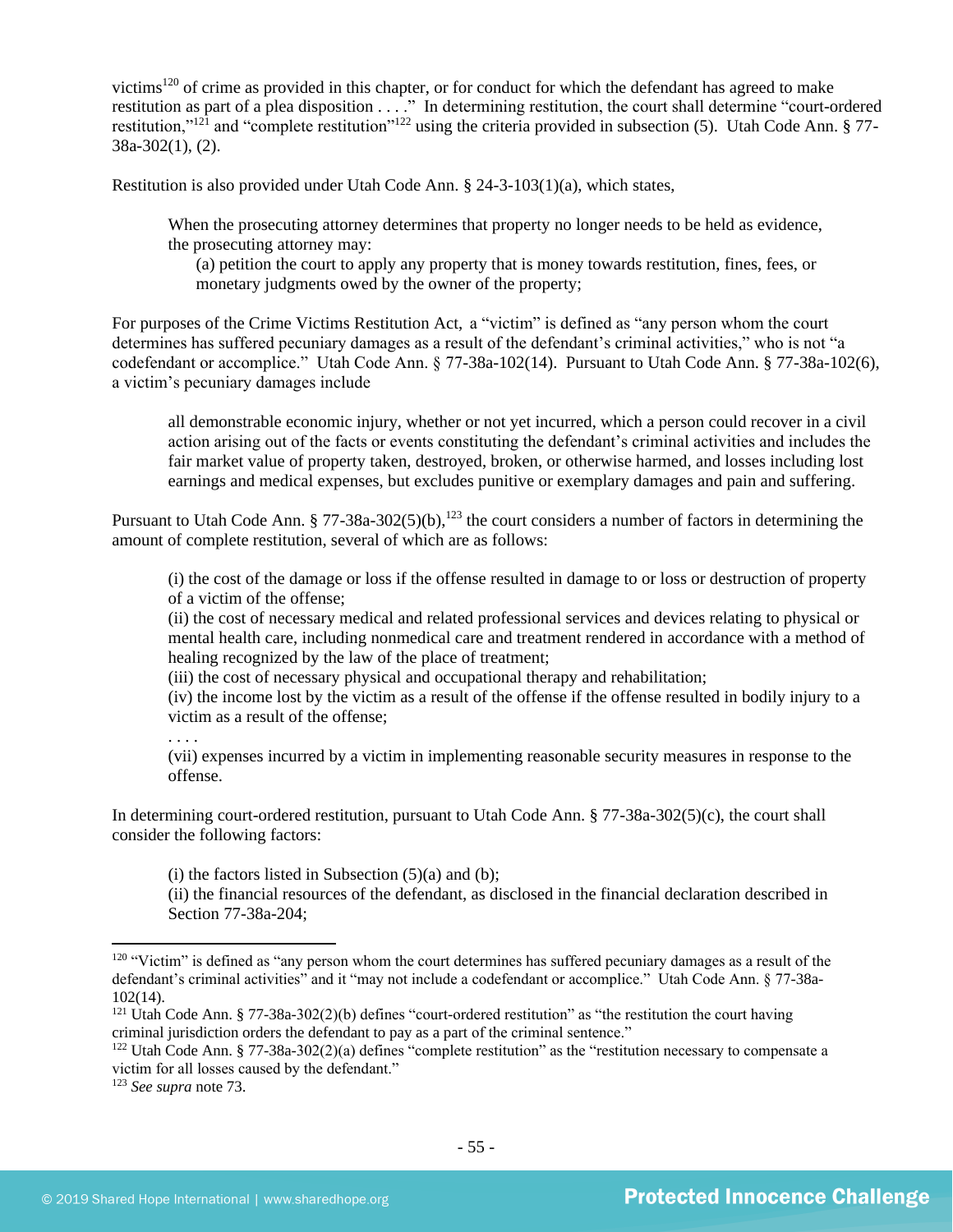(iii) the burden that payment of restitution will impose, with regard to the other obligations of the defendant;

(iv) the ability of the defendant to pay restitution on an installment basis or on other conditions to be fixed by the court;

(v) the rehabilitative effect on the defendant of the payment of restitution and the method of payment; and

<span id="page-55-0"></span>(vi) other circumstances which the court determines may make restitution inappropriate.

Further, child sex trafficking victims may file civil actions under Utah Code Ann. § 77-38-15(1)<sup>124</sup> (Civil action against human traffickers and human smugglers), which states,

A victim of a person that commits the offense of human trafficking or human smuggling under Section 76-5-308, human trafficking of a child under Section 76-5-308.5, aggravated human trafficking or aggravated smuggling under Section 76-5-310, or benefitting from human trafficking under Section 76- 5-309(4) may bring a civil action against that person.

Damages are awarded in accordance with Utah Code Ann. § 77-38-15 as follows:

. . . .

(2) (a) The court may award actual damages, compensatory damages, punitive damages, injunctive relief, or any other appropriate relief.

(b) The court may award treble damages on proof of actual damages if the court finds that the person's acts were willful and malicious.

(3) In an action under this section, the court shall award a prevailing victim reasonable attorney fees and costs.

. . . .

(6) The court shall offset damages awarded to the victim under this section by any restitution paid to the victim under Title 77, Chapter 38a, Crime Victims Restitution Act.

. . . .

(9) This section does not preclude any other remedy available to the victim under the laws of this state or under federal law.

Victims who are injured under Utah Code Ann. § 76-10-1603<sup>125</sup> (Unlawful acts) are also afforded the right to "sue . . . and recover twice the damages [that the victim] sustains." Utah Code Ann. § 76-10-1605(1).

However, evidence that the defendant has been ordered to pay or has paid restitution based on a criminal court ruling is inadmissible in any civil action based on the same facts or events. Utah Code Ann. § 77-38a-403(1).

*5.11 Statutes of limitations for civil and criminal actions for child sex trafficking or commercial sexual exploitation of children (CSEC) offenses are eliminated or lengthened to allow prosecutors and victims a realistic opportunity to pursue criminal action and legal remedies.*

Under Utah Code Ann. § 76-1-301(2)<sup>126</sup> (Offenses for which prosecution may be commenced at any time), the following offenses may be prosecuted at any time:

. . . .

 $124$  The text of Utah Code Ann. § 77-38-15 cited here and elsewhere in this report includes amendments made by the enactment of House Bill 20 during the 2019 General Session of the Utah Legislature (effective May 14, 2019). <sup>125</sup> *See supra* Component 3.1 for the substantive provisions of Utah Code Ann. § 76-10-1603.

 $126$  The text of Utah Code Ann. § 76-1-301 cited here and elsewhere in this report includes amendments made by the enactment of House Bill 20 during the 2019 General Session of the Utah Legislature (effective May 14, 2019).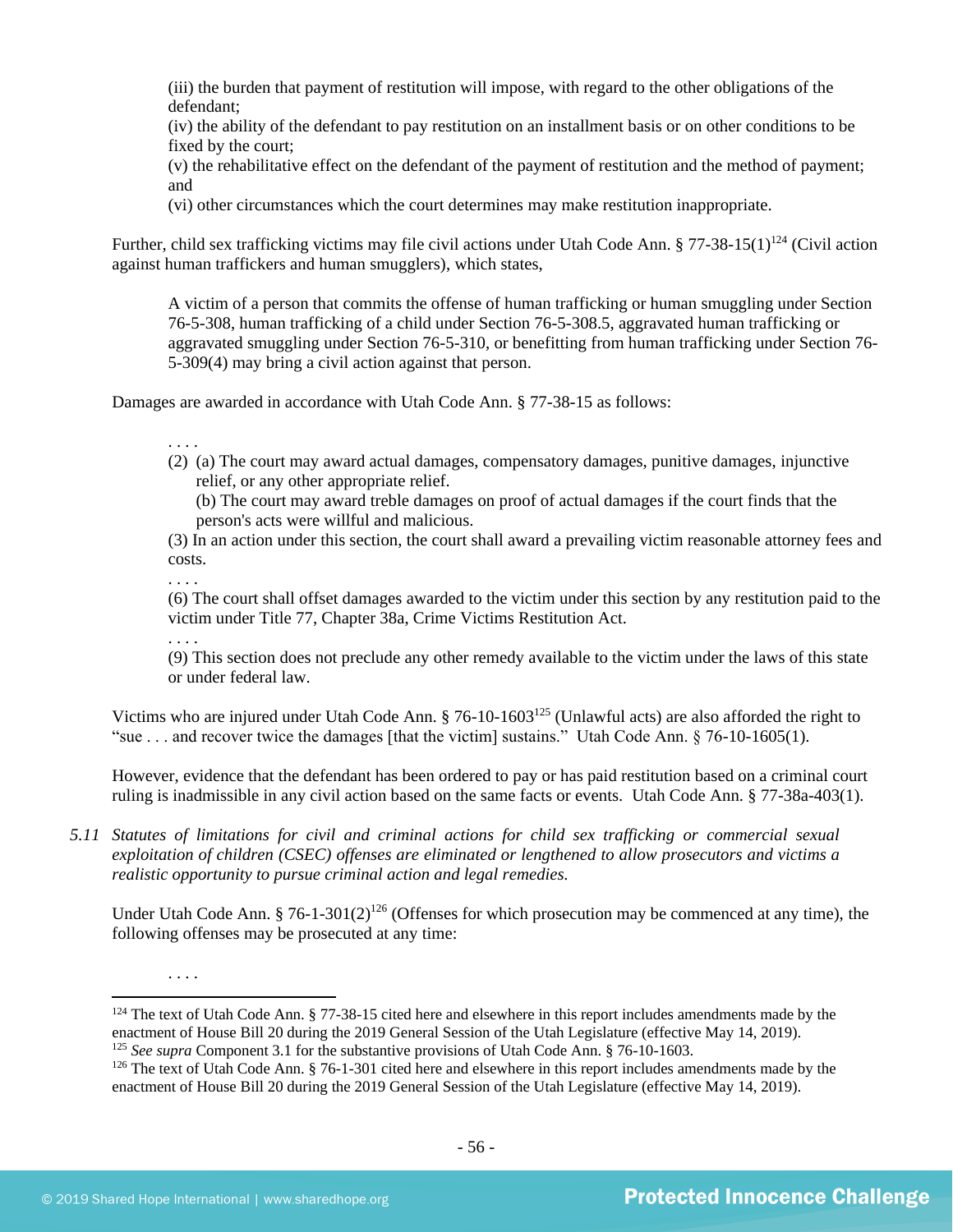(n) sexual abuse of a child;

(o) aggravated sexual abuse of a child;

. . . .

- (r) aggravated human trafficking or aggravated human smuggling in violation of Section 76-5-310;
- (s) aggravated exploitation of prostitution involving a child, under Section 76-10-1306; or
- (t) human trafficking of a child, under Section 76-5-308.5.

Prosecutions of most other felonies must be commenced within 4 years of the commission of the crime. Utah Code Ann. § 76-1-302(1)(a). Prosecutions for misdemeanors generally must commence within 2 years of the commission of the crime. Utah Code Ann. § 76-1-302(1)(b).

Under Utah Code Ann. § 77-38-15(4)<sup>127</sup> (Civil action against human traffickers and human smugglers), civil actions based on child sex trafficking, aggravated human trafficking, human smuggling and aggravated human smuggling, or benefitting from human trafficking must be brought with 10 years, but that timeframe will be tolled as follows:

. . . .

- (4) An action under this section shall be commenced no later than 10 years after the latter of: (a) the day on which the victim was freed from the human trafficking or human smuggling situation;
	- (b) the day on which the victim attains 18 years of age; or
	- (c) if the victim was unable to bring an action due to a disability, the day on which the victim's disability ends.
- (5) The time period described in Subsection (4) is tolled during a period of time when the victim fails to bring an action due to the person:
	- (a) inducing the victim to delay filing the action;
	- (b) preventing the victim from filing the action; or
	- (c) threatening and causing duress upon the victim in order to prevent the victim from filing the action.

. . . .

For civil actions arising out of the sexual abuse of a child, Utah Code Ann. § 78B-2-308(3), (6) (Civil actions for sexual abuse of a child) specifies,

(3) (a) A victim may file a civil action against a perpetrator for intentional or negligent sexual abuse<sup>128</sup> suffered as a child at any time.<sup>129</sup>

(b) A victim may file a civil action against a non-perpetrator for intentional or negligent sexual abuse suffered as a child:

(i) within four years after the individual attains the age of 18 years; or

(ii) if a victim discovers sexual abuse only after attaining the age of 18 years, that individual may bring a civil action for such sexual abuse within four years after discovery of the sexual abuse, whichever period expires later.

- . . . .
- (6) A civil action may be brought only against a living individual who:
	- (a) intentionally perpetrated the sexual abuse;
	- (b) would be criminally responsible for sexual abuse in accordance with Section 76-2-202; or
	- (c) negligently permitted the sexual abuse to occur.

<sup>127</sup> *See supra* not[e 124.](#page-55-0)

<sup>&</sup>lt;sup>128</sup> "Sexual Abuse" is defined as "acts or attempted acts of sexual intercourse, sodomy, or molestation directed towards a child." Utah Code Ann. § 78B-2-308(2)(g).

<sup>&</sup>lt;sup>129</sup> Utah Code Ann. § 78B-2-308(2)(a) defines "child" as "an individual under 18 years of age."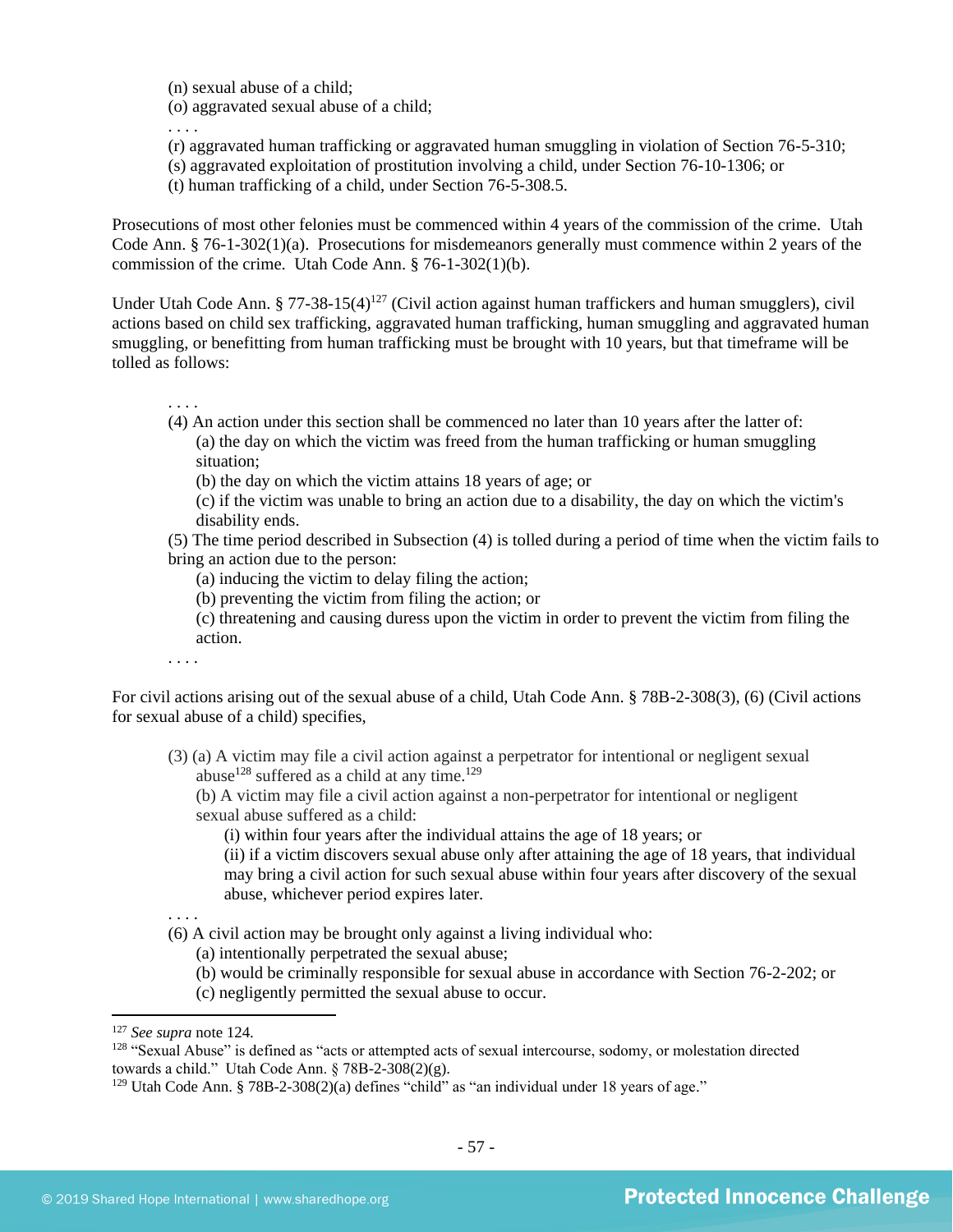Pursuant to Utah Code Ann. § 78B-2-308(7), "A civil action against an individual described in Subsection (6)(a) or (b) for sexual abuse that was time barred as of July 1, 2016, may be brought within 35 years of the victim's 18<sup>th</sup> birthday, or within 3 years of the effective date of this subsection (7), whichever is longer."

However, until the child attains the age of majority, all statutes of limitations for civil causes of actions, "other than for the recovery of real property may not run." Utah Code Ann. § 78B-2-108. A 3 year statute of limitations applies to victims seeking to bring damages claims for violations of Utah Code Ann. § 76-10-1603 (Unlawful acts). Utah Code Ann. § 76-10-1605(9) (Remedies of person injured by a pattern of unlawful activity—Double damages—Costs, including attorney fees—Arbitration—Agency—Burden of proof—Actions by attorney general or county attorney—Dismissal—Statute of limitations—Authorized orders of district court).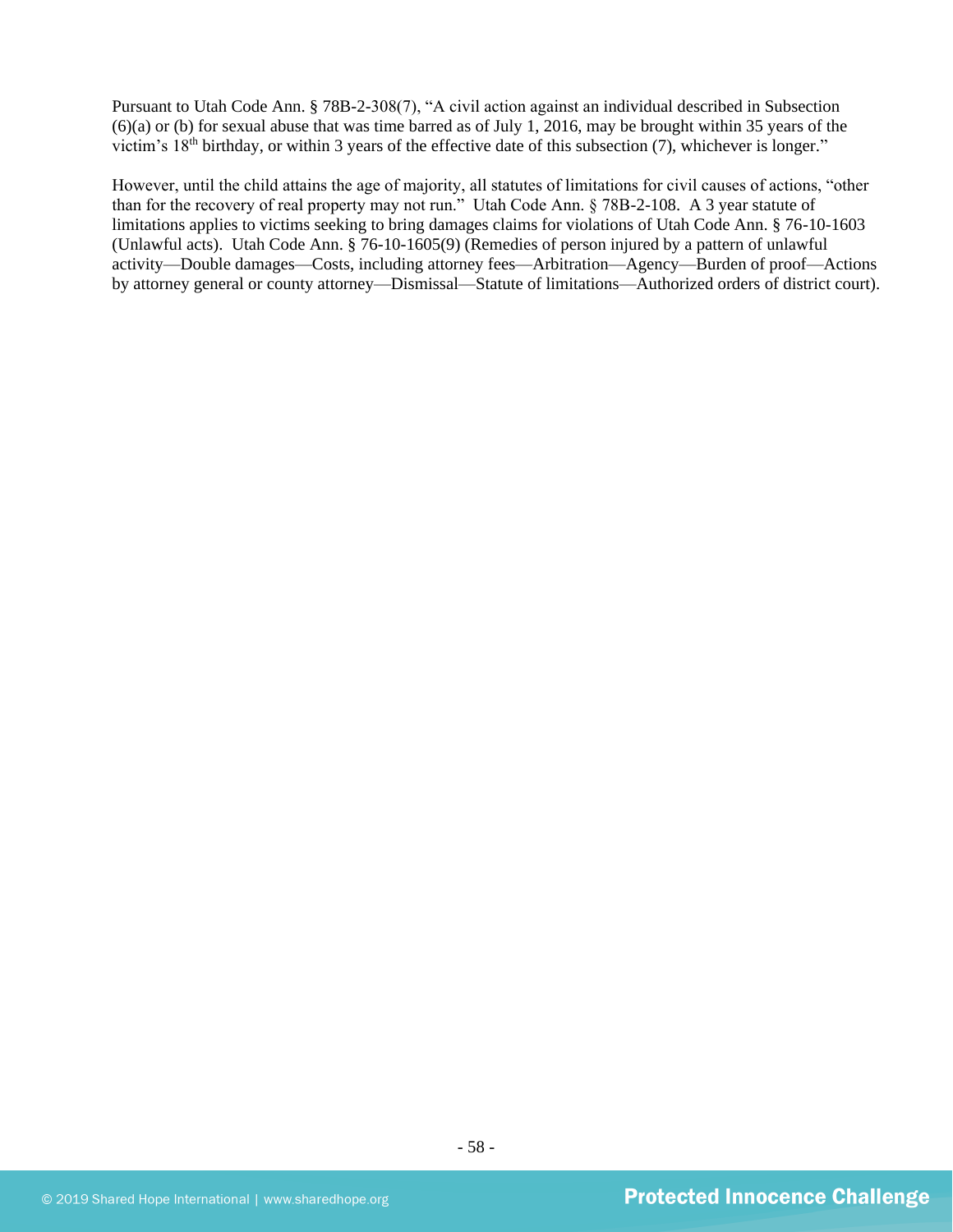#### **FRAMEWORK ISSUE 6: CRIMINAL JUSTICE TOOLS FOR INVESTIGATION AND PROSECUTIONS**

## *Legal Components:*

- *6.1 Training on human trafficking and domestic minor sex trafficking for law enforcement is statutorily mandated or authorized.*
- *6.2 Single party consent to audiotaping is permitted in law enforcement investigations.*
- *6.3 Wiretapping is an available tool to investigate domestic minor sex trafficking and commercial sexual exploitation of children (CSEC).*
- *6.4 Using a law enforcement decoy to investigate buying or selling commercial sex is not a defense to soliciting, purchasing, or selling sex with a minor.*

*\_\_\_\_\_\_\_\_\_\_\_\_\_\_\_\_\_\_\_\_\_\_\_\_\_\_\_\_\_\_\_\_\_\_\_\_\_\_\_\_\_\_\_\_\_\_\_\_\_\_\_\_\_\_\_\_\_\_\_\_\_\_\_\_\_\_\_\_\_\_\_\_\_\_\_\_\_\_\_\_\_\_\_\_\_\_\_\_\_\_\_\_\_\_*

- *6.5 Using the Internet or electronic communications to investigate buyers and traffickers is a permissible investigative technique.*
- *6.6 State law requires reporting of missing children and located missing children.*

## *Legal Analysis:*

*6.1 Training on human trafficking and domestic minor sex trafficking for law enforcement is statutorily mandated or authorized.*

While Utah's Peace Officer Training and Certification Act<sup>130</sup> requires law enforcement officers in Utah to complete a basic training course and authorizes individual municipalities to adopt higher minimum training standards, nothing expressly authorizes law enforcement in Utah to complete training on human trafficking or domestic minor sex trafficking. Utah Code Ann. §§ 53-6-205(1), 53-6-207.

- 6.1.1 Recommendation: Enact a law mandating or authorizing training or development of training materials for law enforcement officers on domestic minor sex trafficking.
- *6.2 Single party consent to audiotaping is permitted in law enforcement investigations.*

Single party consent to audiotaping is permissible under Utah Code Ann.  $\S 77-23a-4(7)(a)$ –(b) (Offenses—Criminal and civil—Lawful interception):

(a) A person acting under color of law may intercept a wire, electronic, or oral communication if that person is a party to the communication or one of the parties to the communication has given prior consent to the interception.

(b) A person not acting under color of law may intercept a wire, electronic, or oral communication if that person is a party to the communication or one of the parties to the communication has given prior consent to the interception, unless the communication is intercepted for the purpose of committing any criminal or tortious act in violation of state or federal laws.

*6.3 Wiretapping is an available tool to investigate domestic minor sex trafficking and commercial sexual exploitation of children (CSEC).* 

Pursuant to Utah Code Ann. § 77-23a-8 (Court order to authorize or approve interception–procedure), Utah law allows wiretapping to investigate the commission of several human trafficking and exploitation offenses. Utah Code Ann. § 77-23a-8 permits a judge to authorize the use of wiretapping when "the interception sought may

<sup>130</sup> Utah Code Ann. § 53-6-201 *et seq*.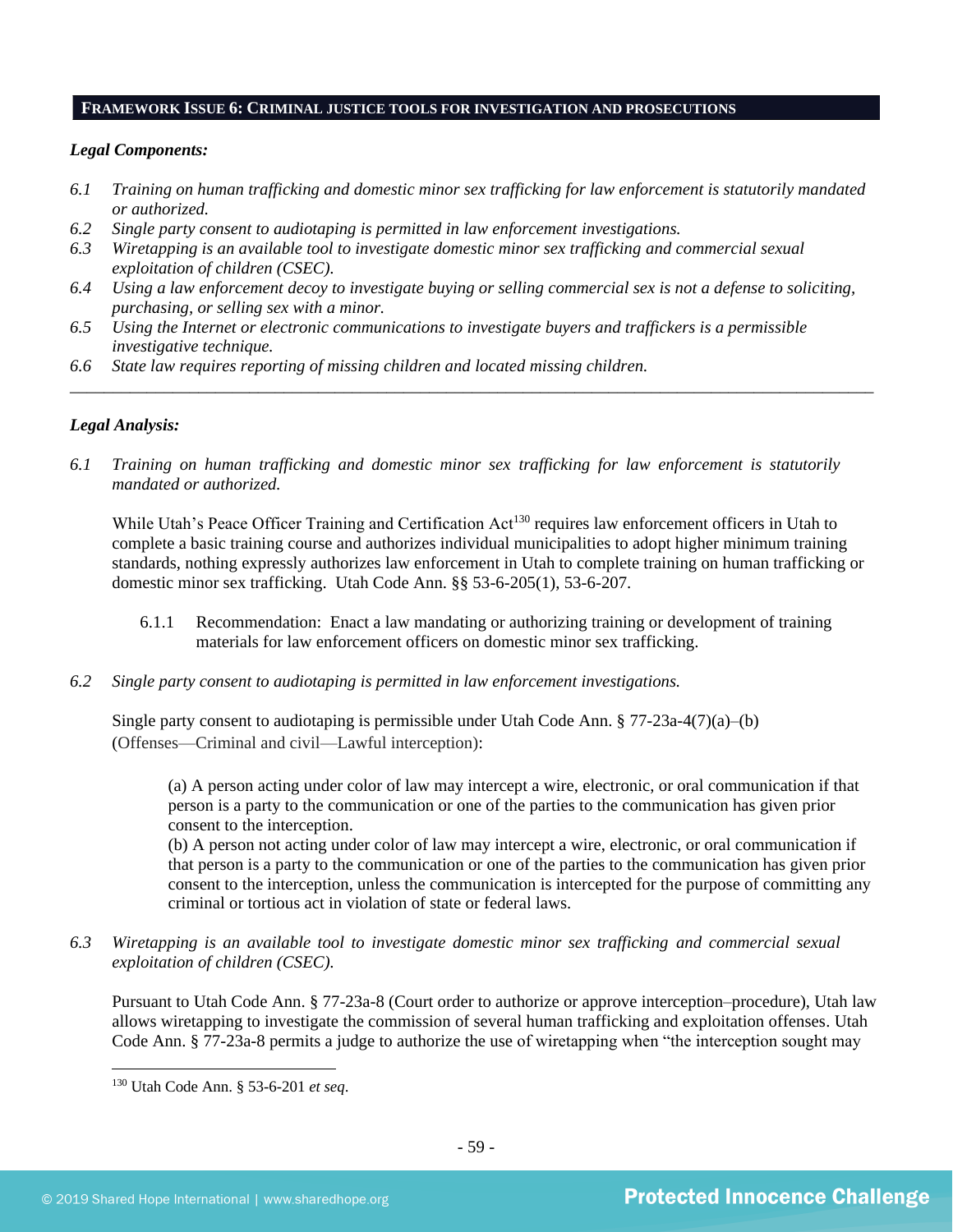provide or has provided evidence of the commission of" Utah Code Ann. § 76-5-308 (Human trafficking or human smuggling), § 76-5-310 (Aggravated human trafficking or aggravated human smuggling), § 76-10-1305 (Exploiting prostitution), and § 76-10-1306 (Aggravated exploitation of prostitution). However, Utah Code Ann. § 76-5-308.5 (Human trafficking of a child—Penalties) is not one of the offenses for which wiretapping may be authorized under Utah Code Ann. § 77-23a-8.

Resultantly, while cases of domestic minor sex trafficking may fall within the bounds of Utah Code Ann. § 76- 5-308 (Human trafficking or human smuggling), which would permit the use of wiretapping, the offense of child sex trafficking alone does not permit the use of the investigative tool.

*6.4 Using a law enforcement decoy to investigate buying or selling commercial sex is not a defense to soliciting, purchasing, or selling sex with a minor.*

Utah Code Ann. § 76-10-1303(1)(a) (Patronizing a prostitute) implicitly prohibits a defense based on the use of a law enforcement decoy posing as a minor during an investigation, stating, "[a]n individual is guilty of patronizing a prostitute when the individual: (a) pays or offers or agrees to pay a prostitute, or an individual the actor believes to be a prostitute, a fee, or the functional equivalent of a fee, for the purpose of engaging in an act of sexual activity . . . ." The phrase "believes to be" allows for the use of a law enforcement decoy to investigate the offense because the defendant need only believe the decoy to be a prostituted child.

However, Utah's human trafficking law and its other CSEC laws do not prohibit a defense based on the use of a law enforcement decoy posing as a minor to investigate an offense. Thus, a defendant may be able to assert a defense based on a law enforcement decoy posing as a minor to investigate these other buyer-applicable offenses through reverse sting operations, which are the most likely situations in which a defendant would try to use such a defense.

*6.5 Using the Internet or electronic communications to investigate buyers and traffickers is a permissible investigative technique.*

The use of the Internet or electronic communications to investigate buyers and traffickers appears to be a permissible investigative technique under Utah law. Utah Code Ann. § 76-4-401(2) (Enticing a minor— Elements—Penalties) states,

(a) A person commits enticement of a minor when the person knowingly uses the Internet or text messaging to solicit, seduce, lure, or entice a minor, or to attempt to solicit, seduce, lure, or entice a minor, or another person that the actor believes to be a minor to engage in any sexual activity which is a violation of state criminal law.

(b) A person commits enticement of a minor when the person knowingly uses the Internet or text messaging to:

(i) initiate contact with a minor or a person the actor believes to be a minor; and (ii) subsequently to the action under Subsection  $(2)(b)(i)$ , by any electronic or written means, solicits, seduces, lures, or entices, or attempts to solicit, seduce, lure, or entice the minor or a person the actor believes to be the minor to engage in any sexual activity which is a violation of state criminal law.

Utah Code Ann. § 76-4-401(3) further provides that "it is not a defense to the crime of enticing a minor  $\ldots$  or an attempt to commit this offense, that a law enforcement officer or undercover operative who is employed by a law enforcement agency was involved in the detection or investigation of the offense." Furthermore, the use of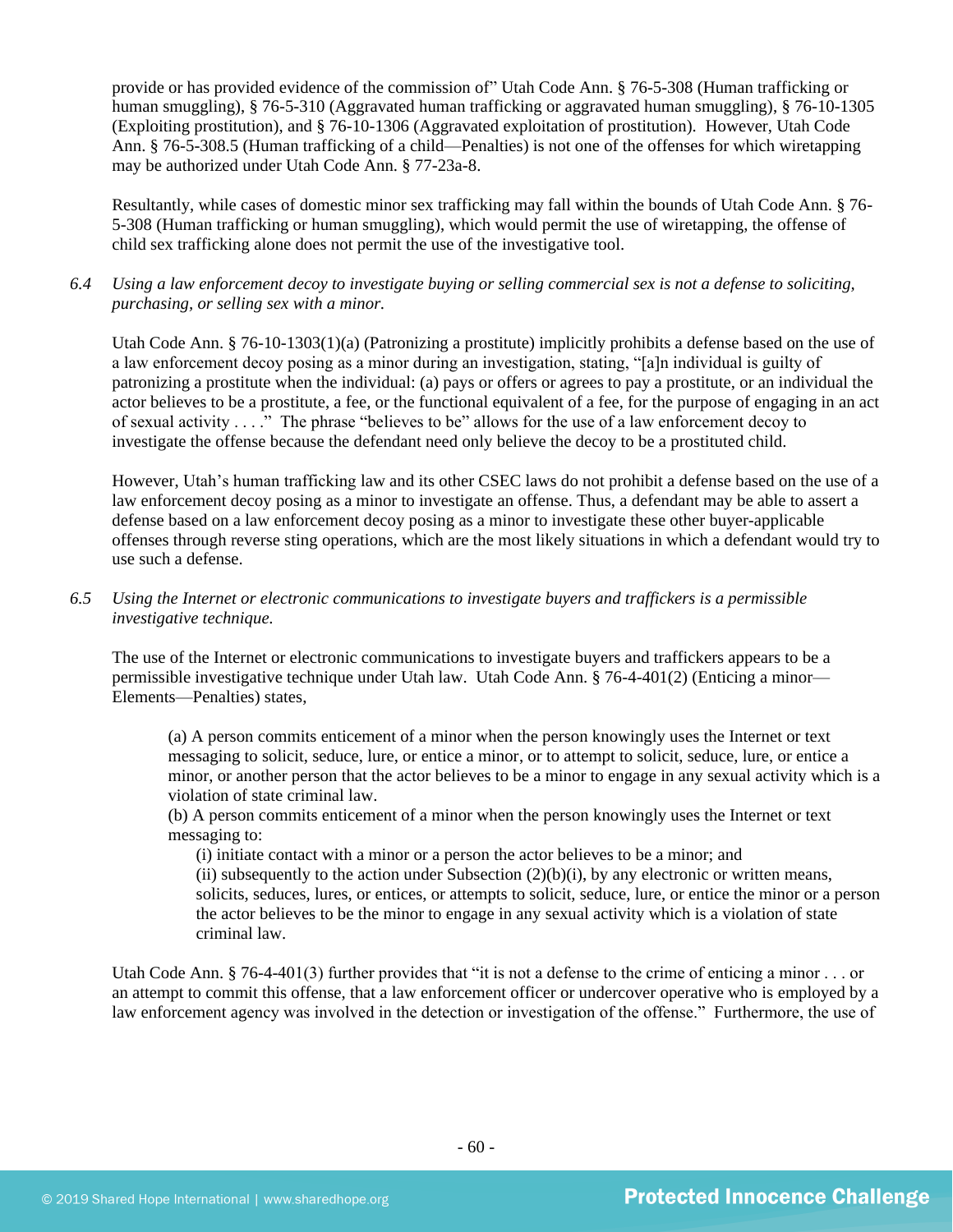the phrase "or another person the actor believes to be a minor," implies that under Utah law permits officers to pose as minors to investigate buyers and traffickers of commercial sex act with minors.<sup>131</sup>

## *6.6 State law requires reporting of missing children and located missing children.*

Utah Code Ann. § 53-10-203 (Missing persons—Reports—Notification) provides a series of steps that must be taken when law enforcement receives a report of a missing person. First, each law enforcement agency involved in the investigation of a missing person<sup>132</sup> must inform the division<sup>133</sup> about the missing person. Utah Code Ann. § 53-10-203(1). The division then must inform the state registrar of Vital Statistics and the FBI National Crime Information Center of the missing persons report and provide the state registrar with "information concerning the identity of the missing person." Utah Code Ann. § 53-10-203(2). Once the missing person is discovered, the division must notify the "state registrar and any school that it has previously informed of the person's disappearance." Utah Code Ann. § 53-10-203(4). Lastly, the division is required to immediately notify law enforcement "[u]pon notification by the state registrar or school personnel that a request for a birth certificate, school record, or other information concerning a missing person has been made, or that an investigation is needed in accordance with Section 53A-11-503 . . . ." Utah Code Ann. § 53-10-203(6).

Furthermore, Utah Code Ann. § 26-2-27(2) (Identifying birth certificates of missing persons—Procedures) provides,

(a) In accordance with Section 53-10-203, upon the state registrar's notification by the division that a person who was born in this state is missing, the state and local registrars shall flag the registered birth certificate of that person so that when a copy of the registered birth certificate or information regarding the birth record is requested, the state and local registrars are alerted to the fact the registered birth certificate is that of a missing person.

(b) Upon notification by the division the missing person has been recovered, the state and local registrars shall remove the flag from that person's registered birth certificate.

Similarly, Utah Code Ann. § 53A-11-502 (Identifying records—Reporting requirements) provides,

(1) Upon notification by the division of a missing child<sup>134</sup> in accordance with Section 53-10-203, a school in which that child is currently or was previously enrolled shall flag the record of that child in a manner that whenever a copy of or information regarding the record is requested, the school is alerted to the fact that the record is that of a missing child.

<sup>&</sup>lt;sup>131</sup> Further, Utah Code Ann. § 77-22-2.5 (Court orders for criminal investigations for records concerning an electronic communications system or service or remote computing service—Content—Fee for providing information) allows law enforcement officers to seek court orders requiring electronic service providers to release information pertinent to an investigation of a sexual offense against a minor, which includes child sex trafficking. Utah Code Ann. § 77-22-2.5(1)(g)(v), (2).

<sup>&</sup>lt;sup>132</sup> Utah Code Ann. § 53-10-102(16) (Definitions) defines "missing child" as "any person under the age of 18 years who is missing from the person's home environment or a temporary placement facility for any reason and whose location cannot be determined by the person responsible for the child's care." The text of Utah Code Ann. § 53-10- 102 cited here and elsewhere in this report includes amendments made by the enactment of House Bill 36 during the 2019 General Session of the Utah Legislature (effective May 14, 2019).

<sup>133</sup> Utah Code Ann. § 53-10-102(12) (Definitions) defines "division" as the Criminal Investigations and Technical Services Division of the Department of Public Safety, established in Section 53-10-103 [Division—Creation— Director appointment and qualifications].

<sup>134</sup> Utah Code Ann. § 53A-11-501(2) defines "missing child" by referring to Utah Code Ann. § 26-2-27, which defines the term as "a person younger than 18 years of age who is missing from the person's home environment or a temporary placement facility for any reason, and whose whereabouts cannot be determined by the person responsible for the child's care."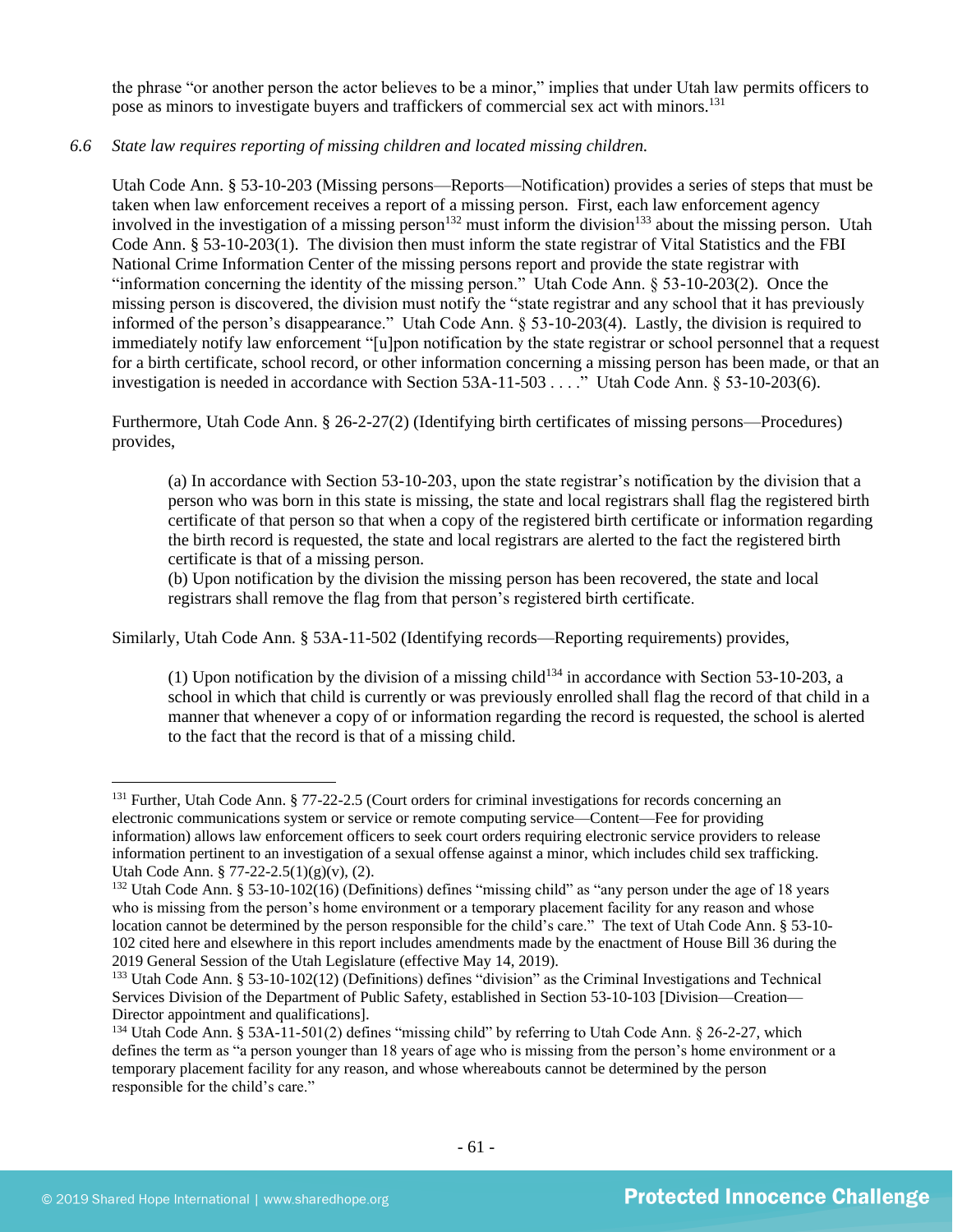(2) The school shall immediately report any request concerning flagged records or knowledge as to the whereabouts of any missing child to the division.

(3) Upon notification by the division that a missing child has been recovered, the school shall remove the flag from that child's record.